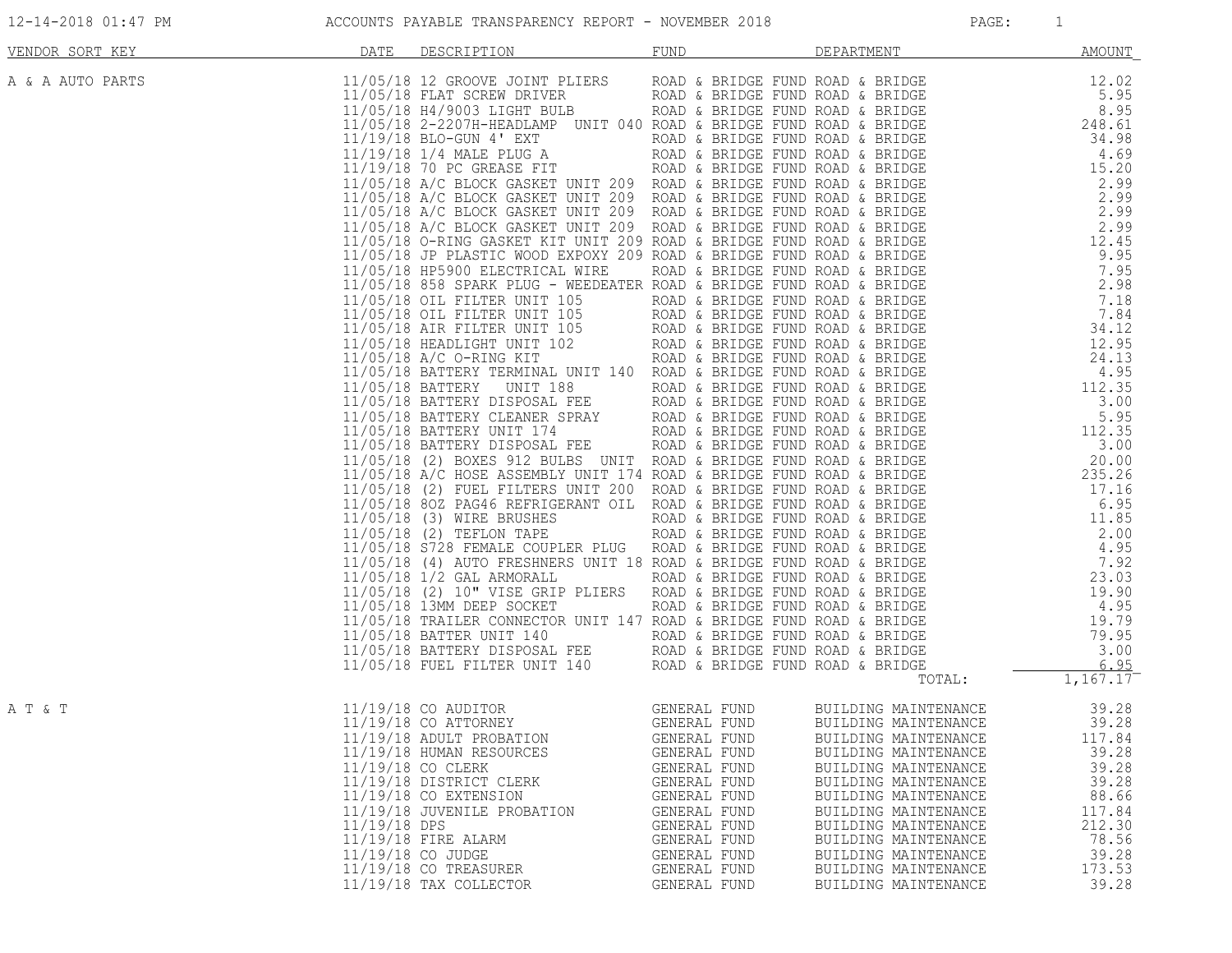| VENDOR SORT KEY       | DATE                          | DESCRIPTION                                                                                                                                                                                                                                                                                                                                                                                                                                                                                                                                                                                                                                                                                                                                                                                                                                   | <b>FUND</b>                                                                                                                                                                 | DEPARTMENT                                                                                                                                                                                                                                                                                                                                                                                                                                                                                                                                                                        | <b>AMOUNT</b>                                                                                                                                                                                                                               |
|-----------------------|-------------------------------|-----------------------------------------------------------------------------------------------------------------------------------------------------------------------------------------------------------------------------------------------------------------------------------------------------------------------------------------------------------------------------------------------------------------------------------------------------------------------------------------------------------------------------------------------------------------------------------------------------------------------------------------------------------------------------------------------------------------------------------------------------------------------------------------------------------------------------------------------|-----------------------------------------------------------------------------------------------------------------------------------------------------------------------------|-----------------------------------------------------------------------------------------------------------------------------------------------------------------------------------------------------------------------------------------------------------------------------------------------------------------------------------------------------------------------------------------------------------------------------------------------------------------------------------------------------------------------------------------------------------------------------------|---------------------------------------------------------------------------------------------------------------------------------------------------------------------------------------------------------------------------------------------|
|                       | 11/19/18 WIC<br>11/19/18 MHMR | ENTERNE SENERAL FUND<br>BRIDGE GENERAL FUND<br>GENERAL FUND<br>11/19/18 ROAD & BRIDGE                                                                                                                                                                                                                                                                                                                                                                                                                                                                                                                                                                                                                                                                                                                                                         |                                                                                                                                                                             | BUILDING MAINTENANCE<br>BUILDING MAINTENANCE<br>BUILDING MAINTENANCE<br>BUILDING MAINTENANCE<br>BUILDING MAINTENANCE<br>BUILDING MAINTENANCE<br>BUILDING MAINTENANCE<br>BUILDING MAINTENANCE<br>BUILDING MAINTENANCE<br>BUILDING MAINTENANCE<br>BUILDING MAINTENANCE<br>BUILDING MAI<br>BUILDING MAINTENANCE<br>HEALTH & WELFARE<br>TOTAL:                                                                                                                                                                                                                                        | 128.55<br>39.28<br>49.38<br>413.01<br>39.28<br>157.12<br>49.38<br>117.84<br>49.38<br>98.76<br>235.68<br>78.59<br>211.44<br>2,731.38                                                                                                         |
| A T & T CORP          |                               | 11/05/18 MO SVC 9/26 - 10/25/2018 GENERAL FUND<br>11/05/18 MO SVC 10/26 - 11/25/2018 GENERAL FUND                                                                                                                                                                                                                                                                                                                                                                                                                                                                                                                                                                                                                                                                                                                                             |                                                                                                                                                                             | BUILDING MAINTENANCE<br>BUILDING MAINTENANCE<br>TOTAL:                                                                                                                                                                                                                                                                                                                                                                                                                                                                                                                            | 2,660.47<br>1,047.76<br>3,708.23                                                                                                                                                                                                            |
| A T & T LONG DISTANCE |                               | 11/05/18 MO SVC AUDITOR<br>11/05/18 MO SVC TAX COLLECTOR<br>11/05/18 MO SVC TAX COLLECTOR GENERAL FUND<br>11/05/18 MO SVC CO JUDGE GENERAL FUND<br>11/05/18 MO SVC CO CLERK GENERAL FUND<br>11/05/18 MO SVC DIST. CLERK GENERAL FUND<br>11/05/18 MO SVC JPO GENERAL FUND<br>11/05/18 MO SVC JPO GENE<br>11/05/18 MO SVC SHERIFF'S OFFICE<br>11/05/18 MO SVC DPS<br>11/05/18 MO SVC COURTHOUSE SECURITY GENERAL FUND<br>11/05/18 MO SVC COUNTROLS SERVERAL FUND<br>11/05/18 MO SVC ROAD & BRIDGE GENERAL FUND<br>11/05/18 MO SVC 911 ADDRESSING GENERAL FUND<br>11/05/18 MO SVC WIC GENERAL FUND<br>11/05/18 JP# 3 GENERAL FUND<br>11/05/18 JP# 3 GENERAL FUND<br>11/05/18 MO SVC CO EXTENSION GENERAL FUND<br>11/05/18 MO SVC ELECTIONS GENERAL FUND<br>11/05/18 MO SVC DRIVER'S LICENSE OF GENERAL FUND<br>11/05/18 MO SVC MHMR GENERAL FUND | GENERAL FUND<br>GENERAL FUND                                                                                                                                                | BUILDING MAINTENANCE<br>BUILDING MAINTENANCE<br>BUILDING MAINTENANCE<br>BUILDING MAINTENANCE<br>BUILDING MAINTENANCE<br>BUILDING MAINTENANCE<br>BUILDING MAINTENANCE<br>BUILDING MAINTENANCE<br>BUILDING MAINTENANCE<br>BUILDING MAINTENANCE<br>BUILDING MAINTENANCE<br>BUILDING MAINTENANCE<br>I3,<br>JUILDING MAINTENANCE<br>BUILDING MAINTENANCE<br>BUILDING MAINTENANCE<br>BUILDING MAINTENANCE<br>BUILDING MAINTENANCE<br>BUILDING MAINTENANCE<br>RUILDING MAINTENANCE<br>BUILDING MAINTENANCE<br>BUILDING MAINTENANCE<br>BUILDING MAINTENANCE<br>HEALTH & WELFARE<br>TOTAL: | 51.17<br>40.66<br>4.25<br>39.25<br>98.32<br>142.39<br>183.14<br>1,260.97<br>11.94<br>311.77<br>13,834.59<br>973.14<br>4.25<br>364.35<br>628.81<br>8.47<br>640.15<br>24.41<br>844.95<br>24.08<br>76.09<br>893.49<br>$20,460.64$ <sup>-</sup> |
| A T & T MOBILITY      | 11/05/18 WIC                  | 11/05/18 COUNTY JUDGE LUNA GENERAL FUND<br>11/05/18 MAINTENANCE DEPARTMENT<br>11/05/18 CONSTABLE PCT #1<br>11/05/18 CONSTABLE PCT #2<br>11/05/18 CONSTABLE PCT #3<br>11/05/18 CONSTABLE PCT #4<br>11/05/18 SHERIFF'S DEPARTMENT<br>11/05/18 JUVENILE PROBATION<br>$11/05/18$ ROAD & BRIDGE                                                                                                                                                                                                                                                                                                                                                                                                                                                                                                                                                    | <b>GENERAL FUND</b><br>GENERAL FUND<br>GENERAL FUND<br>GENERAL FUND<br>GENERAL FUND<br>GENERAL FUND<br>GENERAL FUND<br>ROAD & BRIDGE FUND ROAD & BRIDGE<br>WIC PROGRAM FUND | COMMISSIONERS COURT<br>BUILDING MAINTENANCE<br>CONSTABLE PCT # 1<br>CONSTABLE PCT # 2<br>CONSTABLE PCT # 3<br>CONSTABLE PCT # 4<br>SHERIFF<br>JUVENILE CORRECTIONS<br>NON-DEPARTMENTAL<br>TOTAL:                                                                                                                                                                                                                                                                                                                                                                                  | 58.56<br>92.57<br>39.24<br>41.24<br>39.24<br>39.24<br>662.13<br>39.34<br>199.03<br>39.64<br>1,250.23                                                                                                                                        |
| A T & T TEXAS         |                               | 11/05/18 COURTHOUSE                                                                                                                                                                                                                                                                                                                                                                                                                                                                                                                                                                                                                                                                                                                                                                                                                           | GENERAL FUND                                                                                                                                                                | BUILDING MAINTENANCE                                                                                                                                                                                                                                                                                                                                                                                                                                                                                                                                                              | 387.50                                                                                                                                                                                                                                      |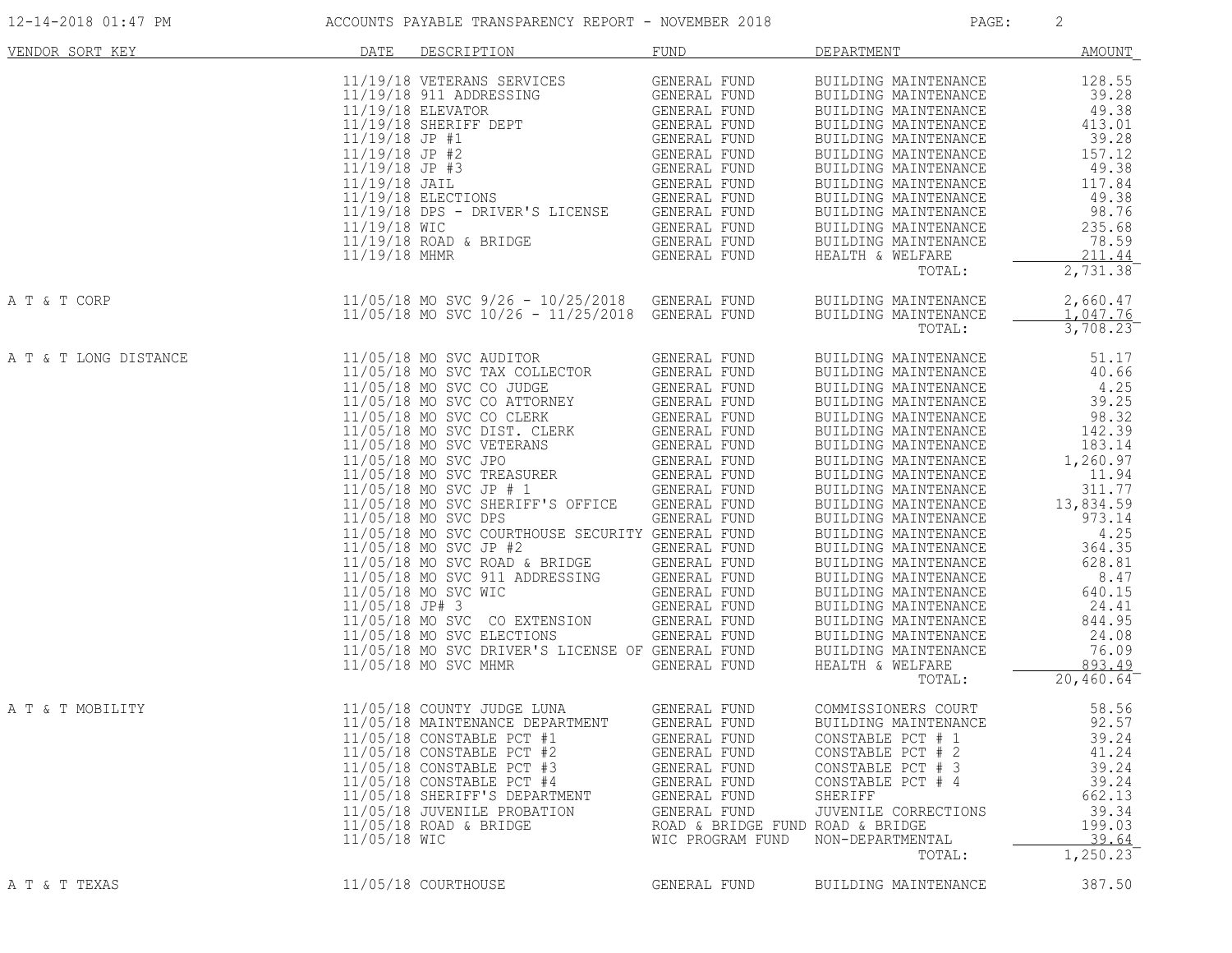| 12-14-2018 01:47 PM |  |  |  |
|---------------------|--|--|--|
|---------------------|--|--|--|

### ACCOUNTS PAYABLE TRANSPARENCY REPORT - NOVEMBER 2018 PAGE: PAGE: 3

| VENDOR SORT KEY       | DATE           | DESCRIPTION                                                        | <b>FUND</b>                                                                | DEPARTMENT | AMOUNT                                   |
|-----------------------|----------------|--------------------------------------------------------------------|----------------------------------------------------------------------------|------------|------------------------------------------|
|                       |                |                                                                    |                                                                            |            |                                          |
|                       |                |                                                                    |                                                                            |            |                                          |
| PAWLIK'S ACE HARDWARE |                |                                                                    |                                                                            |            |                                          |
|                       |                |                                                                    |                                                                            |            |                                          |
|                       |                |                                                                    |                                                                            |            |                                          |
|                       |                |                                                                    |                                                                            |            |                                          |
|                       |                |                                                                    |                                                                            |            |                                          |
|                       |                |                                                                    |                                                                            |            |                                          |
|                       |                |                                                                    |                                                                            |            |                                          |
|                       |                |                                                                    |                                                                            |            |                                          |
|                       |                |                                                                    |                                                                            |            |                                          |
|                       |                |                                                                    |                                                                            |            |                                          |
|                       |                |                                                                    |                                                                            |            |                                          |
|                       |                |                                                                    |                                                                            |            |                                          |
|                       |                |                                                                    |                                                                            |            |                                          |
|                       |                |                                                                    |                                                                            |            |                                          |
|                       |                |                                                                    |                                                                            |            |                                          |
|                       |                |                                                                    |                                                                            |            |                                          |
|                       |                |                                                                    |                                                                            |            |                                          |
|                       |                | 11/19/18 CEMENT RAIN-R-SHINE 160Z ROAD & BRIDGE FUND ROAD & BRIDGE |                                                                            |            | 11.95                                    |
|                       |                | 11/19/18 (2) COUPLE 2" SXS SCH40<br>11/19/18 ELBOW 45 2" SXS SCH40 | ROAD & BRIDGE FUND ROAD & BRIDGE<br>ROAD & BRIDGE FUND ROAD & BRIDGE       |            | 2.58<br>2.49                             |
|                       |                | $11/19/18$ PVC $2"$ X $2'$<br>11/19/18 COUPLE COMP 2" SCH40        | ROAD & BRIDGE FUND ROAD & BRIDGE<br>ROAD & BRIDGE FUND ROAD & BRIDGE       | TOTAL:     | 3.49<br>11.95<br>$1,179.81$ <sup>-</sup> |
| AFLAC                 |                | 11/15/18 U5888 AFLAC PREMIUMS                                      | FRIO COUNTY PAYROL NON-DEPARTMENTAL                                        |            |                                          |
|                       |                | 11/15/18 U5888 AFLAC PREMIUMS<br>11/15/18 AFLAC 11/2018            | FRIO COUNTY PAYROL NON-DEPARTMENTAL<br>FRIO COUNTY PAYROL NON-DEPARTMENTAL |            | 5,602.70<br>5,581.90<br>30.06            |
|                       | 11/15/18 AFLAC |                                                                    | FRIO COUNTY PAYROL NON-DEPARTMENTAL                                        |            | $30.06 -$                                |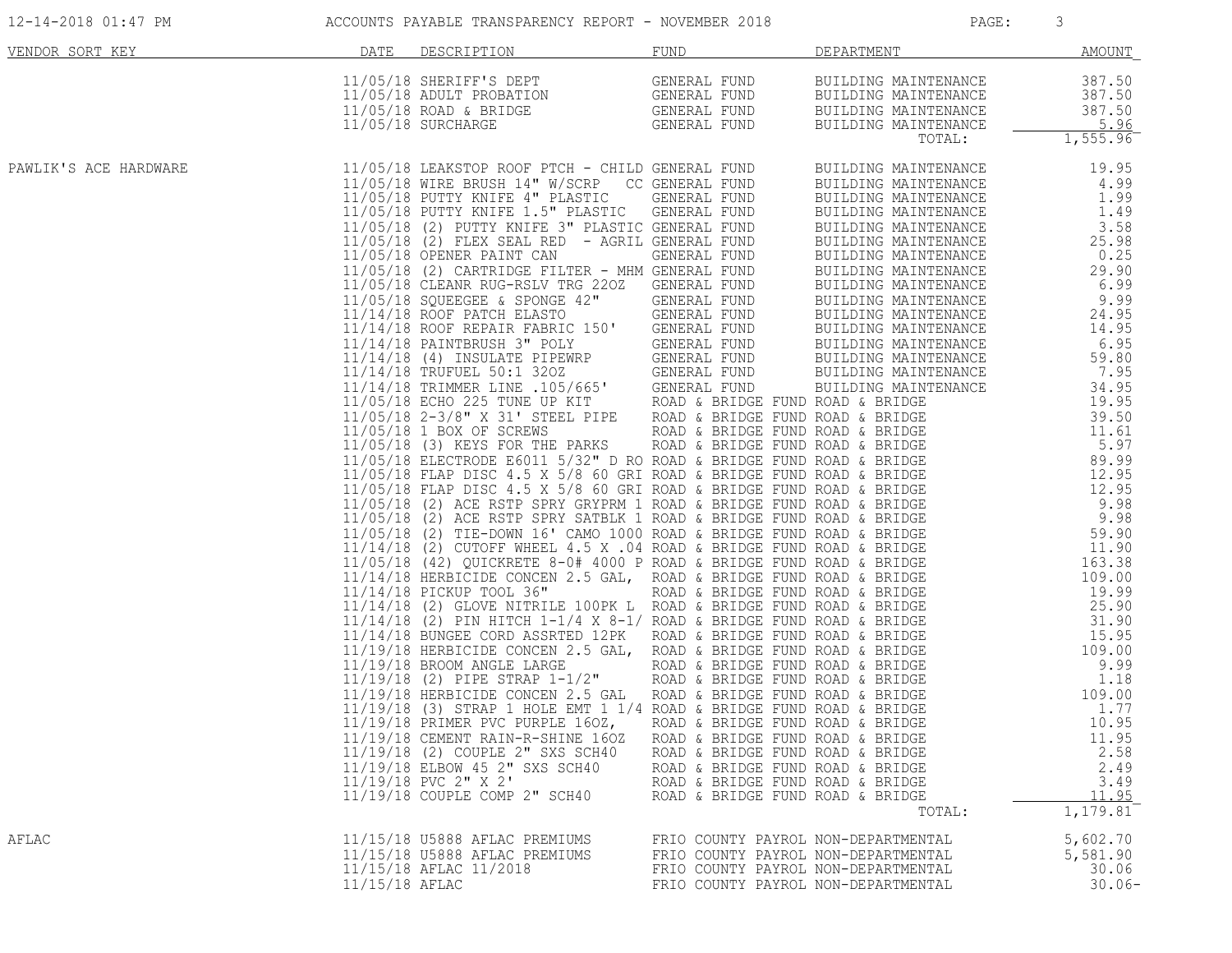| VENDOR SORT KEY            | DATE | DESCRIPTION                                                                                                                                                                                                                                                                                                                                                                                                                                                                                                                                                                                                     | FUND                                                                       | DEPARTMENT                                                                                                  | MOUNT                                                                 |
|----------------------------|------|-----------------------------------------------------------------------------------------------------------------------------------------------------------------------------------------------------------------------------------------------------------------------------------------------------------------------------------------------------------------------------------------------------------------------------------------------------------------------------------------------------------------------------------------------------------------------------------------------------------------|----------------------------------------------------------------------------|-------------------------------------------------------------------------------------------------------------|-----------------------------------------------------------------------|
|                            |      | 11/15/18 AFLAC 11/18 FRIO COUNTY PAYROL NON-DEPARTMENTAL TOTAL:                                                                                                                                                                                                                                                                                                                                                                                                                                                                                                                                                 |                                                                            |                                                                                                             | $\frac{30.06}{11,214.66}$                                             |
| AG-PRO TEXAS, LLC          |      | 11/5/5/18 APIAC 11/1/8<br>11/5/18 APIAC 11/1/8<br>12/6/18 APIAC III) FTG CODRPY PAYAC: NOK-PREMENTAL<br>12/6/18 APIAC III) GALACHI (2002)<br>12/6/18 APIAC IIII) GALACHI (2002)<br>12/6/18 APIAC IIIII - 0-TUNG LARGEONIAL FORM COLLECT                                                                                                                                                                                                                                                                                                                                                                         |                                                                            |                                                                                                             |                                                                       |
| ALEXANDER INSURANCE AGENCY |      | 11/14/18 NEW BOND FRANCHESKA CERVAN GENERAL FUND<br>11/05/18 BOND RENEWAL: GLORIA ELIZ GENERAL FUND J.P. PCT. # 3 50.00<br>11/05/18 BOND RENEWAL: SAN JUANA D GENERAL FUND J.P. PCT. # 4 50.00<br>11/05/18 BOND RENEWAL: ELMIRA MART GE<br>11/05/18 BOND RENEWAL: IDA VALENZU GENERAL FUND<br>11/05/18 BOND RENEWAL: ESPERANZA RU GENERAL FUND<br>11/05/18 BOND RENEWAL: MARTIN DELG GENERAL FUND<br>11/05/18 BOND RENEWAL: ROMALDO RAM GENERAL FUND<br>11/05/18 BOND RENEWAL: JONATHAN ESQ GENERAL FUND<br>11/05/18 BOND RENEWAL E. RODRIGUEZ GENERAL FUND<br>11/05/18 NOTARY BOND: L. CHERIE ALL GENERAL FUND |                                                                            | COUNTY TREASURER<br>TAX COLLECTOR<br>SHERIFF<br>SHERIFF<br>SHERIFF<br>SHERIFF<br>COUNTY EXTENSION<br>TOTAL: | 50.00<br>50.00<br>50.00<br>50.00<br>50.00<br>50.00<br>71.00<br>621.00 |
| AMERICAN PUBLIC LIFE       |      | 11/14/18 APLIFE 10/2018 PREMIUM<br>11/14/18 LIFE PREMIUMS                                                                                                                                                                                                                                                                                                                                                                                                                                                                                                                                                       | FRIO COUNTY PAYROL NON-DEPARTMENTAL<br>FRIO COUNTY PAYROL NON-DEPARTMENTAL |                                                                                                             | $6.04-$<br>505.71                                                     |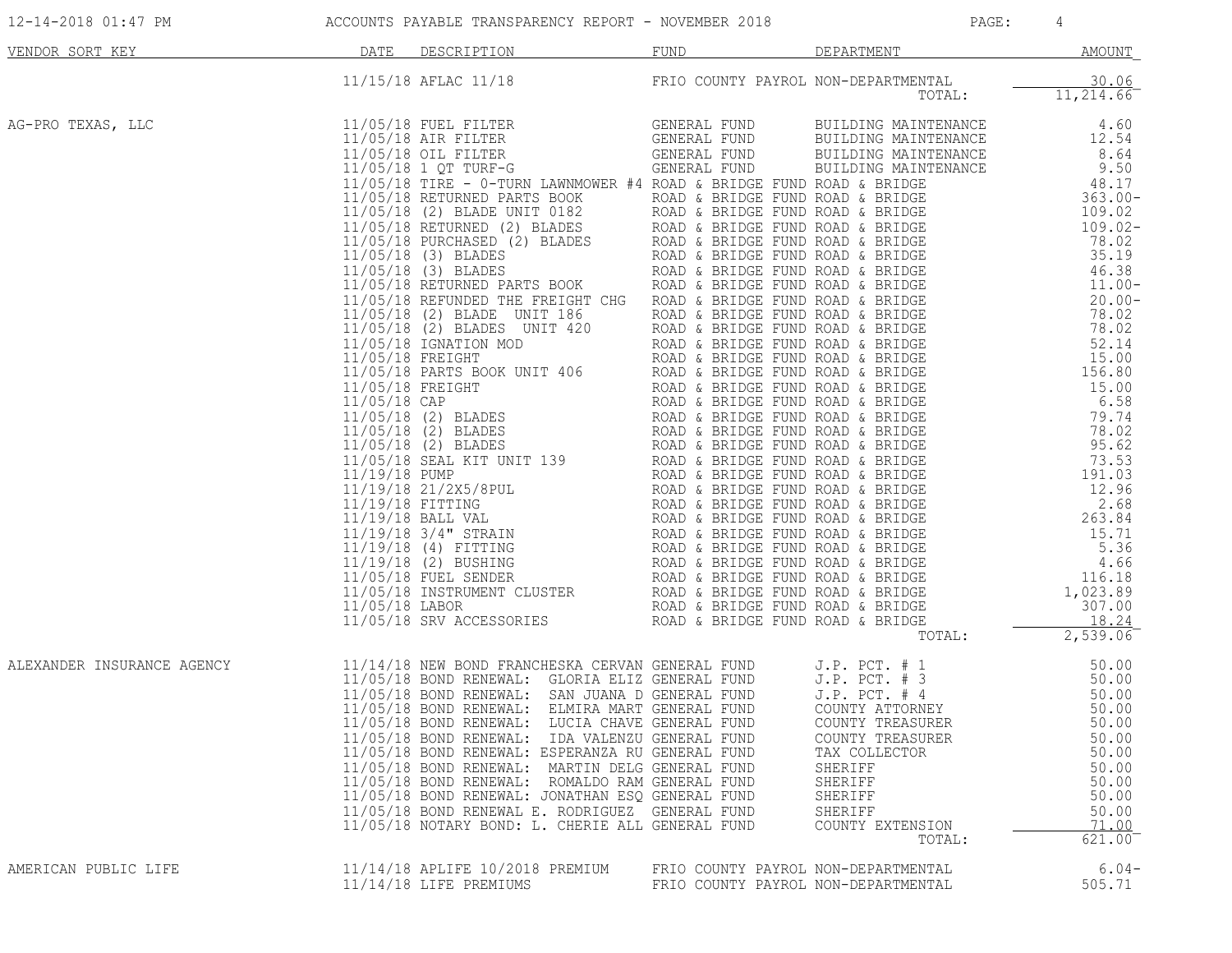| 12-14-2018 01:47 PM       ACCOUNTS PAYABLE TRANSPARENCY REPORT - NOVEMBER 2018         |                                                                                                                                                                                                                                                                                                                                                                                                                                                                             |                                    | PAGE:                                                                                                                                                                                                                                                    | 5                                                                           |
|----------------------------------------------------------------------------------------|-----------------------------------------------------------------------------------------------------------------------------------------------------------------------------------------------------------------------------------------------------------------------------------------------------------------------------------------------------------------------------------------------------------------------------------------------------------------------------|------------------------------------|----------------------------------------------------------------------------------------------------------------------------------------------------------------------------------------------------------------------------------------------------------|-----------------------------------------------------------------------------|
| VENDOR SORT KEY DESCRIPTION DATE DESCRIPTION FUND FUND DEPARTMENT                      |                                                                                                                                                                                                                                                                                                                                                                                                                                                                             |                                    |                                                                                                                                                                                                                                                          | AMOUNT                                                                      |
|                                                                                        | 11/14/18 LIFE PREMIUMS FRIO COUNTY PAYROL NON-DEPARTMENTAL                                                                                                                                                                                                                                                                                                                                                                                                                  |                                    | TOTAL:                                                                                                                                                                                                                                                   | 505.71<br>1,005.38                                                          |
|                                                                                        |                                                                                                                                                                                                                                                                                                                                                                                                                                                                             |                                    | TOTAL:                                                                                                                                                                                                                                                   | 125.00<br>125.00<br>250.00                                                  |
| ANDERSON COLUMBIA CONSTRUCTION INC.                                                    |                                                                                                                                                                                                                                                                                                                                                                                                                                                                             |                                    | TOTAL:                                                                                                                                                                                                                                                   | 304.47<br>133.35<br>145.53<br>148.98<br>140.88<br><u>171.15</u><br>1,044.36 |
| APPLIED CONCEPTS INC 11/05/18 NOV 2018 RADAR RENTAL 16 U GENERAL FUND                  |                                                                                                                                                                                                                                                                                                                                                                                                                                                                             |                                    | SHERIFF<br>TOTAL:                                                                                                                                                                                                                                        | 1,444.44<br>1,444.44                                                        |
| ASHLEY SALVAGE CO. INC. 11/14/18 4 X 8 X 3/16 X PLATE ROAD & BRIDGE FUND ROAD & BRIDGE |                                                                                                                                                                                                                                                                                                                                                                                                                                                                             |                                    | TOTAL:                                                                                                                                                                                                                                                   | 168.00<br>$168.00^{-}$                                                      |
| ATASCOSA COUNTY AUDITOR                                                                | 11/19/18 MEDICAL BILLS PID 1562 GENERAL FUND JUVENILE CORRECTIONS<br>11/19/18 PID 1618 3 DAYS 10/24-10/2 GENERAL FUND JUVENILE CORRECTIONS<br>11/19/18 PID 1562 18 DAYS 10/01-10/ GENERAL FUND JUVENILE CORRECTIONS                                                                                                                                                                                                                                                         |                                    | TOTAL:                                                                                                                                                                                                                                                   | 27.86<br>285.00<br>1,710.00<br>2,022.86                                     |
| ATOM CONSTRUCTION                                                                      | $11/05/18$ $40'$ - $1/8$ X 3/4 ANGLE ROAD & BRIDGE FUND ROAD & BRIDGE $11/05/18$ $12"$ - $1-1/8"$ COLD ROLL ROU ROAD & BRIDGE FUND ROAD & BRIDGE                                                                                                                                                                                                                                                                                                                            |                                    | TOTAL:                                                                                                                                                                                                                                                   | 18.36<br>5.19<br>$23.55$ <sup>-</sup>                                       |
| AUTOZONE                                                                               | 11/05/18 (2) WIPER BLADES GENERAL FUND<br>11/05/18 (1) REAR WIPER BLADE GENERAL FUND<br>11/05/18 FAUX LEATHER SEAT COVER GENERAL FUND<br>11/05/18 RETURNED SEAT COVERS GENERAL FUND<br>11/05/18 (2) BROWNING CAMO SEAT COV GENERAL FUND<br>11/14/18 (2) 2 PORT CAR CHARGER GENERAL FUND<br>11/14/18 (2) 6' SYNC & CHG CABLE<br>11/19/18 (2) WIPERS<br>11/19/18 DEX-COOL ANTIFREEZE/COOLAN GENERAL FUND                                                                      |                                    | 31<br>1920 CENERAL FUND SHERIFF (1949)<br>10.49<br>EAT COVERS GENERAL FUND SHERIFF (1949)<br>SAT COVERS GENERAL FUND SHERIFF (1949)<br>10.49<br>SAT COVERS GENERAL FUND SHERIFF (1949)<br>CAR CHARGER GENERAL FUND SHERIFF (18.78)<br>CAR CHAR<br>TOTAL: | 199.18                                                                      |
| AVERY COMPANY                                                                          | 11/05/18 (100) SYN BLEND 15W40 BULK ROAD & BRIDGE FUND ROAD & BRIDGE<br>11/05/18 (6) NON-CHLOR BRAKE CLEANE ROAD & BRIDGE FUND ROAD & BRIDGE<br>11/05/18 (2) UNIVERSAL HYDRAULIC DR ROAD & BRIDGE FUND ROAD & BRIDGE<br>11/05/18 (2) UNIVERSAL HYDRAULIC DR ROAD & BRIDGE FUND ROAD & BRIDGE<br>11/05/18 DIESEL EXHAUST FLUID 55 GA FM & LATERAL ROAD NON-DEPARTMENTAL<br>11/05/18 4 DIESEL EXHAUST FLUID 2.5 FM & LATERAL ROAD NON-DEPARTMENTAL<br>11/05/18 FUEL SURCHARGE | FM & LATERAL ROAD NON-DEPARTMENTAL | TOTAL:                                                                                                                                                                                                                                                   | 955.00<br>162.00<br>783.20<br>133.10<br>66.80<br>5.00<br>2,105.10           |
| SOFIA BALDERRAMA                                                                       | 11/19/18 11/06/2018 ELECTION PCT 2 GENERAL FUND                                                                                                                                                                                                                                                                                                                                                                                                                             |                                    | ELECTIONS<br>TOTAL:                                                                                                                                                                                                                                      | 124.00<br>124.00                                                            |
| BANK OF TEXAS                                                                          | 11/05/18 SEMI ANNUAL PAYING AGENT F GENERAL FUND<br>11/05/18 2012 TAX NOTE 12/01/2018 INTEREST & SINKING NON-DEPARTMENTAL                                                                                                                                                                                                                                                                                                                                                   |                                    | COMMISSIONERS COURT<br>TOTAL:                                                                                                                                                                                                                            | 200.00<br>4,220.00<br>4,420.00                                              |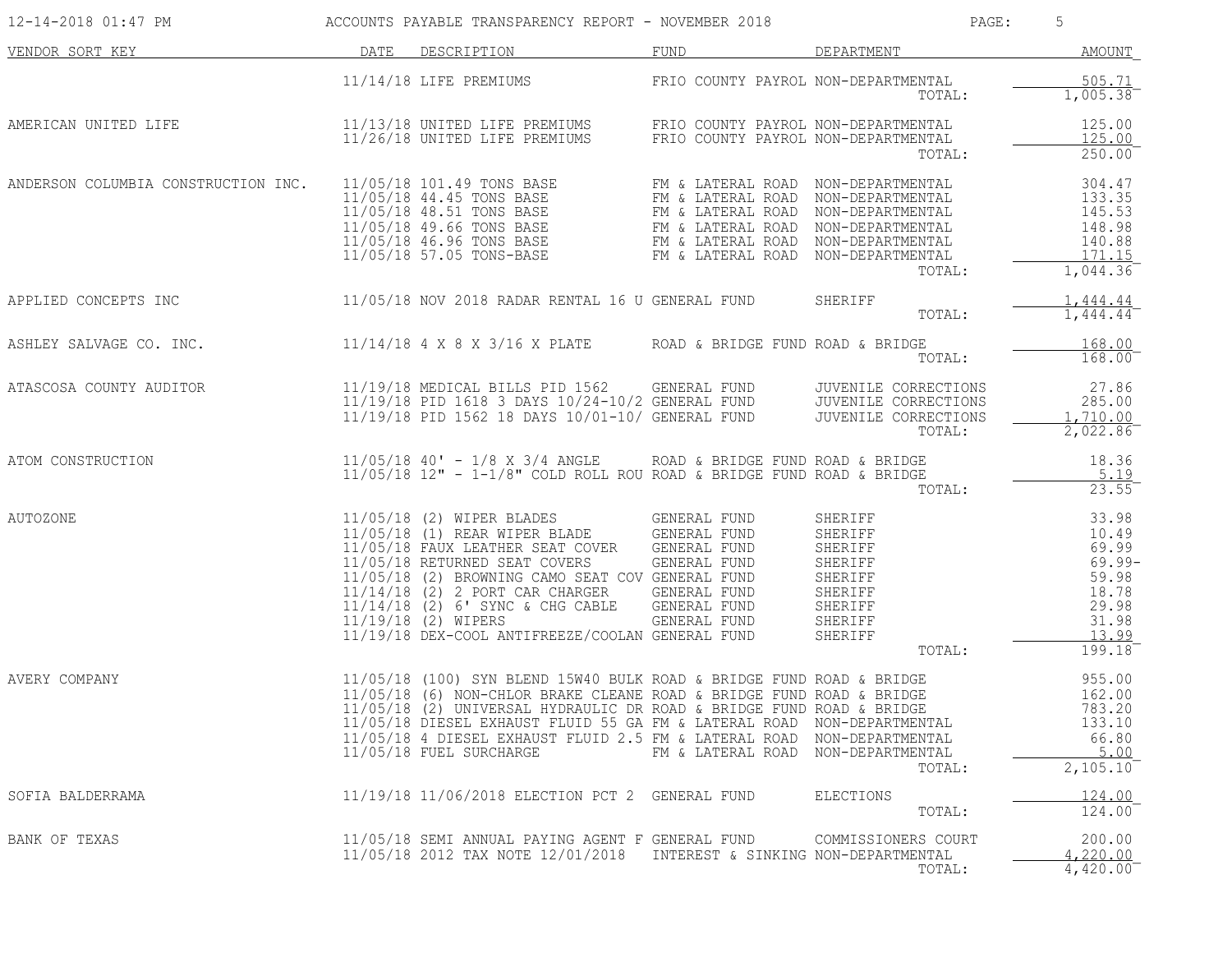| 12-14-2018 01:47 PM                 | ACCOUNTS PAYABLE TRANSPARENCY REPORT - NOVEMBER 2018                                                                                                                                                         |                   | PAGE:                                                                                  | 6                                                        |
|-------------------------------------|--------------------------------------------------------------------------------------------------------------------------------------------------------------------------------------------------------------|-------------------|----------------------------------------------------------------------------------------|----------------------------------------------------------|
| VENDOR SORT KEY                     | DESCRIPTION<br>DATE                                                                                                                                                                                          | FUND              | DEPARTMENT                                                                             | AMOUNT                                                   |
| BENTON CITY WATER SUPPLY CORP       | $11/05/18$ MO SVC $9/14 - 10/11/18$ BF GENERAL FUND<br>$11/05/18$ MO SVC $9/14$ - $10/11/18$ PAR GENERAL FUND<br>11/05/18 MO SVC 9/14-10/11/18 HYDRA GENERAL FUND                                            |                   | BUILDING MAINTENANCE<br>BUILDING MAINTENANCE<br>BUILDING MAINTENANCE<br>TOTAL:         | 27.49<br>30.30<br>27.14<br>84.93                         |
| BRISEIDA BETHANCOURT                | 11/05/18 CAUSE# 16-11-00453-CVF                                                                                                                                                                              | GENERAL FUND      | DISTRICT COURT<br>TOTAL:                                                               | 787.50<br>787.50                                         |
| BEXAR COUNTY MEDICAL EXAMINER       | 11/14/18 AUTOPSY CASE# 2018-2462 R. GENERAL FUND                                                                                                                                                             |                   | $J.P.$ PCT. $#$ 3<br>TOTAL:                                                            | 2,500.00<br>$2,500.00^{-}$                               |
| BILINGUAL COMMUNICATION CONSULTANTS | 11/14/18 TRANSLATOR SVC 10/25/2018 GENERAL FUND                                                                                                                                                              |                   | DISTRICT COURT<br>TOTAL:                                                               | 660.09<br>660.09                                         |
| LYNETTE BOGGS LAW & MEDIATIONS, PC  | 11/05/18 CAUSE# 18-07-00294-CVF H.G GENERAL FUND                                                                                                                                                             |                   | DISTRICT COURT<br>TOTAL:                                                               | 350.00<br>350.00                                         |
| NORA LYNN BREWER                    | 11/14/18 GRAND JURY 11/09/2018                                                                                                                                                                               | GENERAL FUND      | DISTRICT COURT<br>TOTAL:                                                               | 40.00<br>40.00                                           |
| RICHARD BRIGGS                      | 11/14/18 CAUSE# 17-10-00170-CRF E.M GENERAL FUND<br>11/14/18 CAUSE# 18-04-00055-CRF O.C GENERAL FUND<br>11/14/18 CAUSE# 18-04-00067-CRF A.H GENERAL FUND<br>11/05/18 CAUSE# 18-05-00140-CRF D.B GENERAL FUND |                   | DISTRICT COURT<br>DISTRICT COURT<br>DISTRICT COURT<br>DISTRICT COURT<br>TOTAL:         | 400.00<br>400.00<br>400.00<br>400.00<br>$1,600.00^-$     |
| <b>JAVIER BRIONES</b>               | 11/14/18 GRAND JURY 11/09/2018                                                                                                                                                                               | GENERAL FUND      | DISTRICT COURT<br>TOTAL:                                                               | 40.00<br>40.00                                           |
| DAVID B. BROOKS                     | 11/05/18 LEGAL CONSULTATION OCT 201 GENERAL FUND                                                                                                                                                             |                   | COMMISSIONERS COURT<br>TOTAL:                                                          | 100.00<br>100.00                                         |
| <b>JOEY BURLESON</b>                | 11/05/18 500 CUBIC YARDS CALICHE<br>11/14/18 1236 CUBIC YARDS OF CALICH FM & LATERAL ROAD<br>11/14/18 854 CUBIC YARDS OF CALICHE FM & LATERAL ROAD<br>11/19/18 660 CUBIC YARDS OF CALICHE FM & LATERAL ROAD  | FM & LATERAL ROAD | NON-DEPARTMENTAL<br>NON-DEPARTMENTAL<br>NON-DEPARTMENTAL<br>NON-DEPARTMENTAL<br>TOTAL: | 1,000.00<br>2,472.00<br>1,708.00<br>1,320.00<br>6,500.00 |
| ROCHELLE CAMACHO                    | 11/19/18 RREIMBURSE PANTS FOR PID 1 FRIO CO JUVENILE S NON-DEPARTMENTAL                                                                                                                                      |                   | TOTAL:                                                                                 | 47.76<br>47.76                                           |
| IRMA G. CANTU                       | 11/19/18 11/06/2018 ELECTION PCT 8 GENERAL FUND                                                                                                                                                              |                   | ELECTIONS<br>TOTAL:                                                                    | 201.00<br>201.00                                         |
| REBECCA A. CANTU                    | 11/19/18 11062018 DILLEY ISD PCT 9 GENERAL FUND                                                                                                                                                              |                   | <b>ELECTIONS</b><br>TOTAL:                                                             | 124.00<br>124.00                                         |
| CONRAD D CARRASCO JR                | 11/19/18 11/06/18 EARLY BALLOT BOAR GENERAL FUND                                                                                                                                                             |                   | ELECTIONS<br>TOTAL:                                                                    | 188.00<br>188.00                                         |
| CANDACE CARROLL                     | 11/19/18 11/06/2018 ELECTION PCT 10 GENERAL FUND                                                                                                                                                             |                   | ELECTIONS<br>TOTAL:                                                                    | 201.00<br>201.00                                         |
| SANTA MONICA CAVAZOS                | 11/19/18 11/06/2018 ELECTION PCT 8 GENERAL FUND                                                                                                                                                              |                   | ELECTIONS<br>TOTAL:                                                                    | 150.00<br>150.00                                         |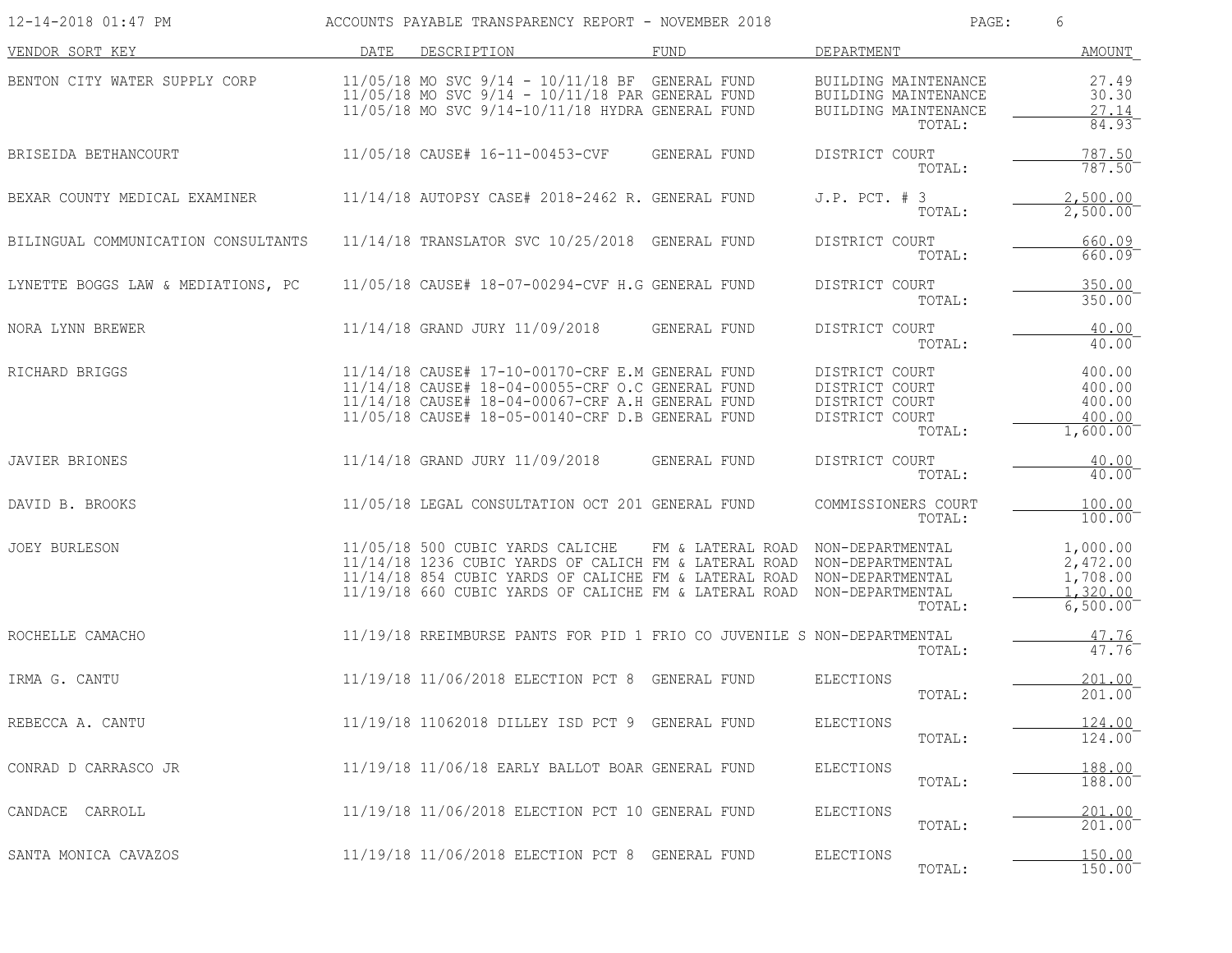| 12-14-2018 01:47 PM      |      | ACCOUNTS PAYABLE TRANSPARENCY REPORT - NOVEMBER 2018                                                                                                                                                                                                                                                                                                                                                                                                                              |                                                                                                                     | PAGE:                                                                                                                                                                | $7\phantom{.0}$                                                |
|--------------------------|------|-----------------------------------------------------------------------------------------------------------------------------------------------------------------------------------------------------------------------------------------------------------------------------------------------------------------------------------------------------------------------------------------------------------------------------------------------------------------------------------|---------------------------------------------------------------------------------------------------------------------|----------------------------------------------------------------------------------------------------------------------------------------------------------------------|----------------------------------------------------------------|
| VENDOR SORT KEY          | DATE | DESCRIPTION                                                                                                                                                                                                                                                                                                                                                                                                                                                                       | FUND                                                                                                                | DEPARTMENT                                                                                                                                                           | <b>AMOUNT</b>                                                  |
| CHAPARRAL FORD, INC.     |      | 11/19/18 SPEED SENSOR ASY                                                                                                                                                                                                                                                                                                                                                                                                                                                         | ROAD & BRIDGE FUND ROAD & BRIDGE                                                                                    | TOTAL:                                                                                                                                                               | $\frac{30.54}{30.54}$                                          |
| CINTAS CORPORATION       |      | $11/05/18$ SERVICE CHARGE CENERAL FUND BUILDING MAINTENANCE 11/05/18 ALCOHOL PREP PADS GENERAL FUND BUILDING MAINTENANCE 12.95<br>11/05/18 ALCOHOL PREP PADS GENERAL FUND BUILDING MAINTENANCE 12.95<br>11/05/18 FINGERFEIT BANDA                                                                                                                                                                                                                                                 |                                                                                                                     | TOTAL:                                                                                                                                                               | 357.33                                                         |
| CINTAS CORPORATION NO. 2 |      | 11/05/18 WKLY UNIFORM SVC 10/25/201 GENERAL FUND BUILDING MAINTENANCE<br>11/05/18 WKLY UNIFORM SVC 11/01/201 GENERAL FUND BUILDING MAINTENANCE<br>11/14/18 WKLY UNIFORM SVC 11/15/201 GENERAL FUND BUILDING MAINTENANCE<br>11/19/18 WKL<br>11/19/18 WKLY UNIFORM SVC 11/15/201 GENERAL FUND<br>11/19/18 WKLY UNIFORM SVC 11/15/201 GENERAL FUND<br>11/19/18 WKLY UNIFORM SVC 10/01/201 ROAD & BRIDGE FUND ROAD & BRIDGE<br>11/19/18 WKLY UNIFORM SVC 10/08/201 ROAD & BRIDGE FUND |                                                                                                                     | TOTAL:                                                                                                                                                               | 41.15<br>41.15<br>41.15<br>1,390.65                            |
| CITY OF DILLEY           |      | $11/05/18$ MO SVC $9/16 - 10/16/2018$<br>$11/05/18$ MO SVC $9/16$ - $10/16/2018$                                                                                                                                                                                                                                                                                                                                                                                                  | GENERAL FUND<br>GENERAL FUND                                                                                        | BUILDING MAINTENANCE<br>BUILDING MAINTENANCE<br>TOTAL:                                                                                                               | 166.52<br>278.71<br>445.23                                     |
| CITY OF PEARSALL         |      | 11/05/18 411 E BRAZOS<br>11/05/18 2207 BI 35E<br>11/05/18 505 E MEDINA - CRT H<br>11/05/18 404 S PECAN - MTTMR #1<br>11/05/18 406 S PECAN - CO EXT<br>11/05/18 510 E. S.A. COURTHOUSE<br>11/05/18 FIREMANS PARK                                                                                                                                                                                                                                                                   | GENERAL FUND<br>GENERAL FUND<br><b>GENERAL FUND</b><br>GENERAL FUND<br>GENERAL FUND<br>GENERAL FUND<br>GENERAL FUND | BUILDING MAINTENANCE<br>BUILDING MAINTENANCE<br>BUILDING MAINTENANCE<br>BUILDING MAINTENANCE<br>BUILDING MAINTENANCE<br>BUILDING MAINTENANCE<br>BUILDING MAINTENANCE | 279.51<br>88.52<br>65.07<br>65.07<br>127.20<br>21.49<br>330.29 |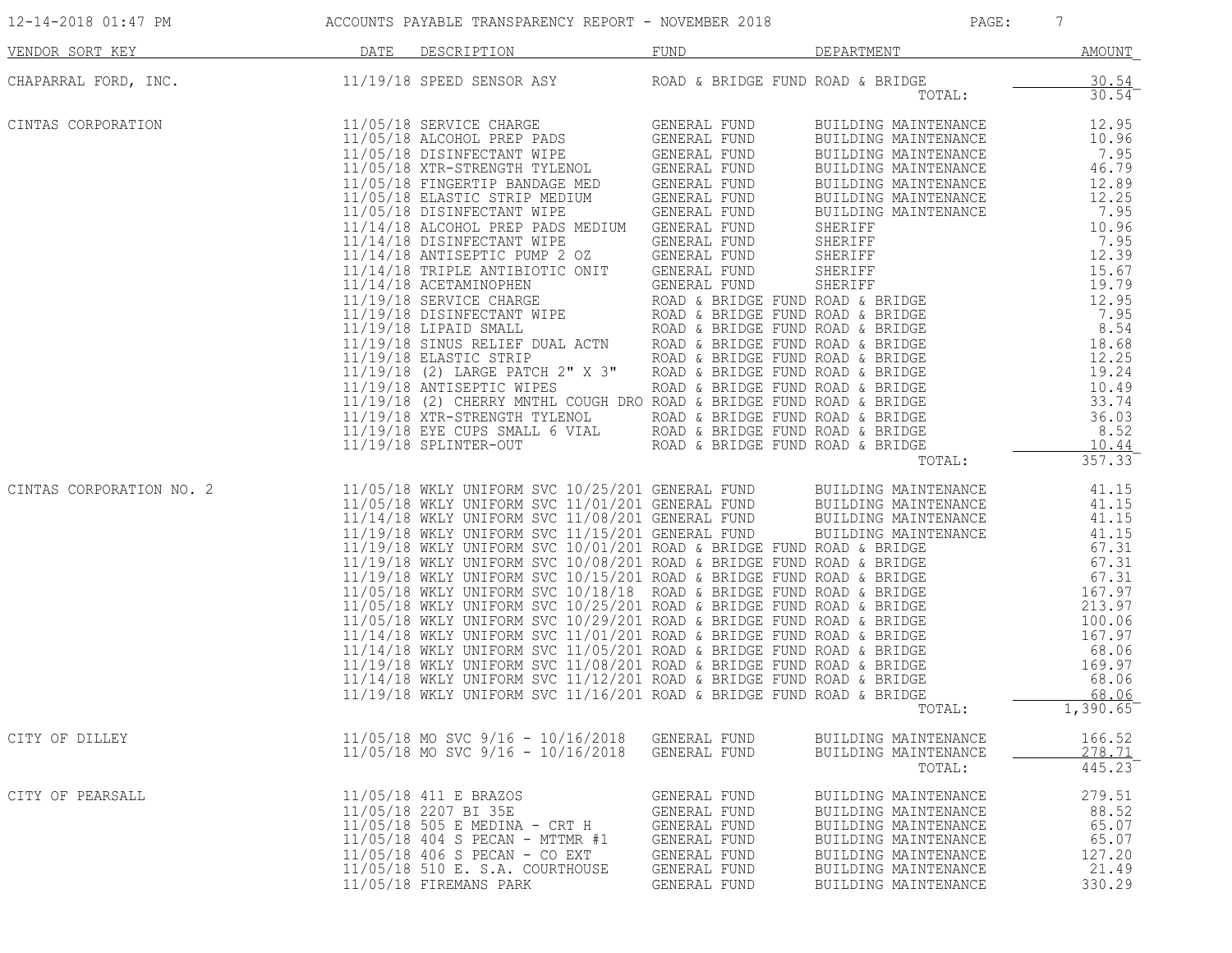| 12-14-2018 01:47 PM                 |      | ACCOUNTS PAYABLE TRANSPARENCY REPORT - NOVEMBER 2018                                                                                                                                                                                                       |                                                                                                                                                          | PAGE:                                                                                                                                                  | 8                                                                |
|-------------------------------------|------|------------------------------------------------------------------------------------------------------------------------------------------------------------------------------------------------------------------------------------------------------------|----------------------------------------------------------------------------------------------------------------------------------------------------------|--------------------------------------------------------------------------------------------------------------------------------------------------------|------------------------------------------------------------------|
| VENDOR SORT KEY                     | DATE | DESCRIPTION                                                                                                                                                                                                                                                | FUND                                                                                                                                                     | DEPARTMENT                                                                                                                                             | AMOUNT                                                           |
|                                     |      | 11/05/18 604 E. MEDINA - MUSEUM<br>$11/05/18$ 504 S CEDAR - JAILHOUSE<br>11/05/18 RADIO LANE<br>11/05/18 CR 4002 (CEMETARY)<br>11/05/18 HWY 1581 S - REGIONAL PARK GENERAL FUND<br>11/05/18 FISHING POND                                                   | GENERAL FUND<br>GENERAL FUND<br>GENERAL FUND<br>GENERAL FUND<br>GENERAL FUND                                                                             | BUILDING MAINTENANCE<br>BUILDING MAINTENANCE<br>BUILDING MAINTENANCE<br>BUILDING MAINTENANCE<br>BUILDING MAINTENANCE<br>BUILDING MAINTENANCE<br>TOTAL: | 38.02<br>386.27<br>54.66<br>49.76<br>241.11<br>74.83<br>1,821.80 |
| COLORADO BANKERS LIFE INSURANCE CO. |      | 11/14/18 COLORADO BANKERS LIFE PREM FRIO COUNTY PAYROL NON-DEPARTMENTAL<br>11/14/18 COLORADO BANKERS LIFE PREM FRIO COUNTY PAYROL NON-DEPARTMENTAL                                                                                                         |                                                                                                                                                          | TOTAL:                                                                                                                                                 | 43.36<br>43.36<br>86.72                                          |
| COMPANION LIFE                      |      | 11/14/18 COMPANION LIFE PREMIUMS<br>11/14/18 COMPANION LIFE PREMIUMS<br>11/14/18 COMPANION LIFE 10/18<br>11/14/18 COMPANION LIFE 10/18                                                                                                                     | FRIO COUNTY PAYROL NON-DEPARTMENTAL<br>FRIO COUNTY PAYROL NON-DEPARTMENTAL<br>FRIO COUNTY PAYROL NON-DEPARTMENTAL<br>FRIO COUNTY PAYROL NON-DEPARTMENTAL | TOTAL:                                                                                                                                                 | 295.85<br>162.94<br>166.77<br>$92.34 -$<br>533.22                |
| COURTYARD WACO                      |      | 11/09/18 LODGING 11/12-11/15/18 TEL GENERAL FUND<br>11/09/18 LODGING 11/12-11/15/18 E. GENERAL FUND<br>11/09/18 LODGING 11/12-11/15/18 ROD GENERAL FUND                                                                                                    |                                                                                                                                                          | TAX COLLECTOR<br>TAX COLLECTOR<br>TAX COLLECTOR<br>TOTAL:                                                                                              | 463.57<br>463.57<br>463.57<br>1,390.71                           |
| ROSA A. CUBRIEL                     |      | 11/19/18 11/06/2018 ELECTION PCT 6 GENERAL FUND                                                                                                                                                                                                            |                                                                                                                                                          | ELECTIONS<br>TOTAL:                                                                                                                                    | 201.00<br>201.00                                                 |
| JESUS C. CUEVAS                     |      | 11/19/18 11/06/2018 ELECTION PCT 3 GENERAL FUND                                                                                                                                                                                                            |                                                                                                                                                          | ELECTIONS<br>TOTAL:                                                                                                                                    | 201.00<br>201.00                                                 |
| CULLIGAN WATER CONDITIONING CO      |      | 11/14/18 MO SVC 11/01 - 11/30/2018 GENERAL FUND<br>11/05/18 MO SVC NOVEMBER 2018                                                                                                                                                                           | GENERAL FUND                                                                                                                                             | SHERIFF<br>HIGHWAY PATROL<br>TOTAL:                                                                                                                    | 56.25<br>52.50<br>108.75                                         |
| SHEYLEON DAVIS                      |      | 11/14/18 CAUSE# 17-03-00076-CVF J.G GENERAL FUND<br>11/14/18 CAUSE# 18-09-00354-CVF H.L GENERAL FUND                                                                                                                                                       |                                                                                                                                                          | DISTRICT COURT<br>DISTRICT COURT<br>TOTAL:                                                                                                             | 225.00<br>225.00<br>450.00                                       |
| DELL MARKETING L.P.                 |      | 11/05/18 DELL MONITORS 24IN                                                                                                                                                                                                                                | GENERAL FUND                                                                                                                                             | DISTRICT CLERK<br>TOTAL:                                                                                                                               | 750.36<br>750.36                                                 |
| DIMMIT COUNTY SHERIFF'S OFFICE      |      | 11/14/18 INMATE HOUSING OCT 2018                                                                                                                                                                                                                           | GENERAL FUND                                                                                                                                             | SHERIFF<br>TOTAL:                                                                                                                                      | 1,500.00<br>1,500.00                                             |
| DISH NETWORK                        |      | 11/19/18 MO SVC 11/22 - 12/21/18 W WIC PROGRAM FUND                                                                                                                                                                                                        |                                                                                                                                                          | NON-DEPARTMENTAL<br>TOTAL:                                                                                                                             | 102.51<br>$102.51^{-}$                                           |
| DIAMANTINA DOMINGUEZ                |      | 11/19/18 11/06/2018 ELECTION PCT 6 GENERAL FUND                                                                                                                                                                                                            |                                                                                                                                                          | <b>ELECTIONS</b><br>TOTAL:                                                                                                                             | 150.00<br>150.00                                                 |
| ELECTION SYSTEMS & SOFTWARE, INC.   |      | 11/05/18 (2350) ABSENTEE BALLOTS<br>11/05/18 (2650) ELECTION DAY BALLOT GENERAL FUND<br>11/05/18 (81) CODING BALLOTS<br>11/05/18 (45) SAMPLE BALLOTS<br>11/05/18 (9) TEST BALLOTS<br>11/05/18 SHIPPING<br>11/05/18 800 BALLOTS - ELECTION DAY GENERAL FUND | GENERAL FUND<br>GENERAL FUND<br>GENERAL FUND<br>GENERAL FUND<br>GENERAL FUND                                                                             | ELECTIONS<br><b>ELECTIONS</b><br><b>ELECTIONS</b><br>ELECTIONS<br><b>ELECTIONS</b><br>ELECTIONS<br><b>ELECTIONS</b>                                    | 752.00<br>848.00<br>25.92<br>14.40<br>2.88<br>72.48<br>256.00    |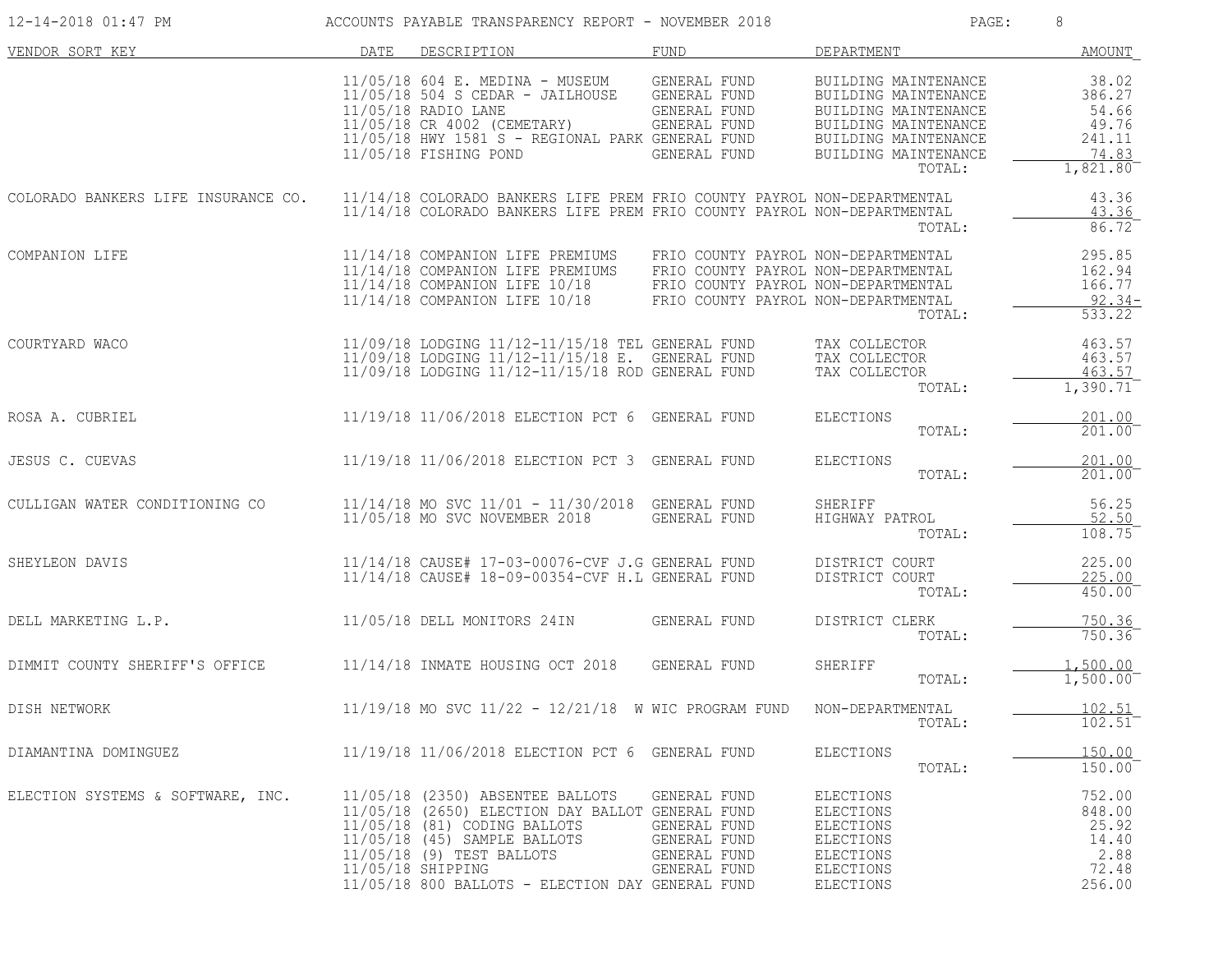| VENDOR SORT KEY               | DATE | DESCRIPTION                                                                                                                                                                                                                                                                                       | FUND         | DEPARTMENT                                                                                                                                                                                                                                                                                                                                                                                           | AMOUNT         |
|-------------------------------|------|---------------------------------------------------------------------------------------------------------------------------------------------------------------------------------------------------------------------------------------------------------------------------------------------------|--------------|------------------------------------------------------------------------------------------------------------------------------------------------------------------------------------------------------------------------------------------------------------------------------------------------------------------------------------------------------------------------------------------------------|----------------|
|                               |      |                                                                                                                                                                                                                                                                                                   |              | $\begin{tabular}{l c c c} \hline DEPARIMENT & AMOUNT \\ \hline \texttt{ELECTIONS} & 1.60 & 3.20 \\ \texttt{ELECTIONS} & 1.60 & 3.20 \\ \texttt{ELECTIONS} & 1.60 & 3.20 \\ \texttt{ELECTIONS} & 11.60 & 0.32 \\ \texttt{ELECTIONS} & 11.60 & 0.32 \\ \texttt{ELECTIONS} & 0.32 & 0.32 \\ \texttt{ELECTIONS} & 0.32 & 0.32 \\ \texttt{ELECTIONS} & 11.33 & 178.50 \\ \texttt{ELECTIONS} & 85.05 & 50$ |                |
|                               |      |                                                                                                                                                                                                                                                                                                   |              |                                                                                                                                                                                                                                                                                                                                                                                                      |                |
|                               |      |                                                                                                                                                                                                                                                                                                   |              |                                                                                                                                                                                                                                                                                                                                                                                                      |                |
|                               |      | 11/05/18 (35) ELECTION DAY BALLOTS GENERAL FUND                                                                                                                                                                                                                                                   |              |                                                                                                                                                                                                                                                                                                                                                                                                      |                |
|                               |      | 11/05/18 (5) CODING BALLOTS                                                                                                                                                                                                                                                                       | GENERAL FUND |                                                                                                                                                                                                                                                                                                                                                                                                      |                |
|                               |      | 11/05/18 (5) CODING BALLOTS GENERAL FUND<br>11/05/18 (1) SAMPLE BALLOTS GENERAL FUND<br>11/05/18 SHIPPING GENERAL FUND<br>11/05/18 SHIPPING GENERAL FUND<br>11/05/18 CENTRAL TABULATOR GENERAL FUND<br>11/05/18 (9) PRECINCTS GENERAL FUND<br>11                                                  |              |                                                                                                                                                                                                                                                                                                                                                                                                      |                |
|                               |      |                                                                                                                                                                                                                                                                                                   |              |                                                                                                                                                                                                                                                                                                                                                                                                      |                |
|                               |      |                                                                                                                                                                                                                                                                                                   |              |                                                                                                                                                                                                                                                                                                                                                                                                      |                |
|                               |      |                                                                                                                                                                                                                                                                                                   |              |                                                                                                                                                                                                                                                                                                                                                                                                      |                |
|                               |      |                                                                                                                                                                                                                                                                                                   |              |                                                                                                                                                                                                                                                                                                                                                                                                      |                |
|                               |      |                                                                                                                                                                                                                                                                                                   |              |                                                                                                                                                                                                                                                                                                                                                                                                      |                |
|                               |      |                                                                                                                                                                                                                                                                                                   |              |                                                                                                                                                                                                                                                                                                                                                                                                      |                |
|                               |      |                                                                                                                                                                                                                                                                                                   |              |                                                                                                                                                                                                                                                                                                                                                                                                      |                |
|                               |      |                                                                                                                                                                                                                                                                                                   |              |                                                                                                                                                                                                                                                                                                                                                                                                      |                |
|                               |      | 11/05/18 (9) MEDIA BURN<br>11/05/18 AUTOMARK LANGUAGE SET UP E GENERAL FUND                                                                                                                                                                                                                       | GENERAL FUND |                                                                                                                                                                                                                                                                                                                                                                                                      |                |
|                               |      | 11/05/18 (48) AUTOMARK CANDIDATES Y GENERAL FUND                                                                                                                                                                                                                                                  |              |                                                                                                                                                                                                                                                                                                                                                                                                      |                |
|                               |      | 11/05/18 (3) AUTOMARK POLITICAL PAR GENERAL FUND                                                                                                                                                                                                                                                  |              |                                                                                                                                                                                                                                                                                                                                                                                                      |                |
|                               |      | 11/05/18 (34) AUTOMARK CONTESTS/ISS GENERAL FUND                                                                                                                                                                                                                                                  |              |                                                                                                                                                                                                                                                                                                                                                                                                      |                |
|                               |      | 11/05/18 (9) AUTOMARK BALLOT FACES GENERAL FUND                                                                                                                                                                                                                                                   |              |                                                                                                                                                                                                                                                                                                                                                                                                      |                |
|                               |      | 11/05/18 AUTOMARK LANGUAGE SET UP S GENERAL FUND                                                                                                                                                                                                                                                  |              |                                                                                                                                                                                                                                                                                                                                                                                                      |                |
|                               |      | 11/05/18 (48) AUTOMARK CANDIDATES Y GENERAL FUND                                                                                                                                                                                                                                                  |              |                                                                                                                                                                                                                                                                                                                                                                                                      |                |
|                               |      | 11/05/18 (3) AUTOMARK POLITICAL PAR GENERAL FUND                                                                                                                                                                                                                                                  |              |                                                                                                                                                                                                                                                                                                                                                                                                      |                |
|                               |      | 11/05/18 (34) AUTOMARK CONTESTS/ISS GENERAL FUND                                                                                                                                                                                                                                                  |              |                                                                                                                                                                                                                                                                                                                                                                                                      |                |
|                               |      | 11/05/18 (9) AUTOMARK BALLOT FACES GENERAL FUND                                                                                                                                                                                                                                                   |              |                                                                                                                                                                                                                                                                                                                                                                                                      |                |
|                               |      | 11/05/18 (2) M650 PICK BELT                                                                                                                                                                                                                                                                       | GENERAL FUND |                                                                                                                                                                                                                                                                                                                                                                                                      |                |
|                               |      | 11/05/18 SHIPPING<br>11/05/18 SHIPPING<br>11/14/18 1100 ABSENTEE BALLOTS GENERAL FUND                                                                                                                                                                                                             |              |                                                                                                                                                                                                                                                                                                                                                                                                      |                |
|                               |      | 11/14/18 1300 ELECTION DAY BALLOTS GENERAL FUND                                                                                                                                                                                                                                                   |              |                                                                                                                                                                                                                                                                                                                                                                                                      |                |
|                               |      | $11/14/18$ SHIPPING                                                                                                                                                                                                                                                                               | GENERAL FUND |                                                                                                                                                                                                                                                                                                                                                                                                      |                |
|                               |      | 11/14/18 400 ADDITIONAL BALLOTS- DI GENERAL FUND                                                                                                                                                                                                                                                  |              |                                                                                                                                                                                                                                                                                                                                                                                                      |                |
|                               |      | $11/14/18$ SHIPPING                                                                                                                                                                                                                                                                               | GENERAL FUND | <b>ELECTIONS</b>                                                                                                                                                                                                                                                                                                                                                                                     | 16.44          |
|                               |      |                                                                                                                                                                                                                                                                                                   |              | TOTAL:                                                                                                                                                                                                                                                                                                                                                                                               | 7,483.33       |
| ELLIOTT ELECTRIC SUPPLY, INC. |      | 11/05/18 (2) 60A 240V 3P 4W NF GENERAL FUND                                                                                                                                                                                                                                                       |              | BUILDING MAINTENANCE                                                                                                                                                                                                                                                                                                                                                                                 | 127.28         |
|                               |      | 11/05/18 3P 40A 120V DP CONTRACTOR GENERAL FUND                                                                                                                                                                                                                                                   |              | BUILDING MAINTENANCE                                                                                                                                                                                                                                                                                                                                                                                 | 55.50          |
|                               |      | 11/05/18 (10) 15A 600V TD CLASS G F GENERAL FUND<br>11/05/18 3P 40A 120V DP CONTRACTOR GENERAL FUND<br>11/05/18 FREIGHT GENERAL FUND<br>11/05/18 DISCOUNT GENERAL FUND<br>11/05/18 (2) 60A 240V 3P 4W NF GENERAL FUND<br>11/05/18 (2) 60A 240V 3P 4W NF GENERAL FUND<br>11/05/18 (2) 2 LAMP T12 1 |              | BUILDING MAINTENANCE<br>BUILDING MAINTENANCE                                                                                                                                                                                                                                                                                                                                                         | 87.60<br>55.50 |
|                               |      |                                                                                                                                                                                                                                                                                                   |              |                                                                                                                                                                                                                                                                                                                                                                                                      | 13.62          |
|                               |      |                                                                                                                                                                                                                                                                                                   |              | BUILDING MAINTENANCE<br>BUILDING MAINTENANCE                                                                                                                                                                                                                                                                                                                                                         | $3.26-$        |
|                               |      |                                                                                                                                                                                                                                                                                                   |              | BUILDING MAINTENANCE                                                                                                                                                                                                                                                                                                                                                                                 | 127.28-        |
|                               |      |                                                                                                                                                                                                                                                                                                   |              | BUILDING MAINTENANCE                                                                                                                                                                                                                                                                                                                                                                                 | 127.28         |
|                               |      |                                                                                                                                                                                                                                                                                                   |              | BUILDING MAINTENANCE                                                                                                                                                                                                                                                                                                                                                                                 | 57.36          |
|                               |      | 11/19/18 CONN 30A 250V 2P3W H/L BW ROAD & BRIDGE FUND ROAD & BRIDGE                                                                                                                                                                                                                               |              |                                                                                                                                                                                                                                                                                                                                                                                                      | 43.01          |
|                               |      | 11/19/18 PLUG 30A 250V 2P3W H/L BW ROAD & BRIDGE FUND ROAD & BRIDGE                                                                                                                                                                                                                               |              |                                                                                                                                                                                                                                                                                                                                                                                                      |                |
|                               |      |                                                                                                                                                                                                                                                                                                   |              | TOTAL:                                                                                                                                                                                                                                                                                                                                                                                               | 457.54         |
| KYLE JORDAN ERNST             |      | 11/05/18 CAUSE# 17-07-00099-CRF S.L GENERAL FUND                                                                                                                                                                                                                                                  |              | DISTRICT COURT                                                                                                                                                                                                                                                                                                                                                                                       | 400.00         |
|                               |      |                                                                                                                                                                                                                                                                                                   |              | TOTAL:                                                                                                                                                                                                                                                                                                                                                                                               | $400.00^{-}$   |
| MICHAEL C. FINKEL             |      | 11/14/18 CAUSE# 18-09-00354-CVF J.L GENERAL FUND                                                                                                                                                                                                                                                  |              | DISTRICT COURT                                                                                                                                                                                                                                                                                                                                                                                       | 523.00         |
|                               |      |                                                                                                                                                                                                                                                                                                   |              | TOTAL:                                                                                                                                                                                                                                                                                                                                                                                               | 523.00         |
| FORT DEARBORN LIFE            |      | 11/14/18 DISABILITY PREMIUMS 5394-0 FRIO COUNTY PAYROL NON-DEPARTMENTAL                                                                                                                                                                                                                           |              |                                                                                                                                                                                                                                                                                                                                                                                                      | 336.30         |
|                               |      | 11/14/18 DISABILITY PREMIUMS 5394-0 FRIO COUNTY PAYROL NON-DEPARTMENTAL                                                                                                                                                                                                                           |              |                                                                                                                                                                                                                                                                                                                                                                                                      | 325.68         |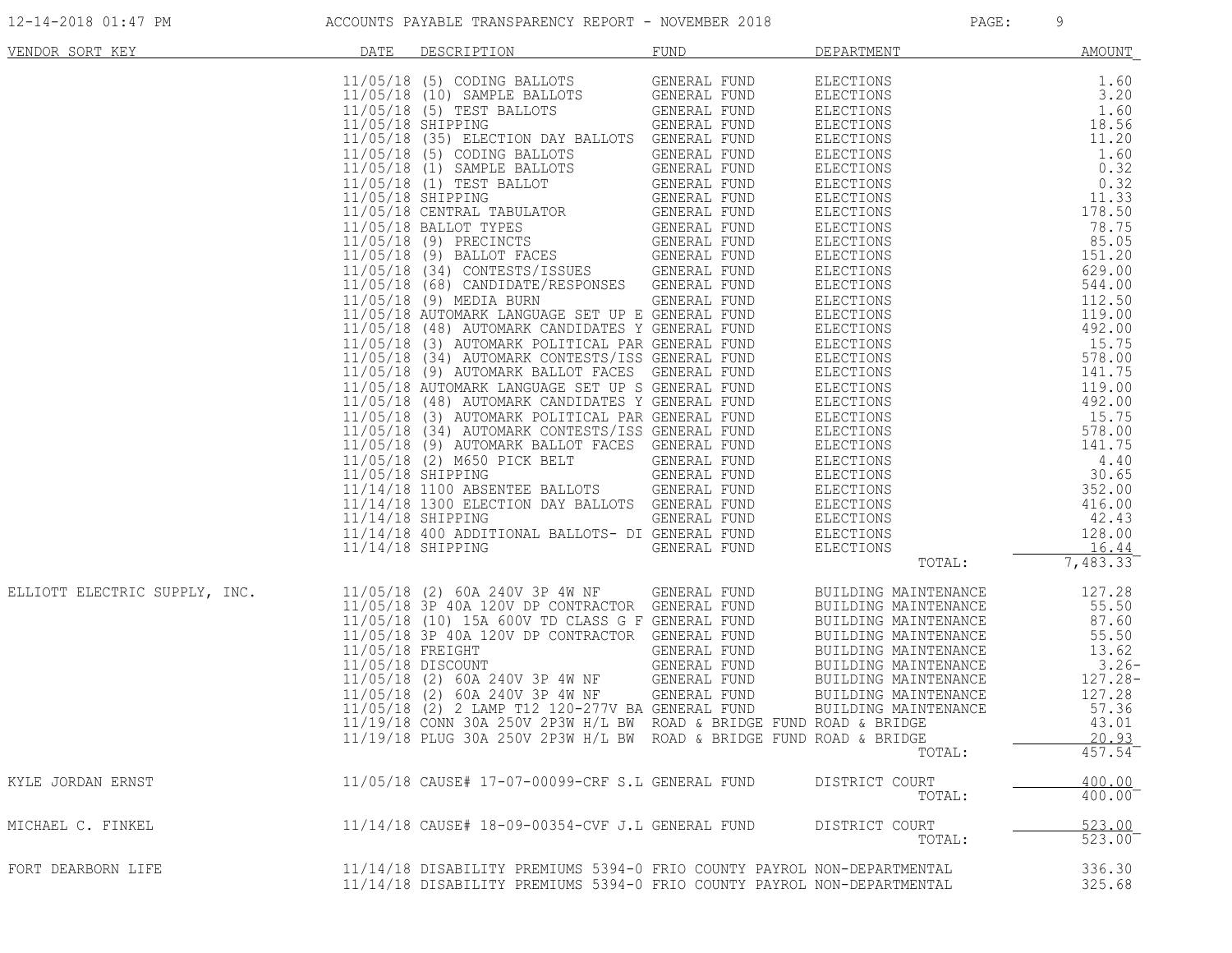| 12-14-2018 01:47 PM                |      | ACCOUNTS PAYABLE TRANSPARENCY REPORT - NOVEMBER 2018                                                                                                                                                                                                                                                                                                                                                                                                    |                                                                                                                                                                                                                              | PAGE:                                                                                                                                                            | 10                                                                                                                                  |
|------------------------------------|------|---------------------------------------------------------------------------------------------------------------------------------------------------------------------------------------------------------------------------------------------------------------------------------------------------------------------------------------------------------------------------------------------------------------------------------------------------------|------------------------------------------------------------------------------------------------------------------------------------------------------------------------------------------------------------------------------|------------------------------------------------------------------------------------------------------------------------------------------------------------------|-------------------------------------------------------------------------------------------------------------------------------------|
| VENDOR SORT KEY                    | DATE | DESCRIPTION                                                                                                                                                                                                                                                                                                                                                                                                                                             | FUND                                                                                                                                                                                                                         | DEPARTMENT                                                                                                                                                       | <b>AMOUNT</b>                                                                                                                       |
|                                    |      | $11/14/18$ FORT DEARBORN LIFE $10/18$<br>11/14/18 FORT DEARBORN LIFE 10/2018 FRIO COUNTY PAYROL NON-DEPARTMENTAL                                                                                                                                                                                                                                                                                                                                        | FRIO COUNTY PAYROL NON-DEPARTMENTAL                                                                                                                                                                                          | TOTAL:                                                                                                                                                           | $3.54-$<br>10.62<br>669.06                                                                                                          |
| FRIO COUNTY APPRAISAL DISTRICT     |      | 11/05/18 MONTHLY ASSESSMENT DEC 201 GENERAL FUND                                                                                                                                                                                                                                                                                                                                                                                                        |                                                                                                                                                                                                                              | TAX COLLECTOR<br>TOTAL:                                                                                                                                          | 21,791.76<br>21,791.76                                                                                                              |
| FRIO COUNTY CREDIT UNION           |      | 11/13/18 CREDIT UNION DEDUCTIONS<br>11/26/18 CREDIT UNION DEDUCTIONS                                                                                                                                                                                                                                                                                                                                                                                    | FRIO COUNTY PAYROL NON-DEPARTMENTAL<br>FRIO COUNTY PAYROL NON-DEPARTMENTAL                                                                                                                                                   | TOTAL:                                                                                                                                                           | 10,831.15<br>10,843.65<br>$21,674.80^-$                                                                                             |
| FRIO COUNTY JP $# 1 D.D.C.$        |      | 11/05/18 TRANSFER DDC FEES SEPT 201 GENERAL FUND                                                                                                                                                                                                                                                                                                                                                                                                        |                                                                                                                                                                                                                              | NON-DEPARTMENTAL<br>TOTAL:                                                                                                                                       | $\frac{280.00}{280.00}$                                                                                                             |
| FRIO COUNTY JP $# 2 D.D.C.$        |      | 11/05/18 TRANSFER DDC FEES SEPT 201 GENERAL FUND                                                                                                                                                                                                                                                                                                                                                                                                        |                                                                                                                                                                                                                              | NON-DEPARTMENTAL<br>TOTAL:                                                                                                                                       | 170.00<br>170.00                                                                                                                    |
| FRIO COUNTY JP #3 D.D.C. FUND      |      | 11/05/18 TRANSFER DDC FEES SEPT 201 GENERAL FUND                                                                                                                                                                                                                                                                                                                                                                                                        |                                                                                                                                                                                                                              | NON-DEPARTMENTAL<br>TOTAL:                                                                                                                                       | 147.90<br>147.90                                                                                                                    |
| FRIO COUNTY JP# 4 D.D.C.           |      | 11/05/18 TRANSFER DDC FEES SEPT 201 GENERAL FUND                                                                                                                                                                                                                                                                                                                                                                                                        |                                                                                                                                                                                                                              | NON-DEPARTMENTAL<br>TOTAL:                                                                                                                                       | 100.00<br>100.00                                                                                                                    |
| FRIO COUNTY PAYROLL FUND           |      | 11/06/18 OCTOBER 2018 HUMANA<br>11/08/18 PAY DATE 11/9/2018 XFR<br>11/15/18 XFR HUMANA 11/2018<br>11/19/18 XFR PAY DATE 11/21/2018                                                                                                                                                                                                                                                                                                                      | DISBURSEMENT FUND NON-DEPARTMENTAL<br>DISBURSEMENT FUND<br>DISBURSEMENT FUND<br>DISBURSEMENT FUND                                                                                                                            | NON-DEPARTMENTAL<br>NON-DEPARTMENTAL<br>NON-DEPARTMENTAL<br>TOTAL:                                                                                               | 97,449.44<br>268,280.13<br>99,957.48<br>271,013.43<br>736,700.48                                                                    |
| FRIO COUNTY TAX ASSESSOR COLLECTOR |      | 11/19/18 INSP/REGISTRATION UNIT 308 GENERAL FUND<br>11/05/18 INSP/REGISTRATION UNIT 529 GENERAL FUND<br>11/05/18 INSP/REGISTRATION UNIT 627 GENERAL FUND                                                                                                                                                                                                                                                                                                |                                                                                                                                                                                                                              | SHERIFF<br>SHERIFF<br>SHERIFF<br>TOTAL:                                                                                                                          | 7.50<br>7.50<br>7.50<br>22.50                                                                                                       |
| FRIO COUNTY TRAVEL EXPENSE         |      | 11/14/18 REIMBURSE 11 CS COMMERCIAL GENERAL FUND<br>$11/14/18$ SHIPPING<br>11/14/18 GROCERIES FOR INMATES                                                                                                                                                                                                                                                                                                                                               | GENERAL FUND<br><b>GENERAL FUND</b>                                                                                                                                                                                          | BUILDING MAINTENANCE<br>BUILDING MAINTENANCE<br>SHERIFF<br>TOTAL:                                                                                                | 453.53<br>55.00<br>278.00<br>786.53                                                                                                 |
| FRIO DRUG STORE                    |      | 11/14/18 RX0648943 D GARZA<br>11/14/18 RX0648944 D GARZA<br>11/14/18 RX0648940 D GARZA<br>11/14/18 RX0648942 D GARZA<br>11/14/18 RX0648941 D GARZA<br>11/19/18 RX0649183 M. NELSON<br>11/19/18 RX0649181 M. NELSON<br>11/19/18 RX0649182 M. NELSON<br>11/19/18 RX0649177 J. GALINDO<br>11/19/18 RX0649176 J. GALINDO<br>11/19/18 J. PARGUS RX 0649274<br>11/19/18 HUDDLESTON RX 0649269<br>11/19/18 M. ROMAN RX 0649272<br>11/19/18 M. ROMAN RX 0649271 | GENERAL FUND<br>GENERAL FUND<br>GENERAL FUND<br>GENERAL FUND<br>GENERAL FUND<br>GENERAL FUND<br>GENERAL FUND<br>GENERAL FUND<br>GENERAL FUND<br>GENERAL FUND<br>GENERAL FUND<br>GENERAL FUND<br>GENERAL FUND<br>GENERAL FUND | SHERIFF<br>SHERIFF<br>SHERIFF<br>SHERIFF<br>SHERIFF<br>SHERIFF<br>SHERIFF<br>SHERIFF<br>SHERIFF<br>SHERIFF<br>SHERIFF<br>SHERIFF<br>SHERIFF<br>SHERIFF<br>TOTAL: | 24.10<br>74.11<br>7.50<br>16.48<br>23.48<br>42.00<br>70.90<br>46.40<br>55.00<br>60.00<br>34.99<br>38.88<br>24.10<br>31.90<br>549.84 |
| FRIO NUECES CURRENT                |      | 11/14/18 SUBSCRIPTION RENEWAL 12 MO GENERAL FUND                                                                                                                                                                                                                                                                                                                                                                                                        |                                                                                                                                                                                                                              | COMMISSIONERS COURT                                                                                                                                              | 30.00                                                                                                                               |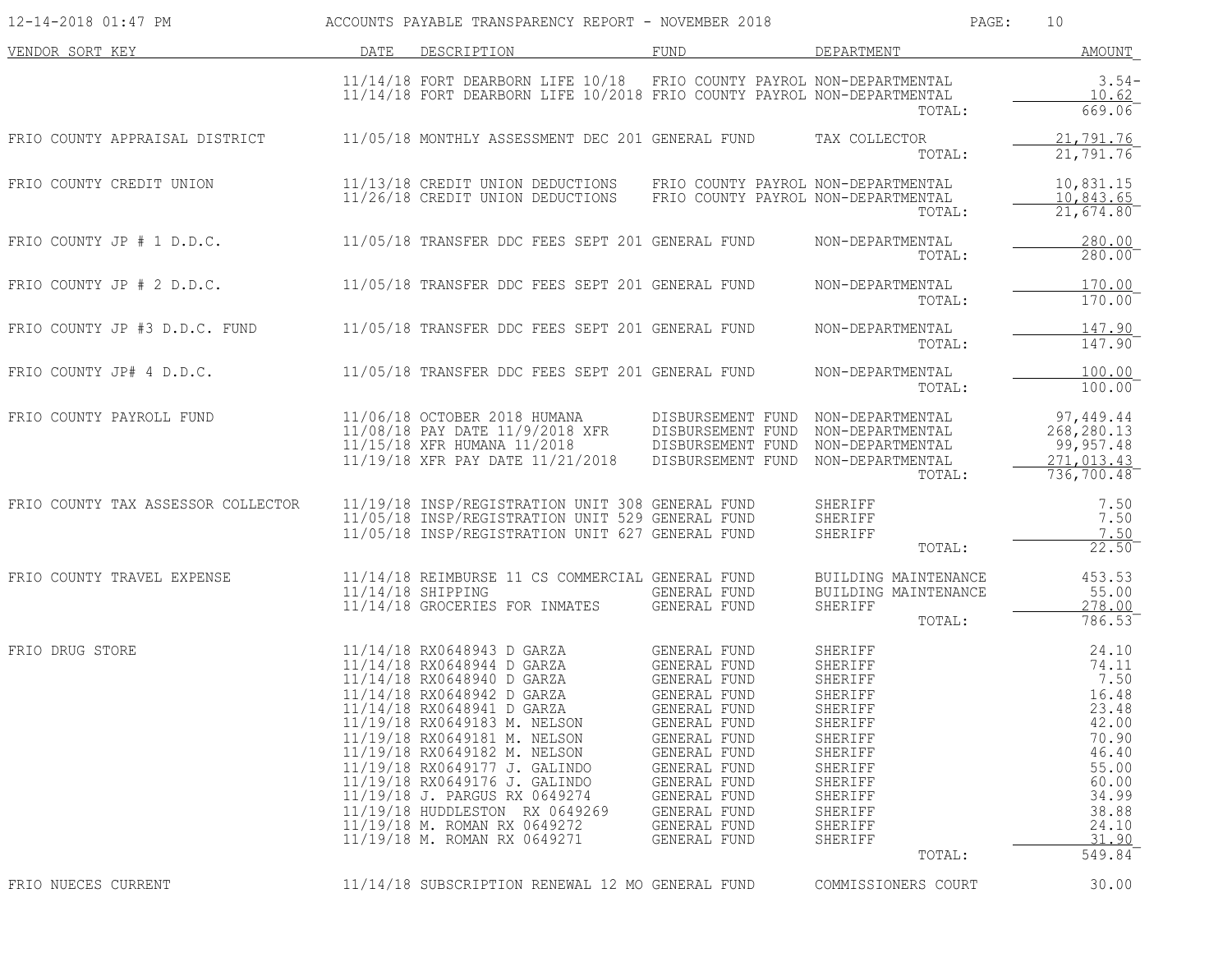| 12-14-2018 01:47 PM    |      | ACCOUNTS PAYABLE TRANSPARENCY REPORT - NOVEMBER 2018                                                                                                                                                                                                                                                                                                                                                              |                                                                                                              | PAGE:                                                                                                                                                                                                                                                                                                             | 11                                                                                                                     |
|------------------------|------|-------------------------------------------------------------------------------------------------------------------------------------------------------------------------------------------------------------------------------------------------------------------------------------------------------------------------------------------------------------------------------------------------------------------|--------------------------------------------------------------------------------------------------------------|-------------------------------------------------------------------------------------------------------------------------------------------------------------------------------------------------------------------------------------------------------------------------------------------------------------------|------------------------------------------------------------------------------------------------------------------------|
| VENDOR SORT KEY        | DATE | DESCRIPTION                                                                                                                                                                                                                                                                                                                                                                                                       | FUND                                                                                                         | DEPARTMENT                                                                                                                                                                                                                                                                                                        | AMOUNT                                                                                                                 |
|                        |      | 11/14/18 NOTICE GENERAL ELECTION 10 GENERAL FUND<br>11/14/18 NOTICE GENERAL ELECTION 10 GENERAL FUND<br>11/14/18 ANNUAL RENEWAL - CO EXTENS GENERAL FUND                                                                                                                                                                                                                                                          |                                                                                                              | ELECTIONS<br>ELECTIONS<br>COUNTY EXTENSION<br>TOTAL:                                                                                                                                                                                                                                                              | 367.50<br>367.50<br>30.00<br>795.00                                                                                    |
| FUEL MASTERS, LLC      |      | 11/19/18 7442 GAL #2 LOW SULPHUR DI FM & LATERAL ROAD NON-DEPARTMENTAL                                                                                                                                                                                                                                                                                                                                            |                                                                                                              | TOTAL:                                                                                                                                                                                                                                                                                                            | 18,037.89<br>18,037.89                                                                                                 |
| GADDIS COURT REPORTING |      | $11/14/18$ COURT REPORTING $10/04/2018$ GENERAL FUND<br>11/14/18 TRANSCRIPT 10/04/2018<br>11/14/18 COURT REPORTING 06/07/2018 GENERAL FUND<br>11/14/18 COURT REPORTING 7/24/2018 GENERAL FUND                                                                                                                                                                                                                     | GENERAL FUND<br>GENERAL FUND                                                                                 | COUNTY COURT<br>COUNTY COURT<br>COUNTY COURT<br>COUNTY COURT<br>TOTAL:                                                                                                                                                                                                                                            | 551.80<br>50.00<br>501.80<br>611.40<br>1,715.00                                                                        |
| GALETON, INC           |      | 11/05/18 (2) PK L PALM DRIVERS GLOV ROAD & BRIDGE FUND ROAD & BRIDGE<br>11/05/18 (2) PK XL PALM DRIVERS GLO ROAD & BRIDGE FUND ROAD & BRIDGE<br>11/05/18 (2) PK L LEATHER PALM GLO ROAD & BRIDGE FUND ROAD & BRIDGE<br>11/05/18 (2) PK XL LEATHER PALM GL ROAD & BRIDGE FUND ROAD & BRIDGE                                                                                                                        |                                                                                                              | TOTAL:                                                                                                                                                                                                                                                                                                            | 305.00<br>305.00<br>197.50<br>217.26<br>1,024.76                                                                       |
| GALLS                  |      | 11/19/18 DOUBLE MAG.<br>11/19/18 BATON HOLDER<br>11/19/18 DUTY BELT<br>11/19/18 DUTY BELT<br>11/19/18 DUTY BOOT GENERAL FUND<br>11/19/18 DUTY BOOT GENERAL FUND<br>11/19/18 BELT KEEPERS GENERAL FUND<br>11/19/18 BELT KEEPERS GENERAL FUND<br>11/19/18 MULTIFIT HOLSTER GENERAL FUND<br>11/1<br>11/19/18 SHIPPING<br>11/19/18 HANDCUFF CASE<br>11/19/18 SHIPPING<br>$11/19/18$ TROUSER BELT<br>11/19/18 SHIPPING | GENERAL FUND<br>GENERAL FUND<br>GENERAL FUND<br>GENERAL FUND<br>GENERAL FUND<br>GENERAL FUND<br>GENERAL FUND | COURTHOUSE SECURITY<br>COURTHOUSE SECURITY<br>COURTHOUSE SECURITY<br>COURTHOUSE SECURITY<br>COURTHOUSE SECURITY<br>COURTHOUSE SECURITY<br>COURTHOUSE SECURITY<br>COURTHOUSE SECURITY<br>COURTHOUSE SECURITY<br>COURTHOUSE SECURITY<br>COURTHOUSE SECURITY<br>COURTHOUSE SECURITY<br>COURTHOUSE SECURITY<br>TOTAL: | 29.00<br>17.00<br>46.00<br>3.17<br>92.00<br>3.23<br>12.00<br>47.50<br>2.05<br>20.00<br>0.69<br>25.00<br>0.86<br>298.50 |
| MARIVEL C. GARCIA      |      | 11/19/18 11062018 DILLEY ISD                                                                                                                                                                                                                                                                                                                                                                                      | GENERAL FUND                                                                                                 | ELECTIONS<br>TOTAL:                                                                                                                                                                                                                                                                                               | 201.00<br>$201.00^-$                                                                                                   |
| INEZ ABELARDO GONZALES |      | 11/14/18 GRAND JURY 11/09/2018                                                                                                                                                                                                                                                                                                                                                                                    | GENERAL FUND                                                                                                 | DISTRICT COURT<br>TOTAL:                                                                                                                                                                                                                                                                                          | 40.00<br>40.00                                                                                                         |
| YOLANDA C. GONZALES    |      | 11/19/18 11/06/2018 ELECTION PCT 3 GENERAL FUND                                                                                                                                                                                                                                                                                                                                                                   |                                                                                                              | <b>ELECTIONS</b><br>TOTAL:                                                                                                                                                                                                                                                                                        | 150.00<br>$150.00^{-}$                                                                                                 |
| W.W. GRAINGER, INC.    |      | $11/05/18$ (6) BASKETBALL GOAL NET                                                                                                                                                                                                                                                                                                                                                                                | ROAD & BRIDGE FUND ROAD & BRIDGE                                                                             | TOTAL:                                                                                                                                                                                                                                                                                                            | 81.90<br>81.90                                                                                                         |
| GUADALUPE COUNTY       |      | 11/19/18 INMATE HOUSING OCT 2018<br>11/19/18 INMATE MEDICAL SEPT & OCT GENERAL FUND                                                                                                                                                                                                                                                                                                                               | GENERAL FUND                                                                                                 | SHERIFF<br>SHERIFF<br>TOTAL:                                                                                                                                                                                                                                                                                      | 6,700.00<br>52.79<br>6,752.79                                                                                          |
| STEPHANIE GUTIERREZ    |      | $11/05/18$ MEALS $11/12 - 11/15/18$ TRA GENERAL FUND                                                                                                                                                                                                                                                                                                                                                              |                                                                                                              | TAX COLLECTOR<br>TOTAL:                                                                                                                                                                                                                                                                                           | 196.00<br>196.00                                                                                                       |
| M. CECILIA HELLRUNG    |      | 11/14/18 CAUSE# 18-07-00294-CVF H.G GENERAL FUND                                                                                                                                                                                                                                                                                                                                                                  |                                                                                                              | DISTRICT COURT<br>TOTAL:                                                                                                                                                                                                                                                                                          | 300.00<br>300.00                                                                                                       |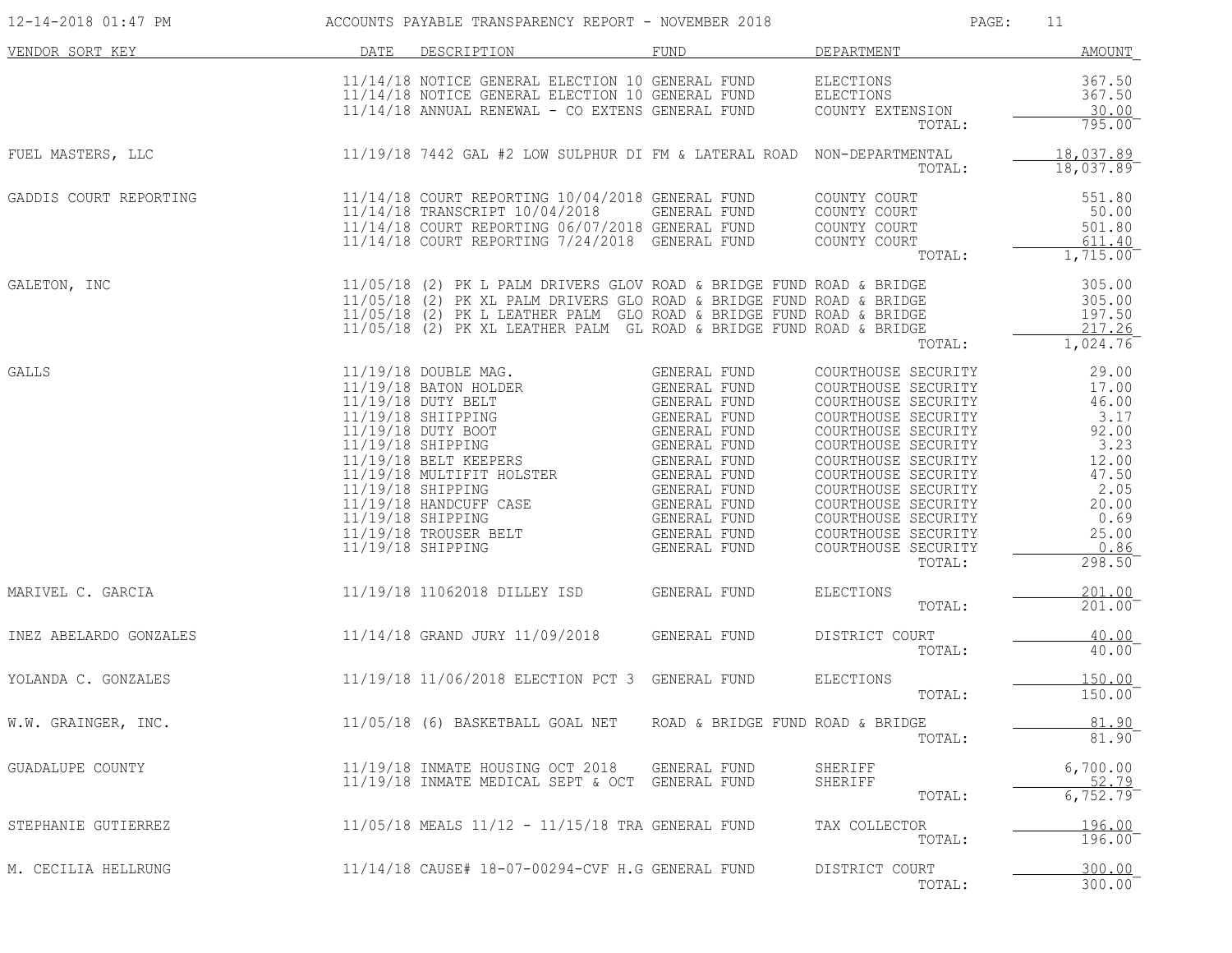| 12-14-2018 01:47 PM |  |
|---------------------|--|
|                     |  |

| VENDOR SORT KEY         | <u>DATE</u> | DESCRIPTION                                                                                                                                                                                                                                                                                                                                                                                                                                                                                                                                                                                        |                                                                                                                                              | FUND DEPARTMENT AMOUNT                                                                                               |                                                                                                  |
|-------------------------|-------------|----------------------------------------------------------------------------------------------------------------------------------------------------------------------------------------------------------------------------------------------------------------------------------------------------------------------------------------------------------------------------------------------------------------------------------------------------------------------------------------------------------------------------------------------------------------------------------------------------|----------------------------------------------------------------------------------------------------------------------------------------------|----------------------------------------------------------------------------------------------------------------------|--------------------------------------------------------------------------------------------------|
| TONY HOLGUIN            |             |                                                                                                                                                                                                                                                                                                                                                                                                                                                                                                                                                                                                    |                                                                                                                                              |                                                                                                                      |                                                                                                  |
| HOLT CAT                |             |                                                                                                                                                                                                                                                                                                                                                                                                                                                                                                                                                                                                    |                                                                                                                                              |                                                                                                                      |                                                                                                  |
| HOMETOWN HEALTHCARE LLC |             | 11/05/18 CPT 99213 B. MERCHANT GENERAL FUND SHERIFF<br>11/05/18 CPT 99213 R. WHEELIF GENERAL FUND SHERIFF (SEREIFF 85.00)<br>11/05/18 CPT 99213 J. SALINAS GENERAL FUND SHERIFF (S. 11/05/18 CPT 99213 J. SALINAS GENERAL FUND SHERI<br>11/05/18 CPT 99213 M. ROMAN GENERAL FUND<br>11/05/18 CPT 86580<br>J. BENAVIDES<br>11/05/18 CPT 99213<br>B. TREVINO<br>11/05/18 CPT 99213<br>M. JONES<br>11/05/18 CPT 85025<br>M JONES<br>11/05/18 CPT 80053<br>M JONES<br>11/05/18 CPT 85610<br>M JONES<br>11/05/18 CPT 83036<br>M JONES<br>11/05/18 CPT 36415<br>M JONES<br>11/05/18 CPT 80061<br>M JONES | GENERAL FUND<br>GENERAL FUND<br>GENERAL FUND<br>GENERAL FUND<br>GENERAL FUND<br>GENERAL FUND<br>GENERAL FUND<br>GENERAL FUND<br>GENERAL FUND | SHERIFF<br>SHERIFF<br>SHERIFF<br>SHERIFF<br>SHERIFF<br>SHERIFF<br>SHERIFF<br>SHERIFF<br>SHERIFF<br>SHERIFF<br>TOTAL: | 85.00<br>35.00<br>85.00<br>85.00<br>10.00<br>10.00<br>10.00<br>25.00<br>10.00<br>10.00<br>620.00 |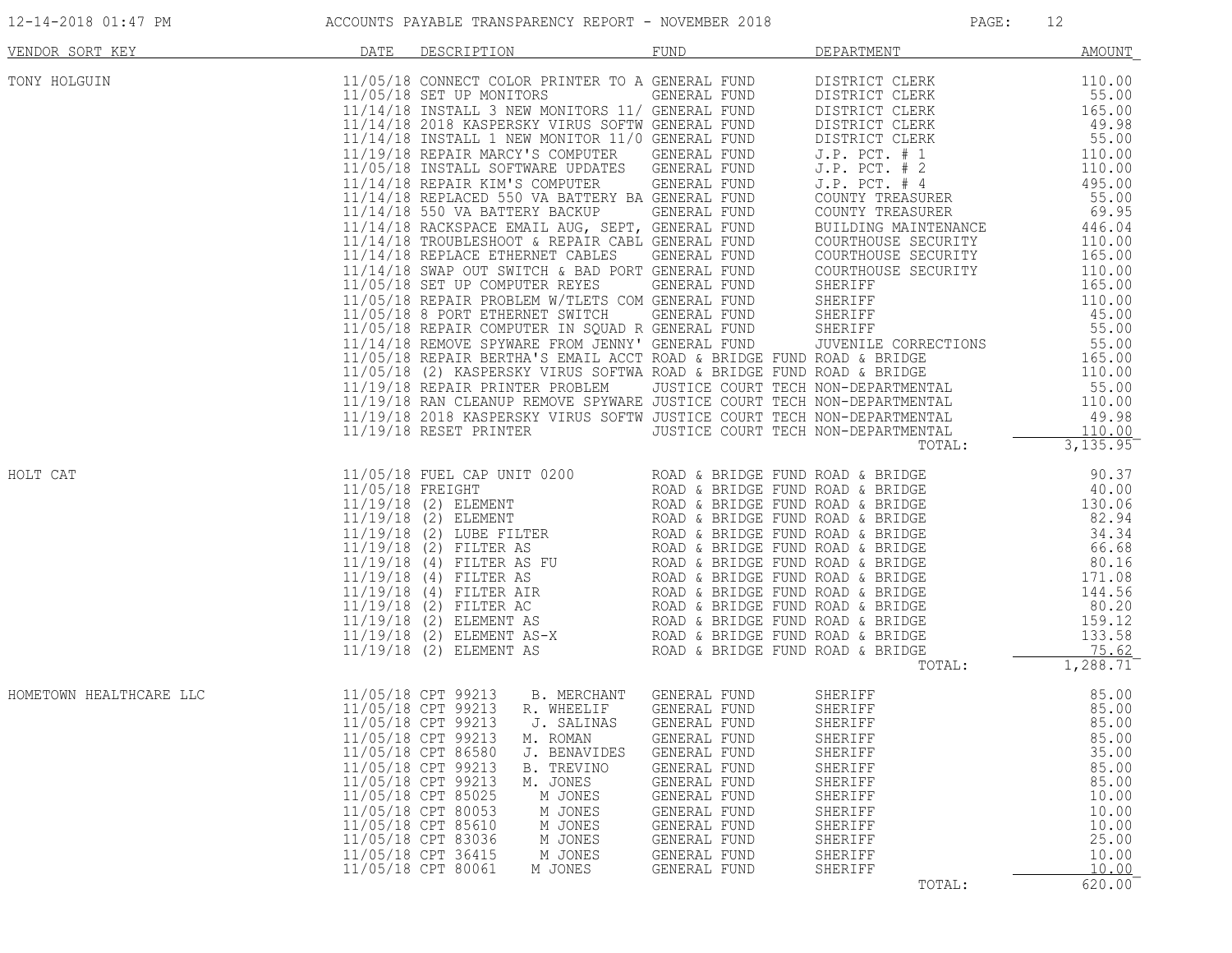| 12-14-2018 01:47 PM                                                                                    |              | ACCOUNTS PAYABLE TRANSPARENCY REPORT - NOVEMBER 2018                                                                                                                                                                                                                                                                                                                                                                                                                                                                                                                                                                                                                                                                                                                                                                                                                                                                                                                                                                                                                                                                                                                                                                                                                                                                                                                                                                                                                                                                                                                                                                                                                                                                                                                                                                                                                                                                                                                                                                                                                                                                                                                                                                                                                                            |                  | PAGE:                                                                                                                                                                                                                                                                                                                                                                                                                                                                                                                                                                                                                                                                                                                                                                                                  | 13                                                                                                                                                                                                                                                                                                                                                                                                                                                                                                     |
|--------------------------------------------------------------------------------------------------------|--------------|-------------------------------------------------------------------------------------------------------------------------------------------------------------------------------------------------------------------------------------------------------------------------------------------------------------------------------------------------------------------------------------------------------------------------------------------------------------------------------------------------------------------------------------------------------------------------------------------------------------------------------------------------------------------------------------------------------------------------------------------------------------------------------------------------------------------------------------------------------------------------------------------------------------------------------------------------------------------------------------------------------------------------------------------------------------------------------------------------------------------------------------------------------------------------------------------------------------------------------------------------------------------------------------------------------------------------------------------------------------------------------------------------------------------------------------------------------------------------------------------------------------------------------------------------------------------------------------------------------------------------------------------------------------------------------------------------------------------------------------------------------------------------------------------------------------------------------------------------------------------------------------------------------------------------------------------------------------------------------------------------------------------------------------------------------------------------------------------------------------------------------------------------------------------------------------------------------------------------------------------------------------------------------------------------|------------------|--------------------------------------------------------------------------------------------------------------------------------------------------------------------------------------------------------------------------------------------------------------------------------------------------------------------------------------------------------------------------------------------------------------------------------------------------------------------------------------------------------------------------------------------------------------------------------------------------------------------------------------------------------------------------------------------------------------------------------------------------------------------------------------------------------|--------------------------------------------------------------------------------------------------------------------------------------------------------------------------------------------------------------------------------------------------------------------------------------------------------------------------------------------------------------------------------------------------------------------------------------------------------------------------------------------------------|
| VENDOR SORT KEY                                                                                        | DATE         | DESCRIPTION                                                                                                                                                                                                                                                                                                                                                                                                                                                                                                                                                                                                                                                                                                                                                                                                                                                                                                                                                                                                                                                                                                                                                                                                                                                                                                                                                                                                                                                                                                                                                                                                                                                                                                                                                                                                                                                                                                                                                                                                                                                                                                                                                                                                                                                                                     | FUND             | DEPARTMENT                                                                                                                                                                                                                                                                                                                                                                                                                                                                                                                                                                                                                                                                                                                                                                                             | <b>AMOUNT</b>                                                                                                                                                                                                                                                                                                                                                                                                                                                                                          |
| HOPPER'S SOFT WATER SERVICE, LLC. 11/19/18 AUTO IRON BREAKER FILTER S ROAD & BRIDGE FUND ROAD & BRIDGE |              |                                                                                                                                                                                                                                                                                                                                                                                                                                                                                                                                                                                                                                                                                                                                                                                                                                                                                                                                                                                                                                                                                                                                                                                                                                                                                                                                                                                                                                                                                                                                                                                                                                                                                                                                                                                                                                                                                                                                                                                                                                                                                                                                                                                                                                                                                                 |                  | TOTAL:                                                                                                                                                                                                                                                                                                                                                                                                                                                                                                                                                                                                                                                                                                                                                                                                 | 45.00<br>45.00                                                                                                                                                                                                                                                                                                                                                                                                                                                                                         |
| PRISCILLA HUERTA                                                                                       |              | $11/05/18$ DIETICIAN HRS $10/10$ & $10/2$ WIC PROGRAM FUND<br>11/05/18 DIETICIAN MILEAGE<br>$11/19/18$ DIETICIAN HRS $11/07$ & $11/1$ WIC PROGRAM FUND<br>11/19/18 DIETICIAN MILEAGE WIC PROGRAM FUND                                                                                                                                                                                                                                                                                                                                                                                                                                                                                                                                                                                                                                                                                                                                                                                                                                                                                                                                                                                                                                                                                                                                                                                                                                                                                                                                                                                                                                                                                                                                                                                                                                                                                                                                                                                                                                                                                                                                                                                                                                                                                           | WIC PROGRAM FUND | NON-DEPARTMENTAL<br>NON-DEPARTMENTAL<br>NON-DEPARTMENTAL<br>NON-DEPARTMENTAL<br>TOTAL:                                                                                                                                                                                                                                                                                                                                                                                                                                                                                                                                                                                                                                                                                                                 | 490.00<br>150.42<br>490.00<br>150.42<br>1,280.84                                                                                                                                                                                                                                                                                                                                                                                                                                                       |
| DEBORAH A. HUGHES                                                                                      |              | 11/19/18 11062018 EARLY VOTING GENERAL FUND<br>11/19/18 11062018 DILLEY ISD PCT 10 GENERAL FUND                                                                                                                                                                                                                                                                                                                                                                                                                                                                                                                                                                                                                                                                                                                                                                                                                                                                                                                                                                                                                                                                                                                                                                                                                                                                                                                                                                                                                                                                                                                                                                                                                                                                                                                                                                                                                                                                                                                                                                                                                                                                                                                                                                                                 |                  | ELECTIONS<br>ELECTIONS<br>TOTAL:                                                                                                                                                                                                                                                                                                                                                                                                                                                                                                                                                                                                                                                                                                                                                                       | 130.00<br>201.00<br>331.00                                                                                                                                                                                                                                                                                                                                                                                                                                                                             |
| HUMANA INSURANCE CO                                                                                    | 11/06/18 HMO | 11/06/18 HMO CONTRIBUTIONS 215015-0 GENERAL FUND<br>11/15/18 HMO CONTRIBUTIONS 215015-0 GENERAL FUND<br>11/06/18 HMO CONTRIBUTIONS 215015-0 GENERAL FUND<br>11/15/18 HMO CONTRIBUTIONS 215015-0 GENERAL FUND<br>11/06/18 HMO CONTRIBUTIONS 215015-0 GENERAL FUND<br>11/15/18 HMO CONTRIBUTIONS 215015-0 GENERAL FUND<br>11/06/18 HMO CONTRIBUTIONS 215015-0 GENERAL FUND DISTRICT CLERK<br>11/15/18 HMO CONTRIBUTIONS 215015-0 GENERAL FUND DISTRICT CL<br>11/06/18 HMO CONTRIBUTIONS 215015-0 GENERAL FUND<br>11/15/18 HMO CONTRIBUTIONS 215015-0 GENERAL FUND<br>11/06/18 HMO CONTRIBUTIONS 215015-0 GENERAL FUND<br>11/15/18 HMO CONTRIBUTIONS 215015-0 GENERAL FUND<br>11/06/18 PPO CONTRIBUTIONS 215015-0 GENERAL FUND<br>11/06/18 HMO CONTRIBUTIONS 215015-0 GENERAL FUND<br>11/15/18 HMO CONTRIBUTIONS 215015-0 GENERAL FUND<br>11/06/18 HMO CONTRIBUTIONS 215015-0 GENERAL FUND<br>11/15/18 HMO CONTRIBUTIONS 215015-0 GENERAL FUND<br>11/06/18 HMO CONTRIBUTIONS 215015-0 GENERAL FUND<br>11/15/18 HMO CONTRIBUTIONS 215015-0 GENERAL FUND<br>11/06/18 HMO CONTRIBUTIONS 215015-0 GENERAL FUND<br>11/15/18 HMO CONTRIBUTIONS 215015-0 GENERAL FUND<br>11/06/18 HMO CONTRIBUTIONS 215015-0 GENERAL FUND<br>11/15/18 HMO CONTRIBUTIONS 215015-0 GENERAL FUND<br>11/06/18 HMO CONTRIBUTIONS 215015-0 GENERAL FUND<br>11/15/18 HMO CONTRIBUTIONS 215015-0 GENERAL FUND<br>11/06/18 HMO CONTRIBUTIONS 215015-0 GENERAL FUND<br>11/15/18 HMO CONTRIBUTIONS 215015-0 GENERAL FUND<br>11/06/18 HMO CONTRIBUTIONS 215015-0 GENERAL FUND<br>11/15/18 HMO CONTRIBUTIONS 215015-0 GENERAL FUND<br>11/06/18 HMO CONTRIBUTIONS 215015-0 GENERAL FUND<br>11/15/18 HMO CONTRIBUTIONS 215015-0 GENERAL FUND<br>11/06/18 HMO CONTRIBUTIONS 215015-0 GENERAL FUND<br>11/15/18 HMO CONTRIBUTIONS 215015-0 GENERAL FUND<br>11/06/18 HMO CONTRIBUTIONS 215015-0 GENERAL FUND<br>11/15/18 HMO CONTRIBUTIONS 215015-0 GENERAL FUND<br>11/06/18 HMO CONTRIBUTIONS 215015-0 GENERAL FUND<br>11/15/18 HMO CONTRIBUTIONS 215015-0 GENERAL FUND<br>11/06/18 HMO CONTRIBUTIONS 215015-0 GENERAL FUND<br>11/15/18 HMO CONTRIBUTIONS 215015-0 GENERAL FUND<br>11/06/18 PPO CONTRIBUTIONS 215015-0 GENERAL FUND<br>11/06/18 HMO CONTRIBUTIONS 215015-0 GENERAL FUND<br>11/15/18 HMO CONTRIBUTIONS 215015-0 GENERAL FUND | GENERAL FUND     | COMMISSIONERS COURT<br>COMMISSIONERS COURT<br>COUNTY CLERK<br>COUNTY CLERK<br>EMERGENCY MGNT / 911 M<br>EMERGENCY MGNT / 911 M<br>J.P. PCT. # 1<br>J.P. PCT. # 2<br>J.P. PCT. # 2<br>J.P. PCT. # 2<br>J.P. PCT. # 2<br>J.P. PCT. # 3<br>J.P. PCT. # 4<br>J.P. PCT. # 4<br>J.P. PCT. # 4<br>COUNTY ATTORMEY<br>COUNTY ATTORNEY<br>ELECTIONS<br>ELECTIONS<br>COUNTY AUDITOR<br>COUNTY AUDITOR<br>COUNTY TREASURER<br>COUNTY TREASURER<br>TAX COLLECTOR<br>TAX COLLECTOR<br>BUILDING MAINTENANCE<br>BUILDING MAINTENANCE<br>CONSTABLE PCT # 1<br>CONSTABLE PCT # 1<br>CONSTABLE PCT # 2<br>CONSTABLE PCT # 2<br>CONSTABLE PCT # 3<br>CONSTABLE PCT # 3<br>CONSTABLE PCT # 4<br>CONSTABLE PCT # 4<br>SHERIFF<br>SHERIFF<br>SHERIFF<br>JUVENILE CORRECTIONS<br>JUVENILE CORRECTIONS<br>JUVENILE CORRECTIONS | 1,743.46<br>1,577.54<br>3,542.48<br>3,205.36<br>885.62<br>801.34<br>3,542.48<br>3,205.36<br>2,656.86<br>2,404.02<br>885.62<br>1,602.68<br>885.62<br>$1,771.24$<br>$1,602.68$<br>1,771.24<br>1,602.68<br>3,388.17<br>3,065.74<br>1,771.24<br>1,602.68<br>2,656.86<br>2,404.02<br>2,656.86<br>2,404.02<br>4,428.10<br>4,006.70<br>1,771.24<br>1,602.68<br>885.62<br>801.34<br>885.62<br>801.34<br>885.62<br>801.34<br>885.62<br>801.34<br>28, 339.84<br>31, 252.26<br>885.62<br>27.78<br>25.14<br>885.62 |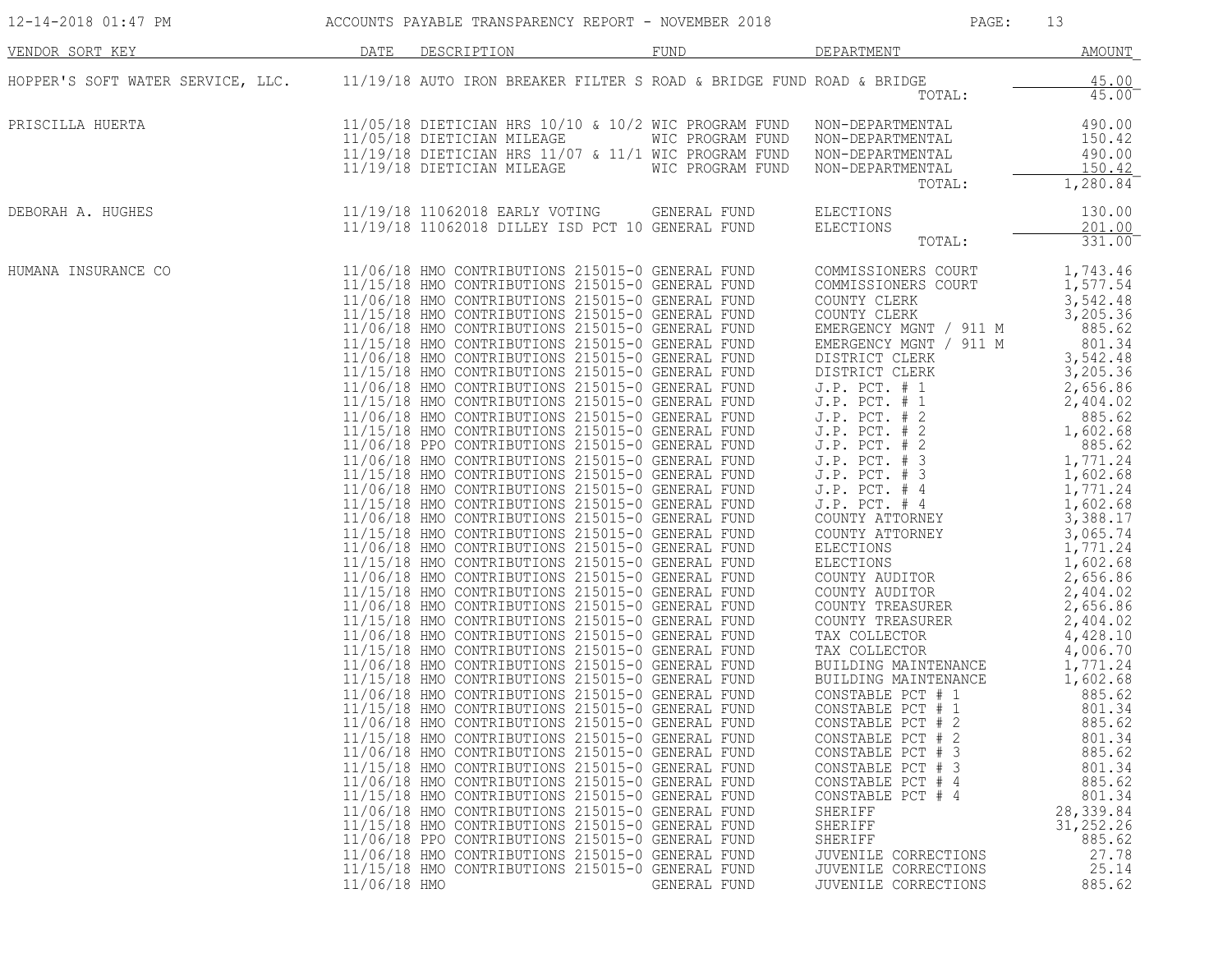| 12-14-2018 01:47 PM |
|---------------------|
|---------------------|

| 11/15/18 HMO<br>GENERAL FUND<br>GENERAL FUND<br>GENERAL FUND<br>GENERAL FUND<br>GENERAL FUND<br>GENERAL FUND<br>GENERAL FUND<br>GENERAL FUND<br>GENERAL FUND<br>GENERAL FUND<br>GENERAL FUND<br>GENERAL FUND<br>801.34<br>JUVENILE CORRECTIONS<br>11/06/18 HMO<br>JUVENILE CORRECTIONS<br>885.62<br>11/15/18 HMO<br>JUVENILE CORRECTIONS<br>801.34<br>11/06/18 HMO<br>885.62<br>JUVENILE CORRECTIONS<br>11/15/18 HMO<br>JUVENILE CORRECTIONS<br>801.34<br>11/06/18 HMO<br>885.62<br>JUVENILE CORRECTIONS<br>801.34<br>885.62<br>$\begin{tabular}{lllllllllllllllllllllllllllllllllll} \textbf{11/15/18 HMO} & \textbf{GENERAL FUND} & \textbf{JUVENILE CORRECTIONS} \\ \textbf{11/06/18 HMO} & \textbf{GENERAL FUND} & \textbf{JUVENILE CORRECTIONS} \\ \textbf{11/5/18 HMO} & \textbf{GENERAL FUND} & \textbf{JUVENILE CORRECTIONS} \\ \textbf{11/5/18 HMO CONTRIBUTIONS} & \textbf{215015-0} & \textbf{GENERAL FUND} & \textbf{HIGHWAY PATROL} \\ \textbf{11/5/18 HMO CONTRIBUT$<br>801.34<br>885.62<br>801.34<br>885.62<br>801.34<br>25,837.29<br>23, 378.48<br>197,838.58<br>TOTAL:<br>11/05/18 DENTAL CONTRIB 667677-001 GENERAL FUND<br>38.90<br>COMMISSIONERS COURT<br>11/15/18 DENTAL CONTRIB 667677-001 GENERAL FUND<br>COMMISSIONERS COURT<br>38.90<br>11/05/18 LIFE INS COUNTY CONTRIBUTI GENERAL FUND<br>5.10<br>COMMISSIONERS COURT<br>11/15/18 LIFE INS COUNTY CONTRIBUTI GENERAL FUND<br>5.10<br>COMMISSIONERS COURT<br>11/05/18 LIFE INS CO. CONTRIBUTION GENERAL FUND<br>3.22<br>COMMISSIONERS COURT<br>11/15/18 LIFE INS CO. CONTRIBUTION GENERAL FUND<br>3.22<br>COMMISSIONERS COURT<br>11/05/18 DENTAL CONTRIB 667677-001 GENERAL FUND<br>79.04<br>COUNTY CLERK<br>11/15/18 DENTAL CONTRIB 667677-001 GENERAL FUND<br>79.04<br>COUNTY CLERK<br>11/05/18 LIFE INS COUNTY CONTRIBUTI GENERAL FUND<br>15.30<br>COUNTY CLERK<br>11/15/18 LIFE INS COUNTY CONTRIBUTI GENERAL FUND<br>15.30<br>COUNTY CLERK<br>11/05/18 LIFE In. Co. Contribution GENERAL FUND<br>COUNTY CLERK<br>2.30<br>2.30<br>11/15/18 LIFE In. Co. Contribution GENERAL FUND<br>COUNTY CLERK<br>11/05/18 DENTAL CONTRIB 667677-001 GENERAL FUND<br>EMERGENCY MGNT / 911 M<br>19.76<br>11/15/18 DENTAL CONTRIB 667677-001 GENERAL FUND<br>EMERGENCY MGNT / 911 M<br>19.76<br>11/05/18 LIFE INS COUNTY CONTRIBUTI GENERAL FUND<br>5.10<br>EMERGENCY MGNT / 911 M<br>11/15/18 LIFE INS COUNTY CONTRIBUTI GENERAL FUND<br>EMERGENCY MGNT / 911 M<br>5.10<br>11/05/18 DENTAL CONTRIB 667677-001 GENERAL FUND<br>79.04<br>DISTRICT CLERK<br>11/15/18 DENTAL CONTRIB 667677-001 GENERAL FUND<br>DISTRICT CLERK<br>79.04<br>20.40<br>11/05/18 LIFE INS COUNTY CONTRIBUTI GENERAL FUND<br>DISTRICT CLERK<br>11/15/18 LIFE INS COUNTY CONTRIBUTI GENERAL FUND<br>20.40<br>DISTRICT CLERK<br>11/05/18 DENTAL CONTRIB 667677-001 GENERAL FUND<br>59.28<br>$J.P.$ PCT. $# 1$<br>11/15/18 DENTAL CONTRIB 667677-001 GENERAL FUND<br>59.28<br>$J.P.$ PCT. $# 1$<br>15.30<br>11/05/18 LIFE INS COUNTY CONTRIBUTI GENERAL FUND<br>$J.P.$ PCT. $# 1$<br>11/15/18 LIFE INS COUNTY CONTRIBUTI GENERAL FUND<br>J.P. PCT. # 1<br>15.30<br>39.52<br>11/05/18 DENTAL CONTRIB 667677-001 GENERAL FUND<br>$J.P.$ PCT. $# 2$<br>11/15/18 DENTAL CONTRIB 667677-001 GENERAL FUND<br>$J.P.$ PCT. $# 2$<br>39.52<br>11/05/18 LIFE INS COUNTY CONTRIBUTI GENERAL FUND<br>5.10<br>$J.P.$ PCT. $# 2$<br>5.10<br>11/15/18 LIFE INS COUNTY CONTRIBUTI GENERAL FUND<br>J.P. PCT. # 2 | VENDOR SORT KEY      | DATE | DESCRIPTION | FUND | DEPARTMENT | <b>AMOUNT</b> |
|-------------------------------------------------------------------------------------------------------------------------------------------------------------------------------------------------------------------------------------------------------------------------------------------------------------------------------------------------------------------------------------------------------------------------------------------------------------------------------------------------------------------------------------------------------------------------------------------------------------------------------------------------------------------------------------------------------------------------------------------------------------------------------------------------------------------------------------------------------------------------------------------------------------------------------------------------------------------------------------------------------------------------------------------------------------------------------------------------------------------------------------------------------------------------------------------------------------------------------------------------------------------------------------------------------------------------------------------------------------------------------------------------------------------------------------------------------------------------------------------------------------------------------------------------------------------------------------------------------------------------------------------------------------------------------------------------------------------------------------------------------------------------------------------------------------------------------------------------------------------------------------------------------------------------------------------------------------------------------------------------------------------------------------------------------------------------------------------------------------------------------------------------------------------------------------------------------------------------------------------------------------------------------------------------------------------------------------------------------------------------------------------------------------------------------------------------------------------------------------------------------------------------------------------------------------------------------------------------------------------------------------------------------------------------------------------------------------------------------------------------------------------------------------------------------------------------------------------------------------------------------------------------------------------------------------------------------------------------------------------------------------------------------------------------------------------------------------------------------------------------------------------------------------------------------------------------------------------------------------------------------------------------------------------------------------------------------------------------------------------------------------------------------------------------------------|----------------------|------|-------------|------|------------|---------------|
|                                                                                                                                                                                                                                                                                                                                                                                                                                                                                                                                                                                                                                                                                                                                                                                                                                                                                                                                                                                                                                                                                                                                                                                                                                                                                                                                                                                                                                                                                                                                                                                                                                                                                                                                                                                                                                                                                                                                                                                                                                                                                                                                                                                                                                                                                                                                                                                                                                                                                                                                                                                                                                                                                                                                                                                                                                                                                                                                                                                                                                                                                                                                                                                                                                                                                                                                                                                                                                     |                      |      |             |      |            |               |
|                                                                                                                                                                                                                                                                                                                                                                                                                                                                                                                                                                                                                                                                                                                                                                                                                                                                                                                                                                                                                                                                                                                                                                                                                                                                                                                                                                                                                                                                                                                                                                                                                                                                                                                                                                                                                                                                                                                                                                                                                                                                                                                                                                                                                                                                                                                                                                                                                                                                                                                                                                                                                                                                                                                                                                                                                                                                                                                                                                                                                                                                                                                                                                                                                                                                                                                                                                                                                                     |                      |      |             |      |            |               |
|                                                                                                                                                                                                                                                                                                                                                                                                                                                                                                                                                                                                                                                                                                                                                                                                                                                                                                                                                                                                                                                                                                                                                                                                                                                                                                                                                                                                                                                                                                                                                                                                                                                                                                                                                                                                                                                                                                                                                                                                                                                                                                                                                                                                                                                                                                                                                                                                                                                                                                                                                                                                                                                                                                                                                                                                                                                                                                                                                                                                                                                                                                                                                                                                                                                                                                                                                                                                                                     |                      |      |             |      |            |               |
|                                                                                                                                                                                                                                                                                                                                                                                                                                                                                                                                                                                                                                                                                                                                                                                                                                                                                                                                                                                                                                                                                                                                                                                                                                                                                                                                                                                                                                                                                                                                                                                                                                                                                                                                                                                                                                                                                                                                                                                                                                                                                                                                                                                                                                                                                                                                                                                                                                                                                                                                                                                                                                                                                                                                                                                                                                                                                                                                                                                                                                                                                                                                                                                                                                                                                                                                                                                                                                     |                      |      |             |      |            |               |
|                                                                                                                                                                                                                                                                                                                                                                                                                                                                                                                                                                                                                                                                                                                                                                                                                                                                                                                                                                                                                                                                                                                                                                                                                                                                                                                                                                                                                                                                                                                                                                                                                                                                                                                                                                                                                                                                                                                                                                                                                                                                                                                                                                                                                                                                                                                                                                                                                                                                                                                                                                                                                                                                                                                                                                                                                                                                                                                                                                                                                                                                                                                                                                                                                                                                                                                                                                                                                                     |                      |      |             |      |            |               |
|                                                                                                                                                                                                                                                                                                                                                                                                                                                                                                                                                                                                                                                                                                                                                                                                                                                                                                                                                                                                                                                                                                                                                                                                                                                                                                                                                                                                                                                                                                                                                                                                                                                                                                                                                                                                                                                                                                                                                                                                                                                                                                                                                                                                                                                                                                                                                                                                                                                                                                                                                                                                                                                                                                                                                                                                                                                                                                                                                                                                                                                                                                                                                                                                                                                                                                                                                                                                                                     |                      |      |             |      |            |               |
|                                                                                                                                                                                                                                                                                                                                                                                                                                                                                                                                                                                                                                                                                                                                                                                                                                                                                                                                                                                                                                                                                                                                                                                                                                                                                                                                                                                                                                                                                                                                                                                                                                                                                                                                                                                                                                                                                                                                                                                                                                                                                                                                                                                                                                                                                                                                                                                                                                                                                                                                                                                                                                                                                                                                                                                                                                                                                                                                                                                                                                                                                                                                                                                                                                                                                                                                                                                                                                     |                      |      |             |      |            |               |
|                                                                                                                                                                                                                                                                                                                                                                                                                                                                                                                                                                                                                                                                                                                                                                                                                                                                                                                                                                                                                                                                                                                                                                                                                                                                                                                                                                                                                                                                                                                                                                                                                                                                                                                                                                                                                                                                                                                                                                                                                                                                                                                                                                                                                                                                                                                                                                                                                                                                                                                                                                                                                                                                                                                                                                                                                                                                                                                                                                                                                                                                                                                                                                                                                                                                                                                                                                                                                                     |                      |      |             |      |            |               |
|                                                                                                                                                                                                                                                                                                                                                                                                                                                                                                                                                                                                                                                                                                                                                                                                                                                                                                                                                                                                                                                                                                                                                                                                                                                                                                                                                                                                                                                                                                                                                                                                                                                                                                                                                                                                                                                                                                                                                                                                                                                                                                                                                                                                                                                                                                                                                                                                                                                                                                                                                                                                                                                                                                                                                                                                                                                                                                                                                                                                                                                                                                                                                                                                                                                                                                                                                                                                                                     |                      |      |             |      |            |               |
|                                                                                                                                                                                                                                                                                                                                                                                                                                                                                                                                                                                                                                                                                                                                                                                                                                                                                                                                                                                                                                                                                                                                                                                                                                                                                                                                                                                                                                                                                                                                                                                                                                                                                                                                                                                                                                                                                                                                                                                                                                                                                                                                                                                                                                                                                                                                                                                                                                                                                                                                                                                                                                                                                                                                                                                                                                                                                                                                                                                                                                                                                                                                                                                                                                                                                                                                                                                                                                     |                      |      |             |      |            |               |
|                                                                                                                                                                                                                                                                                                                                                                                                                                                                                                                                                                                                                                                                                                                                                                                                                                                                                                                                                                                                                                                                                                                                                                                                                                                                                                                                                                                                                                                                                                                                                                                                                                                                                                                                                                                                                                                                                                                                                                                                                                                                                                                                                                                                                                                                                                                                                                                                                                                                                                                                                                                                                                                                                                                                                                                                                                                                                                                                                                                                                                                                                                                                                                                                                                                                                                                                                                                                                                     |                      |      |             |      |            |               |
|                                                                                                                                                                                                                                                                                                                                                                                                                                                                                                                                                                                                                                                                                                                                                                                                                                                                                                                                                                                                                                                                                                                                                                                                                                                                                                                                                                                                                                                                                                                                                                                                                                                                                                                                                                                                                                                                                                                                                                                                                                                                                                                                                                                                                                                                                                                                                                                                                                                                                                                                                                                                                                                                                                                                                                                                                                                                                                                                                                                                                                                                                                                                                                                                                                                                                                                                                                                                                                     |                      |      |             |      |            |               |
|                                                                                                                                                                                                                                                                                                                                                                                                                                                                                                                                                                                                                                                                                                                                                                                                                                                                                                                                                                                                                                                                                                                                                                                                                                                                                                                                                                                                                                                                                                                                                                                                                                                                                                                                                                                                                                                                                                                                                                                                                                                                                                                                                                                                                                                                                                                                                                                                                                                                                                                                                                                                                                                                                                                                                                                                                                                                                                                                                                                                                                                                                                                                                                                                                                                                                                                                                                                                                                     |                      |      |             |      |            |               |
|                                                                                                                                                                                                                                                                                                                                                                                                                                                                                                                                                                                                                                                                                                                                                                                                                                                                                                                                                                                                                                                                                                                                                                                                                                                                                                                                                                                                                                                                                                                                                                                                                                                                                                                                                                                                                                                                                                                                                                                                                                                                                                                                                                                                                                                                                                                                                                                                                                                                                                                                                                                                                                                                                                                                                                                                                                                                                                                                                                                                                                                                                                                                                                                                                                                                                                                                                                                                                                     |                      |      |             |      |            |               |
|                                                                                                                                                                                                                                                                                                                                                                                                                                                                                                                                                                                                                                                                                                                                                                                                                                                                                                                                                                                                                                                                                                                                                                                                                                                                                                                                                                                                                                                                                                                                                                                                                                                                                                                                                                                                                                                                                                                                                                                                                                                                                                                                                                                                                                                                                                                                                                                                                                                                                                                                                                                                                                                                                                                                                                                                                                                                                                                                                                                                                                                                                                                                                                                                                                                                                                                                                                                                                                     |                      |      |             |      |            |               |
|                                                                                                                                                                                                                                                                                                                                                                                                                                                                                                                                                                                                                                                                                                                                                                                                                                                                                                                                                                                                                                                                                                                                                                                                                                                                                                                                                                                                                                                                                                                                                                                                                                                                                                                                                                                                                                                                                                                                                                                                                                                                                                                                                                                                                                                                                                                                                                                                                                                                                                                                                                                                                                                                                                                                                                                                                                                                                                                                                                                                                                                                                                                                                                                                                                                                                                                                                                                                                                     |                      |      |             |      |            |               |
|                                                                                                                                                                                                                                                                                                                                                                                                                                                                                                                                                                                                                                                                                                                                                                                                                                                                                                                                                                                                                                                                                                                                                                                                                                                                                                                                                                                                                                                                                                                                                                                                                                                                                                                                                                                                                                                                                                                                                                                                                                                                                                                                                                                                                                                                                                                                                                                                                                                                                                                                                                                                                                                                                                                                                                                                                                                                                                                                                                                                                                                                                                                                                                                                                                                                                                                                                                                                                                     |                      |      |             |      |            |               |
|                                                                                                                                                                                                                                                                                                                                                                                                                                                                                                                                                                                                                                                                                                                                                                                                                                                                                                                                                                                                                                                                                                                                                                                                                                                                                                                                                                                                                                                                                                                                                                                                                                                                                                                                                                                                                                                                                                                                                                                                                                                                                                                                                                                                                                                                                                                                                                                                                                                                                                                                                                                                                                                                                                                                                                                                                                                                                                                                                                                                                                                                                                                                                                                                                                                                                                                                                                                                                                     |                      |      |             |      |            |               |
|                                                                                                                                                                                                                                                                                                                                                                                                                                                                                                                                                                                                                                                                                                                                                                                                                                                                                                                                                                                                                                                                                                                                                                                                                                                                                                                                                                                                                                                                                                                                                                                                                                                                                                                                                                                                                                                                                                                                                                                                                                                                                                                                                                                                                                                                                                                                                                                                                                                                                                                                                                                                                                                                                                                                                                                                                                                                                                                                                                                                                                                                                                                                                                                                                                                                                                                                                                                                                                     |                      |      |             |      |            |               |
|                                                                                                                                                                                                                                                                                                                                                                                                                                                                                                                                                                                                                                                                                                                                                                                                                                                                                                                                                                                                                                                                                                                                                                                                                                                                                                                                                                                                                                                                                                                                                                                                                                                                                                                                                                                                                                                                                                                                                                                                                                                                                                                                                                                                                                                                                                                                                                                                                                                                                                                                                                                                                                                                                                                                                                                                                                                                                                                                                                                                                                                                                                                                                                                                                                                                                                                                                                                                                                     |                      |      |             |      |            |               |
|                                                                                                                                                                                                                                                                                                                                                                                                                                                                                                                                                                                                                                                                                                                                                                                                                                                                                                                                                                                                                                                                                                                                                                                                                                                                                                                                                                                                                                                                                                                                                                                                                                                                                                                                                                                                                                                                                                                                                                                                                                                                                                                                                                                                                                                                                                                                                                                                                                                                                                                                                                                                                                                                                                                                                                                                                                                                                                                                                                                                                                                                                                                                                                                                                                                                                                                                                                                                                                     |                      |      |             |      |            |               |
|                                                                                                                                                                                                                                                                                                                                                                                                                                                                                                                                                                                                                                                                                                                                                                                                                                                                                                                                                                                                                                                                                                                                                                                                                                                                                                                                                                                                                                                                                                                                                                                                                                                                                                                                                                                                                                                                                                                                                                                                                                                                                                                                                                                                                                                                                                                                                                                                                                                                                                                                                                                                                                                                                                                                                                                                                                                                                                                                                                                                                                                                                                                                                                                                                                                                                                                                                                                                                                     | HUMANA INSURANCE CO. |      |             |      |            |               |
|                                                                                                                                                                                                                                                                                                                                                                                                                                                                                                                                                                                                                                                                                                                                                                                                                                                                                                                                                                                                                                                                                                                                                                                                                                                                                                                                                                                                                                                                                                                                                                                                                                                                                                                                                                                                                                                                                                                                                                                                                                                                                                                                                                                                                                                                                                                                                                                                                                                                                                                                                                                                                                                                                                                                                                                                                                                                                                                                                                                                                                                                                                                                                                                                                                                                                                                                                                                                                                     |                      |      |             |      |            |               |
|                                                                                                                                                                                                                                                                                                                                                                                                                                                                                                                                                                                                                                                                                                                                                                                                                                                                                                                                                                                                                                                                                                                                                                                                                                                                                                                                                                                                                                                                                                                                                                                                                                                                                                                                                                                                                                                                                                                                                                                                                                                                                                                                                                                                                                                                                                                                                                                                                                                                                                                                                                                                                                                                                                                                                                                                                                                                                                                                                                                                                                                                                                                                                                                                                                                                                                                                                                                                                                     |                      |      |             |      |            |               |
|                                                                                                                                                                                                                                                                                                                                                                                                                                                                                                                                                                                                                                                                                                                                                                                                                                                                                                                                                                                                                                                                                                                                                                                                                                                                                                                                                                                                                                                                                                                                                                                                                                                                                                                                                                                                                                                                                                                                                                                                                                                                                                                                                                                                                                                                                                                                                                                                                                                                                                                                                                                                                                                                                                                                                                                                                                                                                                                                                                                                                                                                                                                                                                                                                                                                                                                                                                                                                                     |                      |      |             |      |            |               |
|                                                                                                                                                                                                                                                                                                                                                                                                                                                                                                                                                                                                                                                                                                                                                                                                                                                                                                                                                                                                                                                                                                                                                                                                                                                                                                                                                                                                                                                                                                                                                                                                                                                                                                                                                                                                                                                                                                                                                                                                                                                                                                                                                                                                                                                                                                                                                                                                                                                                                                                                                                                                                                                                                                                                                                                                                                                                                                                                                                                                                                                                                                                                                                                                                                                                                                                                                                                                                                     |                      |      |             |      |            |               |
|                                                                                                                                                                                                                                                                                                                                                                                                                                                                                                                                                                                                                                                                                                                                                                                                                                                                                                                                                                                                                                                                                                                                                                                                                                                                                                                                                                                                                                                                                                                                                                                                                                                                                                                                                                                                                                                                                                                                                                                                                                                                                                                                                                                                                                                                                                                                                                                                                                                                                                                                                                                                                                                                                                                                                                                                                                                                                                                                                                                                                                                                                                                                                                                                                                                                                                                                                                                                                                     |                      |      |             |      |            |               |
|                                                                                                                                                                                                                                                                                                                                                                                                                                                                                                                                                                                                                                                                                                                                                                                                                                                                                                                                                                                                                                                                                                                                                                                                                                                                                                                                                                                                                                                                                                                                                                                                                                                                                                                                                                                                                                                                                                                                                                                                                                                                                                                                                                                                                                                                                                                                                                                                                                                                                                                                                                                                                                                                                                                                                                                                                                                                                                                                                                                                                                                                                                                                                                                                                                                                                                                                                                                                                                     |                      |      |             |      |            |               |
|                                                                                                                                                                                                                                                                                                                                                                                                                                                                                                                                                                                                                                                                                                                                                                                                                                                                                                                                                                                                                                                                                                                                                                                                                                                                                                                                                                                                                                                                                                                                                                                                                                                                                                                                                                                                                                                                                                                                                                                                                                                                                                                                                                                                                                                                                                                                                                                                                                                                                                                                                                                                                                                                                                                                                                                                                                                                                                                                                                                                                                                                                                                                                                                                                                                                                                                                                                                                                                     |                      |      |             |      |            |               |
|                                                                                                                                                                                                                                                                                                                                                                                                                                                                                                                                                                                                                                                                                                                                                                                                                                                                                                                                                                                                                                                                                                                                                                                                                                                                                                                                                                                                                                                                                                                                                                                                                                                                                                                                                                                                                                                                                                                                                                                                                                                                                                                                                                                                                                                                                                                                                                                                                                                                                                                                                                                                                                                                                                                                                                                                                                                                                                                                                                                                                                                                                                                                                                                                                                                                                                                                                                                                                                     |                      |      |             |      |            |               |
|                                                                                                                                                                                                                                                                                                                                                                                                                                                                                                                                                                                                                                                                                                                                                                                                                                                                                                                                                                                                                                                                                                                                                                                                                                                                                                                                                                                                                                                                                                                                                                                                                                                                                                                                                                                                                                                                                                                                                                                                                                                                                                                                                                                                                                                                                                                                                                                                                                                                                                                                                                                                                                                                                                                                                                                                                                                                                                                                                                                                                                                                                                                                                                                                                                                                                                                                                                                                                                     |                      |      |             |      |            |               |
|                                                                                                                                                                                                                                                                                                                                                                                                                                                                                                                                                                                                                                                                                                                                                                                                                                                                                                                                                                                                                                                                                                                                                                                                                                                                                                                                                                                                                                                                                                                                                                                                                                                                                                                                                                                                                                                                                                                                                                                                                                                                                                                                                                                                                                                                                                                                                                                                                                                                                                                                                                                                                                                                                                                                                                                                                                                                                                                                                                                                                                                                                                                                                                                                                                                                                                                                                                                                                                     |                      |      |             |      |            |               |
|                                                                                                                                                                                                                                                                                                                                                                                                                                                                                                                                                                                                                                                                                                                                                                                                                                                                                                                                                                                                                                                                                                                                                                                                                                                                                                                                                                                                                                                                                                                                                                                                                                                                                                                                                                                                                                                                                                                                                                                                                                                                                                                                                                                                                                                                                                                                                                                                                                                                                                                                                                                                                                                                                                                                                                                                                                                                                                                                                                                                                                                                                                                                                                                                                                                                                                                                                                                                                                     |                      |      |             |      |            |               |
|                                                                                                                                                                                                                                                                                                                                                                                                                                                                                                                                                                                                                                                                                                                                                                                                                                                                                                                                                                                                                                                                                                                                                                                                                                                                                                                                                                                                                                                                                                                                                                                                                                                                                                                                                                                                                                                                                                                                                                                                                                                                                                                                                                                                                                                                                                                                                                                                                                                                                                                                                                                                                                                                                                                                                                                                                                                                                                                                                                                                                                                                                                                                                                                                                                                                                                                                                                                                                                     |                      |      |             |      |            |               |
|                                                                                                                                                                                                                                                                                                                                                                                                                                                                                                                                                                                                                                                                                                                                                                                                                                                                                                                                                                                                                                                                                                                                                                                                                                                                                                                                                                                                                                                                                                                                                                                                                                                                                                                                                                                                                                                                                                                                                                                                                                                                                                                                                                                                                                                                                                                                                                                                                                                                                                                                                                                                                                                                                                                                                                                                                                                                                                                                                                                                                                                                                                                                                                                                                                                                                                                                                                                                                                     |                      |      |             |      |            |               |
|                                                                                                                                                                                                                                                                                                                                                                                                                                                                                                                                                                                                                                                                                                                                                                                                                                                                                                                                                                                                                                                                                                                                                                                                                                                                                                                                                                                                                                                                                                                                                                                                                                                                                                                                                                                                                                                                                                                                                                                                                                                                                                                                                                                                                                                                                                                                                                                                                                                                                                                                                                                                                                                                                                                                                                                                                                                                                                                                                                                                                                                                                                                                                                                                                                                                                                                                                                                                                                     |                      |      |             |      |            |               |
|                                                                                                                                                                                                                                                                                                                                                                                                                                                                                                                                                                                                                                                                                                                                                                                                                                                                                                                                                                                                                                                                                                                                                                                                                                                                                                                                                                                                                                                                                                                                                                                                                                                                                                                                                                                                                                                                                                                                                                                                                                                                                                                                                                                                                                                                                                                                                                                                                                                                                                                                                                                                                                                                                                                                                                                                                                                                                                                                                                                                                                                                                                                                                                                                                                                                                                                                                                                                                                     |                      |      |             |      |            |               |
|                                                                                                                                                                                                                                                                                                                                                                                                                                                                                                                                                                                                                                                                                                                                                                                                                                                                                                                                                                                                                                                                                                                                                                                                                                                                                                                                                                                                                                                                                                                                                                                                                                                                                                                                                                                                                                                                                                                                                                                                                                                                                                                                                                                                                                                                                                                                                                                                                                                                                                                                                                                                                                                                                                                                                                                                                                                                                                                                                                                                                                                                                                                                                                                                                                                                                                                                                                                                                                     |                      |      |             |      |            |               |
|                                                                                                                                                                                                                                                                                                                                                                                                                                                                                                                                                                                                                                                                                                                                                                                                                                                                                                                                                                                                                                                                                                                                                                                                                                                                                                                                                                                                                                                                                                                                                                                                                                                                                                                                                                                                                                                                                                                                                                                                                                                                                                                                                                                                                                                                                                                                                                                                                                                                                                                                                                                                                                                                                                                                                                                                                                                                                                                                                                                                                                                                                                                                                                                                                                                                                                                                                                                                                                     |                      |      |             |      |            |               |
|                                                                                                                                                                                                                                                                                                                                                                                                                                                                                                                                                                                                                                                                                                                                                                                                                                                                                                                                                                                                                                                                                                                                                                                                                                                                                                                                                                                                                                                                                                                                                                                                                                                                                                                                                                                                                                                                                                                                                                                                                                                                                                                                                                                                                                                                                                                                                                                                                                                                                                                                                                                                                                                                                                                                                                                                                                                                                                                                                                                                                                                                                                                                                                                                                                                                                                                                                                                                                                     |                      |      |             |      |            |               |
|                                                                                                                                                                                                                                                                                                                                                                                                                                                                                                                                                                                                                                                                                                                                                                                                                                                                                                                                                                                                                                                                                                                                                                                                                                                                                                                                                                                                                                                                                                                                                                                                                                                                                                                                                                                                                                                                                                                                                                                                                                                                                                                                                                                                                                                                                                                                                                                                                                                                                                                                                                                                                                                                                                                                                                                                                                                                                                                                                                                                                                                                                                                                                                                                                                                                                                                                                                                                                                     |                      |      |             |      |            |               |
|                                                                                                                                                                                                                                                                                                                                                                                                                                                                                                                                                                                                                                                                                                                                                                                                                                                                                                                                                                                                                                                                                                                                                                                                                                                                                                                                                                                                                                                                                                                                                                                                                                                                                                                                                                                                                                                                                                                                                                                                                                                                                                                                                                                                                                                                                                                                                                                                                                                                                                                                                                                                                                                                                                                                                                                                                                                                                                                                                                                                                                                                                                                                                                                                                                                                                                                                                                                                                                     |                      |      |             |      |            |               |
|                                                                                                                                                                                                                                                                                                                                                                                                                                                                                                                                                                                                                                                                                                                                                                                                                                                                                                                                                                                                                                                                                                                                                                                                                                                                                                                                                                                                                                                                                                                                                                                                                                                                                                                                                                                                                                                                                                                                                                                                                                                                                                                                                                                                                                                                                                                                                                                                                                                                                                                                                                                                                                                                                                                                                                                                                                                                                                                                                                                                                                                                                                                                                                                                                                                                                                                                                                                                                                     |                      |      |             |      |            |               |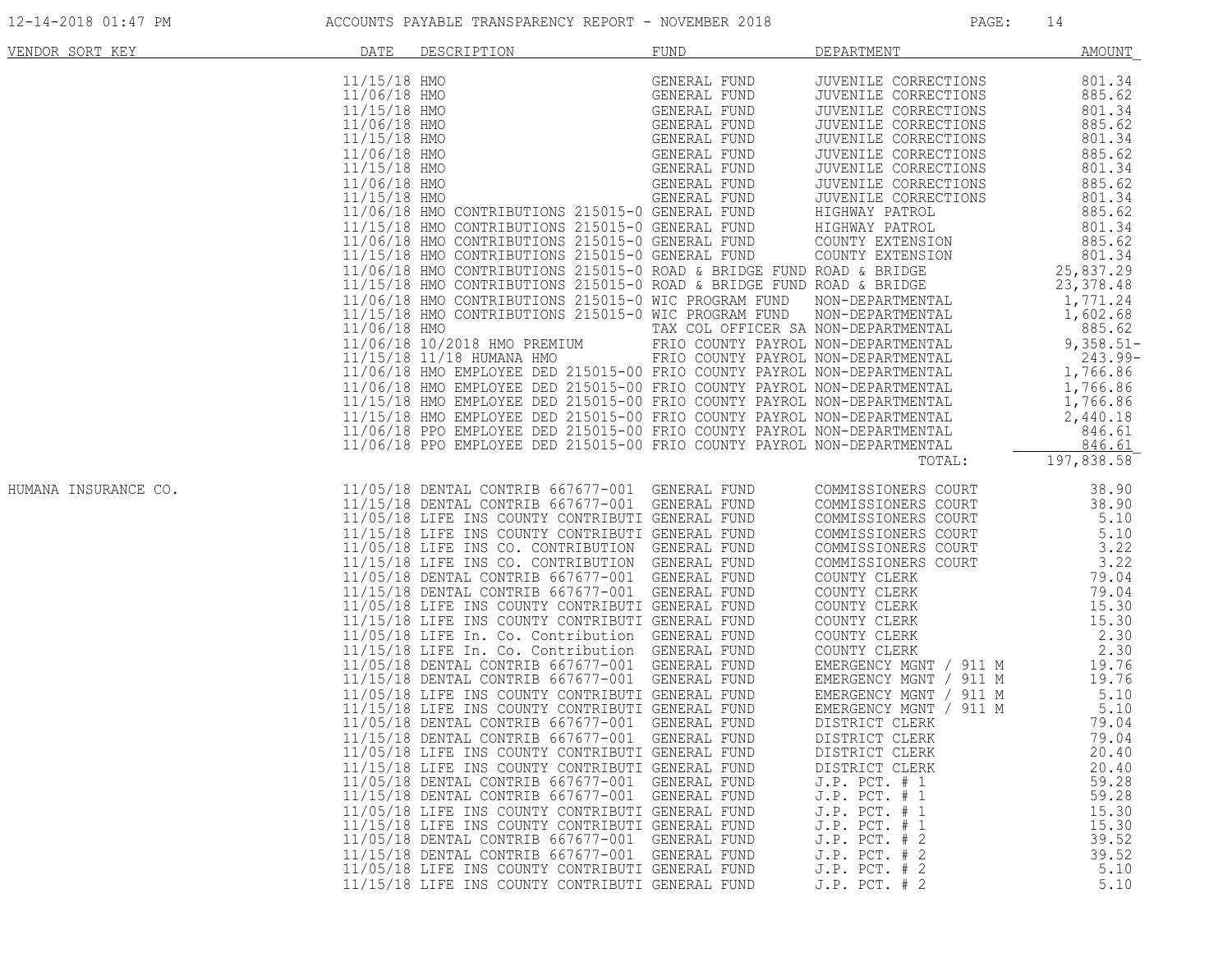| VENDOR SORT KEY | DATE | DESCRIPTION                                      | FUND         | DEPARTMENT                                                                                        | AMOUNT |
|-----------------|------|--------------------------------------------------|--------------|---------------------------------------------------------------------------------------------------|--------|
|                 |      | 11/05/18 LIFE In. Co. Contribution GENERAL FUND  |              | $J.P.$ PCT. $# 2$                                                                                 | 2.30   |
|                 |      | 11/15/18 LIFE In. Co. Contribution GENERAL FUND  |              | J.P. PCT. # 2                                                                                     | 2.30   |
|                 |      | 11/05/18 DENTAL CONTRIB 667677-001 GENERAL FUND  |              | $J.P.$ PCT. $#$<br>3                                                                              | 39.52  |
|                 |      | 11/15/18 DENTAL CONTRIB 667677-001 GENERAL FUND  |              | J.P. PCT. # 3                                                                                     | 39.52  |
|                 |      | 11/05/18 LIFE INS COUNTY CONTRIBUTI GENERAL FUND |              | J.P. PCT. # 3                                                                                     | 10.20  |
|                 |      | 11/15/18 LIFE INS COUNTY CONTRIBUTI GENERAL FUND |              | J.P. PCT. # 3                                                                                     | 10.20  |
|                 |      | 11/05/18 DENTAL CONTRIB 667677-001 GENERAL FUND  |              | $J.P.$ PCT. $#4$                                                                                  | 39.52  |
|                 |      | 11/15/18 DENTAL CONTRIB 667677-001 GENERAL FUND  |              | J.P. PCT. # 4                                                                                     | 39.52  |
|                 |      | 11/05/18 LIFE INS COUNTY CONTRIBUTI GENERAL FUND |              | $J.P.$ PCT. $#4$                                                                                  | 5.10   |
|                 |      | 11/15/18 LIFE INS COUNTY CONTRIBUTI GENERAL FUND |              | $J.P.$ PCT. $#4$                                                                                  | 5.10   |
|                 |      | 11/05/18 LIFE INS CO. CONTRIBUTION GENERAL FUND  |              | J.P. PCT. # 4                                                                                     | 3.32   |
|                 |      | 11/15/18 LIFE INS CO. CONTRIBUTION GENERAL FUND  |              | $J.P.$ PCT. $#4$                                                                                  | 3.32   |
|                 |      | 11/05/18 DENTAL CONTRIB 667677-001 GENERAL FUND  |              | COUNTY ATTORNEY                                                                                   | 75.60  |
|                 |      | 11/15/18 DENTAL CONTRIB 667677-001 GENERAL FUND  |              | COUNTY ATTORNEY                                                                                   | 75.60  |
|                 |      | 11/05/18 LIFE INS COUNTY CONTRIBUTI GENERAL FUND |              | COUNTY ATTORNEY                                                                                   | 19.51  |
|                 |      | 11/15/18 LIFE INS COUNTY CONTRIBUTI GENERAL FUND |              | COUNTY ATTORNEY                                                                                   | 19.51  |
|                 |      | 11/05/18 DENTAL CONTRIB 667677-001 GENERAL FUND  |              | <b>ELECTIONS</b>                                                                                  | 39.52  |
|                 |      | 11/15/18 DENTAL CONTRIB 667677-001 GENERAL FUND  |              |                                                                                                   | 39.52  |
|                 |      | 11/05/18 LIFE INS COUNTY CONTRIBUTI GENERAL FUND |              |                                                                                                   | 5.10   |
|                 |      | 11/15/18 LIFE INS COUNTY CONTRIBUTI GENERAL FUND |              |                                                                                                   | 5.10   |
|                 |      | 11/05/18 LIFE INS CO. CONTRIBUTION GENERAL FUND  |              | ELECTIONS<br>ELECTIONS<br>ELECTIONS<br>ELECTIONS<br>ELECTIONS<br>COUNTY AUDITOR<br>COUNTY AUDITOR | 3.32   |
|                 |      | 11/15/18 LIFE INS CO. CONTRIBUTION GENERAL FUND  |              |                                                                                                   | 3.32   |
|                 |      | 11/05/18 DENTAL CONTRIB 667677-001 GENERAL FUND  |              |                                                                                                   | 59.28  |
|                 |      | 11/15/18 DENTAL CONTRIB 667677-001 GENERAL FUND  |              | COUNTY AUDITOR                                                                                    | 59.28  |
|                 |      | 11/05/18 LIFE INS COUNTY CONTRIBUTI GENERAL FUND |              | COUNTY AUDITOR                                                                                    | 15.30  |
|                 |      | 11/15/18 LIFE INS COUNTY CONTRIBUTI GENERAL FUND |              | COUNTY AUDITOR                                                                                    | 15.30  |
|                 |      | 11/05/18 DENTAL CONTRIB 667677-001 GENERAL FUND  |              | COUNTY TREASURER                                                                                  | 59.28  |
|                 |      | 11/15/18 DENTAL CONTRIB 667677-001 GENERAL FUND  |              | COUNTY TREASURER                                                                                  | 59.28  |
|                 |      | 11/05/18 LIFE INS COUNTY CONTRIBUTI GENERAL FUND |              | COUNTY TREASURER                                                                                  | 15.30  |
|                 |      | 11/15/18 LIFE INS COUNTY CONTRIBUTI GENERAL FUND |              | COUNTY TREASURER                                                                                  | 15.30  |
|                 |      | 11/05/18 DENTAL CONTRIB 667677-001 GENERAL FUND  |              | TAX COLLECTOR                                                                                     | 98.80  |
|                 |      | 11/15/18 DENTAL CONTRIB 667677-001 GENERAL FUND  |              | TAX COLLECTOR                                                                                     | 98.80  |
|                 |      | 11/05/18 LIFE INS COUNTY CONTRIBUTI GENERAL FUND |              | TAX COLLECTOR                                                                                     | 25.50  |
|                 |      | 11/15/18 LIFE INS COUNTY CONTRIBUTI GENERAL FUND |              | TAX COLLECTOR                                                                                     | 25.50  |
|                 |      | 11/05/18 DENTAL CONTRIB 667677-001 GENERAL FUND  |              | BUILDING MAINTENANCE                                                                              | 39.52  |
|                 |      | 11/15/18 DENTAL CONTRIB 667677-001 GENERAL FUND  |              | BUILDING MAINTENANCE                                                                              | 39.52  |
|                 |      | 11/05/18 LIFE INS COUNTY CONTRIBUTI GENERAL FUND |              | BUILDING MAINTENANCE                                                                              | 10.20  |
|                 |      | 11/15/18 LIFE INS COUNTY CONTRIBUTI GENERAL FUND |              | BUILDING MAINTENANCE                                                                              | 10.20  |
|                 |      | 11/05/18 DENTAL CONTRIB 667677-001 GENERAL FUND  |              | CONSTABLE PCT # 1                                                                                 | 19.76  |
|                 |      | 11/15/18 DENTAL CONTRIB 667677-001 GENERAL FUND  |              | CONSTABLE PCT # 1                                                                                 | 19.76  |
|                 |      | 11/05/18 LIFE INS COUNTY CONTRIBUTI GENERAL FUND |              | CONSTABLE PCT # 1                                                                                 | 5.10   |
|                 |      | 11/15/18 LIFE INS COUNTY CONTRIBUTI GENERAL FUND |              | CONSTABLE PCT # 1                                                                                 | 5.10   |
|                 |      | 11/05/18 DENTAL CONTRIB 667677-001 GENERAL FUND  |              | CONSTABLE PCT # 2                                                                                 | 19.76  |
|                 |      | 11/15/18 DENTAL CONTRIB 667677-001 GENERAL FUND  |              | CONSTABLE PCT # 2                                                                                 | 19.76  |
|                 |      | 11/05/18 LIFE INS COUNTY CONTRIBUTI GENERAL FUND |              | CONSTABLE PCT # 2                                                                                 | 5.10   |
|                 |      | 11/15/18 LIFE INS COUNTY CONTRIBUTI GENERAL FUND |              | 2<br>CONSTABLE PCT #                                                                              | 5.10   |
|                 |      | 11/05/18 DENTAL CONTRIB 667677-001 GENERAL FUND  |              | CONSTABLE PCT # 3                                                                                 | 19.76  |
|                 |      | 11/15/18 DENTAL CONTRIB 667677-001 GENERAL FUND  |              | CONSTABLE PCT # 3                                                                                 | 19.76  |
|                 |      | 11/05/18 LIFE INS COUNTY CONTRIBUTI GENERAL FUND |              | CONSTABLE PCT # 3                                                                                 | 5.10   |
|                 |      | 11/15/18 LIFE INS COUNTY CONTRIBUTI GENERAL FUND |              | CONSTABLE PCT # 3                                                                                 | 5.10   |
|                 |      | 11/05/18 DENTAL CONTRIB 667677-001 GENERAL FUND  |              | CONSTABLE PCT # 4                                                                                 | 19.76  |
|                 |      | 11/15/18 DENTAL CONTRIB 667677-001 GENERAL FUND  |              | CONSTABLE PCT # 4                                                                                 | 19.76  |
|                 |      | 11/05/18 LIFE INS COUNTY CONTRIBUTI GENERAL FUND |              | CONSTABLE PCT # 4                                                                                 | 5.10   |
|                 |      | 11/15/18 LIFE INS COUNTY CONTRIBUTI GENERAL FUND |              | CONSTABLE PCT # 4                                                                                 | 5.10   |
|                 |      | 11/05/18 DENTAL CONTRIB 667677-001               | GENERAL FUND | SHERIFF                                                                                           | 652.08 |
|                 |      | 11/15/18 DENTAL CONTRIB 667677-001 GENERAL FUND  |              | SHERIFF                                                                                           | 770.64 |
|                 |      |                                                  |              |                                                                                                   |        |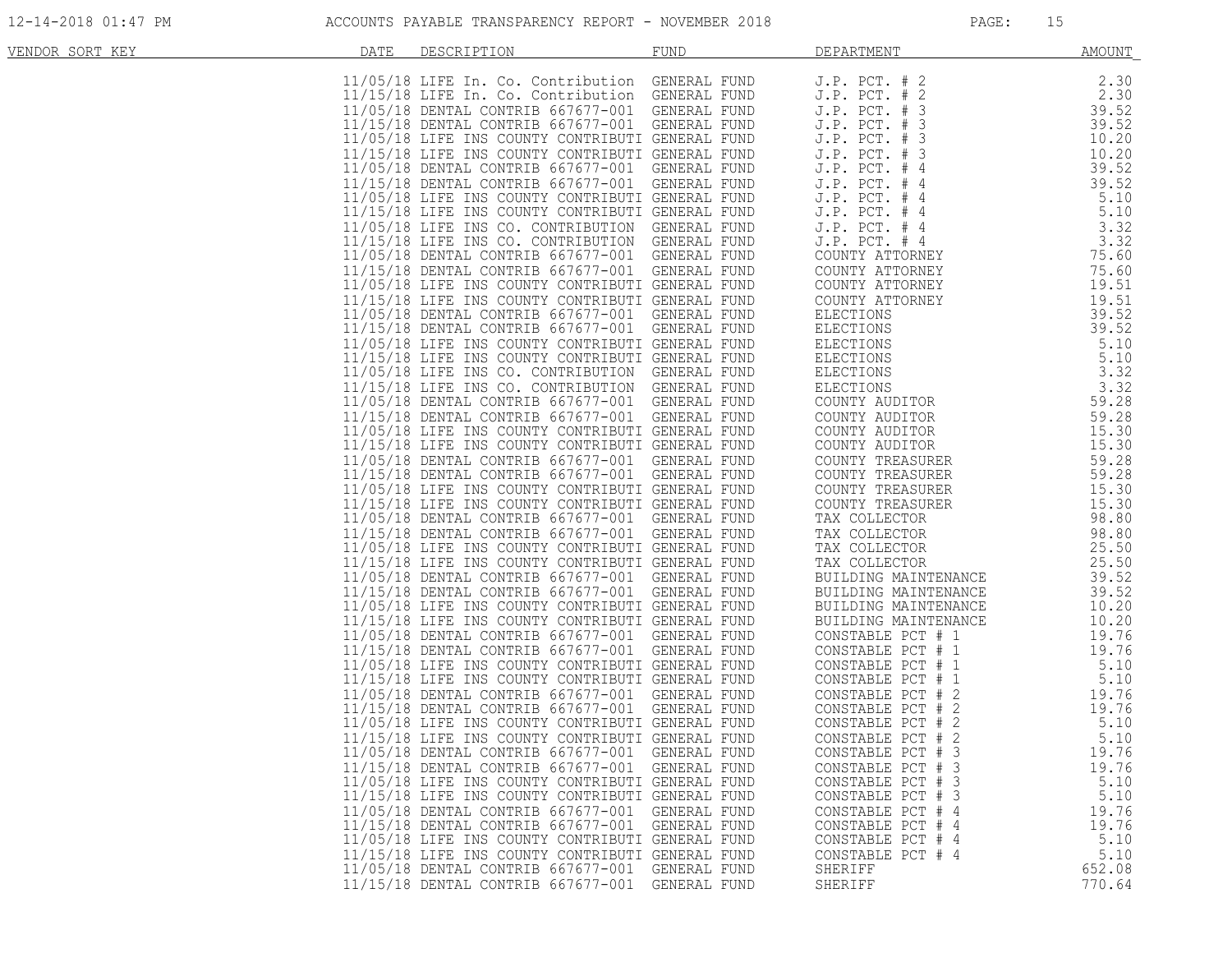| VENDOR SORT KEY | DATE | DESCRIPTION                                                                                                                                                                                                                            | <b>FUND</b>                         | DEPARTMENT                                                                                                          | <b>AMOUNT</b> |
|-----------------|------|----------------------------------------------------------------------------------------------------------------------------------------------------------------------------------------------------------------------------------------|-------------------------------------|---------------------------------------------------------------------------------------------------------------------|---------------|
|                 |      |                                                                                                                                                                                                                                        |                                     |                                                                                                                     |               |
|                 |      | 11/05/18 LIFE INS COUNTY CONTRIBUTI GENERAL FUND                                                                                                                                                                                       |                                     | SHERIFF                                                                                                             | 168.30        |
|                 |      | 11/15/18 LIFE INS COUNTY CONTRIBUTI GENERAL FUND                                                                                                                                                                                       |                                     | SHERIFF                                                                                                             | 198.90        |
|                 |      | 11/05/18 DENTAL CONTRIB 667677-001 GENERAL FUND                                                                                                                                                                                        |                                     |                                                                                                                     | 0.62          |
|                 |      | 11/15/18 DENTAL CONTRIB 667677-001 GENERAL FUND                                                                                                                                                                                        |                                     |                                                                                                                     | 0.62          |
|                 |      | 11/05/18 DENTAL EMPLR CONTRIBUTION GENERAL FUND                                                                                                                                                                                        |                                     | JUENILE CORRECTIONS<br>JUVENILE CORRECTIONS<br>JUVENILE CORRECTIONS<br>JUVENILE CORRECTIONS<br>TUVENILE CORRECTIONS | 19.76         |
|                 |      | 11/15/18 DENTAL EMPLR CONTRIBUTION GENERAL FUND                                                                                                                                                                                        |                                     |                                                                                                                     | 19.76         |
|                 |      | 11/05/18 LIFE EMPLR CONTRIBUTION                                                                                                                                                                                                       | GENERAL FUND                        |                                                                                                                     | 5.10          |
|                 |      | 11/15/18 LIFE EMPLR CONTRIBUTION GENERAL FUND                                                                                                                                                                                          |                                     |                                                                                                                     | 5.10          |
|                 |      | 11/05/18 DENTAL EMPLR CONTRIBUTION GENERAL FUND                                                                                                                                                                                        |                                     | JUVENILE CORRECTIONS                                                                                                | 19.76         |
|                 |      | 11/15/18 DENTAL EMPLR CONTRIBUTION GENERAL FUND                                                                                                                                                                                        |                                     | JUVENILE CORRECTIONS                                                                                                | 19.76         |
|                 |      | 11/05/18 LIFE EMPLR CONTRIBUTION                                                                                                                                                                                                       | GENERAL FUND                        | JUVENILE CORRECTIONS                                                                                                | 5.10          |
|                 |      | 11/15/18 LIFE EMPLR CONTRIBUTION GENERAL FUND                                                                                                                                                                                          |                                     | JUVENILE CORRECTIONS                                                                                                | 5.10          |
|                 |      | 11/05/18 LIFE INS CO. CONTRIBUTION GENERAL FUND                                                                                                                                                                                        |                                     | JUVENILE CORRECTIONS                                                                                                | 0.10          |
|                 |      | 11/15/18 LIFE INS CO. CONTRIBUTION GENERAL FUND                                                                                                                                                                                        |                                     | JUVENILE CORRECTIONS                                                                                                | 0.10          |
|                 |      | 11/05/18 DENTAL EMPLR CONTRIBUTION GENERAL FUND                                                                                                                                                                                        |                                     | JUVENILE CORRECTIONS                                                                                                | 19.76         |
|                 |      | 11/15/18 DENTAL EMPLR CONTRIBUTION GENERAL FUND                                                                                                                                                                                        |                                     | JUVENILE CORRECTIONS                                                                                                | 19.76         |
|                 |      | 11/05/18 LIFE EMPLR CONTRIBUTION GENERAL FUND                                                                                                                                                                                          |                                     | JUVENILE CORRECTIONS                                                                                                | 5.10          |
|                 |      | 11/15/18 LIFE EMPLR CONTRIBUTION                                                                                                                                                                                                       | GENERAL FUND                        | JUVENILE CORRECTIONS                                                                                                | 5.10          |
|                 |      | 11/05/18 DENTAL EMPLR CONTRIBUTION GENERAL FUND                                                                                                                                                                                        |                                     | JUVENILE CORRECTIONS                                                                                                | 19.76         |
|                 |      | 11/15/18 DENTAL EMPLR CONTRIBUTION GENERAL FUND                                                                                                                                                                                        |                                     | JUVENILE CORRECTIONS                                                                                                | 19.76         |
|                 |      | 11/05/18 LIFE EMPLR CONTRIBUTION GENERAL FUND                                                                                                                                                                                          |                                     | JUVENILE CORRECTIONS                                                                                                | 5.10          |
|                 |      | 11/15/18 LIFE EMPLR CONTRIBUTION GENERAL FUND                                                                                                                                                                                          |                                     | JUVENILE CORRECTIONS<br>JUVENILE CORRECTIONS                                                                        | 5.10          |
|                 |      | 11/05/18 DENTAL EMPLR CONTRIBUTION GENERAL FUND                                                                                                                                                                                        |                                     |                                                                                                                     | 19.76         |
|                 |      | 11/15/18 DENTAL EMPLR CONTRIBUTION GENERAL FUND                                                                                                                                                                                        |                                     |                                                                                                                     | 19.76         |
|                 |      | 11/05/18 LIFE EMPLR CONTRIBUTION GENERAL FUND                                                                                                                                                                                          |                                     | JUVENILE CORRECTIONS<br>JUVENILE CORRECTIONS<br>JUVENILE CORRECTIONS                                                | 5.10          |
|                 |      | 11/15/18 LIFE EMPLR CONTRIBUTION GENERAL FUND                                                                                                                                                                                          |                                     | JUVENILE CORRECTIONS                                                                                                | 5.10          |
|                 |      |                                                                                                                                                                                                                                        |                                     | HIGHWAY PATROL                                                                                                      | 19.76         |
|                 |      |                                                                                                                                                                                                                                        |                                     |                                                                                                                     | 19.76         |
|                 |      | CRIP INS COUNTY CONTRIBUTI GENERAL FUND<br>11/15/18 LIFE INS COUNTY CONTRIBUTI GENERAL FUND<br>11/05/18 DENTAL CONTRIB 667677-001 GENERAL FUND<br>11/05/18 DENTAL CONTRIB 667677-001 GENERAL FUND<br>11/05/18 DENTAL CONTRIB 667677-00 |                                     | HIGHWAY PATROL<br>HIGHWAY PATROL<br>HIGHWAY PATROL<br>COUNTY EXTENSION                                              | 5.10          |
|                 |      |                                                                                                                                                                                                                                        |                                     |                                                                                                                     | 5.10          |
|                 |      |                                                                                                                                                                                                                                        |                                     |                                                                                                                     | 19.76         |
|                 |      |                                                                                                                                                                                                                                        |                                     |                                                                                                                     | 19.76         |
|                 |      |                                                                                                                                                                                                                                        |                                     | COUNTY EXTENSION                                                                                                    |               |
|                 |      |                                                                                                                                                                                                                                        |                                     |                                                                                                                     | 5.10          |
|                 |      |                                                                                                                                                                                                                                        |                                     |                                                                                                                     | 5.10          |
|                 |      | 11/15/18 DENTAL CONTRIB 667677-001 GENERAL FUND COUNTY EXTENSION<br>11/05/18 LIFE INS COUNTY CONTRIBUTI GENERAL FUND COUNTY EXTENSION<br>11/15/18 LIFE INS COUNTY CONTRIBUTI GENERAL FUND COUNTY EXTENSION<br>11/15/18 DENTAL CONTRIB  |                                     |                                                                                                                     | 576.48        |
|                 |      |                                                                                                                                                                                                                                        |                                     |                                                                                                                     | 576.48        |
|                 |      |                                                                                                                                                                                                                                        |                                     |                                                                                                                     | 128.39        |
|                 |      |                                                                                                                                                                                                                                        |                                     |                                                                                                                     | 128.39        |
|                 |      |                                                                                                                                                                                                                                        |                                     |                                                                                                                     | 6.64          |
|                 |      |                                                                                                                                                                                                                                        |                                     |                                                                                                                     | 6.64          |
|                 |      |                                                                                                                                                                                                                                        |                                     |                                                                                                                     | 3.32          |
|                 |      |                                                                                                                                                                                                                                        |                                     |                                                                                                                     | 3.32          |
|                 |      |                                                                                                                                                                                                                                        |                                     |                                                                                                                     | 2.30          |
|                 |      |                                                                                                                                                                                                                                        |                                     |                                                                                                                     | 2.30          |
|                 |      |                                                                                                                                                                                                                                        |                                     |                                                                                                                     | 39.52         |
|                 |      |                                                                                                                                                                                                                                        |                                     |                                                                                                                     | 39.52         |
|                 |      | 11/05/18 LIFE INS COUNTY CONTRIBUTI WIC PROGRAM FUND                                                                                                                                                                                   |                                     | NON-DEPARTMENTAL                                                                                                    | 10.20         |
|                 |      | 11/15/18 LIFE INS COUNTY CONTRIBUTI WIC PROGRAM FUND                                                                                                                                                                                   |                                     | NON-DEPARTMENTAL                                                                                                    | 10.20         |
|                 |      | 11/05/18 DENTAL EMPLR CONTRIBUTION TAX COL OFFICER SA NON-DEPARTMENTAL                                                                                                                                                                 |                                     |                                                                                                                     | 19.76         |
|                 |      | 11/05/18 LIFE EMPLR CONTRIBUTION                                                                                                                                                                                                       | TAX COL OFFICER SA NON-DEPARTMENTAL |                                                                                                                     | 5.10          |
|                 |      | 11/05/18 10/2018 HUMANA DENTAL                                                                                                                                                                                                         | FRIO COUNTY PAYROL NON-DEPARTMENTAL |                                                                                                                     | $223.70-$     |
|                 |      | 11/15/18 11/2018 HUMANA DENTAL                                                                                                                                                                                                         | FRIO COUNTY PAYROL NON-DEPARTMENTAL |                                                                                                                     | $950.38 -$    |
|                 |      | 11/05/18 DENTAL EMPLOYEE DED 667677 FRIO COUNTY PAYROL NON-DEPARTMENTAL                                                                                                                                                                |                                     |                                                                                                                     | 408.46        |
|                 |      | 11/05/18 DENTAL EMPLOYEE DED 667677 FRIO COUNTY PAYROL NON-DEPARTMENTAL                                                                                                                                                                |                                     |                                                                                                                     | 408.46        |
|                 |      | 11/15/18 DENTAL EMPLOYEE DED 667677 FRIO COUNTY PAYROL NON-DEPARTMENTAL                                                                                                                                                                |                                     |                                                                                                                     | 387.33        |
|                 |      | 11/15/18 DENTAL EMPLOYEE DED 667677 FRIO COUNTY PAYROL NON-DEPARTMENTAL                                                                                                                                                                |                                     |                                                                                                                     | 378.42        |
|                 |      |                                                                                                                                                                                                                                        |                                     |                                                                                                                     |               |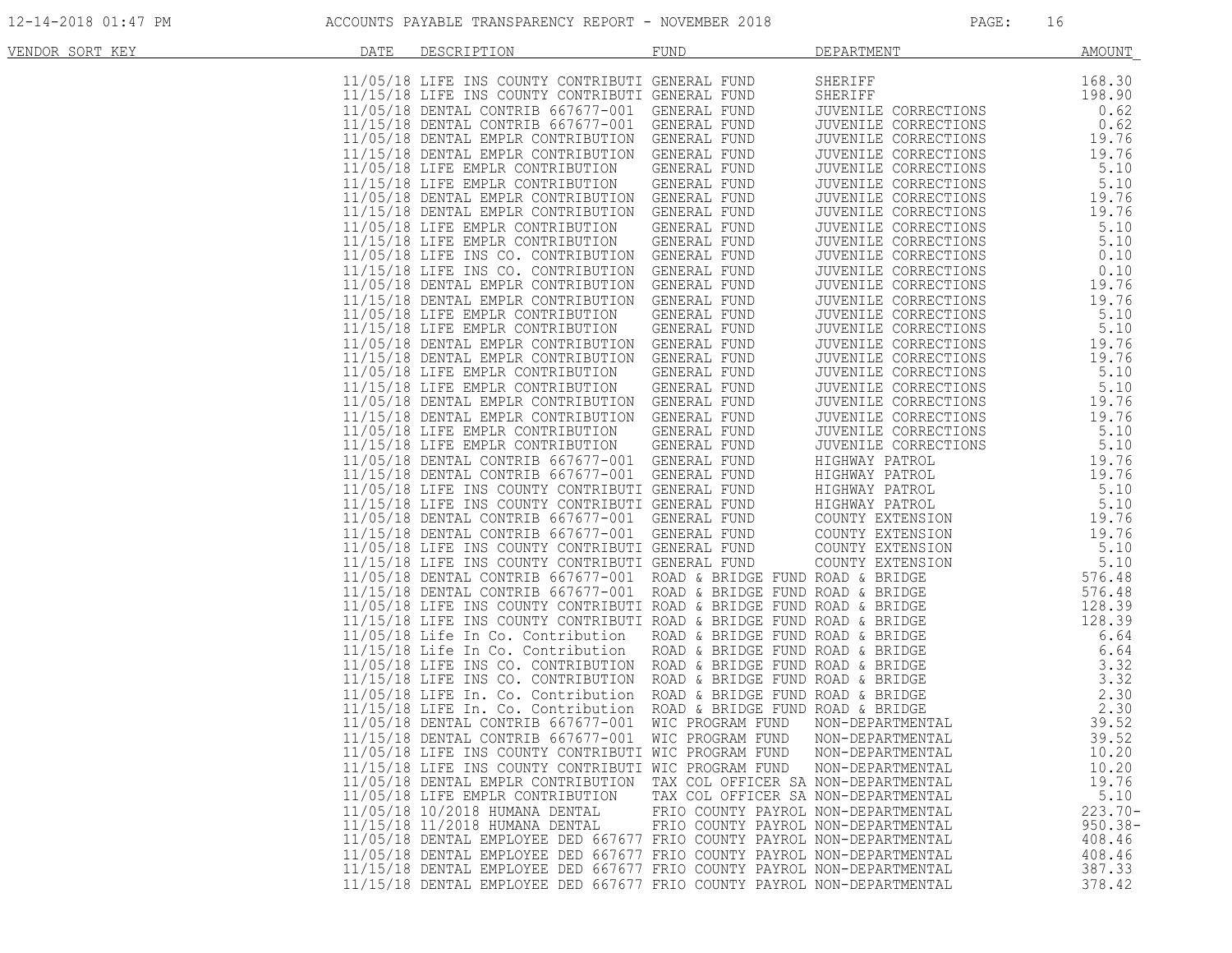| 12-14-2018 01:47 PM      |      | ACCOUNTS PAYABLE TRANSPARENCY REPORT - NOVEMBER 2018                                                                                                                                                                                                                                                                                                                                                                                                                                                                                                                                                                                                                                                                                                                                                                                                                                                                                                                                                                                                                                                                                                                                                                                                                                                                                                                                                                                                                                                                                                                                                                                             |                                                                                                                                                                                                                                                                                                                            | PAGE:                                                                                                                                                                                                                                                                                                                                                                                                                                                                                                                                                                                                                                                                                                                                                | 17                                                                                                                                                                                                                                                                                                                                                                                       |
|--------------------------|------|--------------------------------------------------------------------------------------------------------------------------------------------------------------------------------------------------------------------------------------------------------------------------------------------------------------------------------------------------------------------------------------------------------------------------------------------------------------------------------------------------------------------------------------------------------------------------------------------------------------------------------------------------------------------------------------------------------------------------------------------------------------------------------------------------------------------------------------------------------------------------------------------------------------------------------------------------------------------------------------------------------------------------------------------------------------------------------------------------------------------------------------------------------------------------------------------------------------------------------------------------------------------------------------------------------------------------------------------------------------------------------------------------------------------------------------------------------------------------------------------------------------------------------------------------------------------------------------------------------------------------------------------------|----------------------------------------------------------------------------------------------------------------------------------------------------------------------------------------------------------------------------------------------------------------------------------------------------------------------------|------------------------------------------------------------------------------------------------------------------------------------------------------------------------------------------------------------------------------------------------------------------------------------------------------------------------------------------------------------------------------------------------------------------------------------------------------------------------------------------------------------------------------------------------------------------------------------------------------------------------------------------------------------------------------------------------------------------------------------------------------|------------------------------------------------------------------------------------------------------------------------------------------------------------------------------------------------------------------------------------------------------------------------------------------------------------------------------------------------------------------------------------------|
| VENDOR SORT KEY          | DATE | DESCRIPTION                                                                                                                                                                                                                                                                                                                                                                                                                                                                                                                                                                                                                                                                                                                                                                                                                                                                                                                                                                                                                                                                                                                                                                                                                                                                                                                                                                                                                                                                                                                                                                                                                                      | FUND                                                                                                                                                                                                                                                                                                                       | DEPARTMENT                                                                                                                                                                                                                                                                                                                                                                                                                                                                                                                                                                                                                                                                                                                                           | AMOUNT                                                                                                                                                                                                                                                                                                                                                                                   |
|                          |      | 11/05/18 LIFE INS EMPLOYEE CONTRIBU FRIO COUNTY PAYROL NON-DEPARTMENTAL<br>11/05/18 LIFE INS EMPLOYEE CONTRIBU FRIO COUNTY PAYROL NON-DEPARTMENTAL<br>11/15/18 LIFE INS EMPLOYEE CONTRIBU FRIO COUNTY PAYROL NON-DEPARTMENTAL<br>11/15/18 LIFE INS EMPLOYEE CONTRIBU FRIO COUNTY PAYROL NON-DEPARTMENTAL<br>11/05/<br>11/05/18 HUMANA VISION PLAN FRIO CO FRIO COUNTY PAYROL NON-DEPARTMENTAL<br>11/15/18 HUMANA VISION PLAN FRIO CO FRIO COUNTY PAYROL NON-DEPARTMENTAL<br>11/15/18 HUMANA VISION PLAN FRIO CO FRIO COUNTY PAYROL NON-DEPARTMENTAL                                                                                                                                                                                                                                                                                                                                                                                                                                                                                                                                                                                                                                                                                                                                                                                                                                                                                                                                                                                                                                                                                              |                                                                                                                                                                                                                                                                                                                            | TOTAL:                                                                                                                                                                                                                                                                                                                                                                                                                                                                                                                                                                                                                                                                                                                                               | 57.00<br>57.00<br>60.00<br>59.00<br>507.33<br>507.33<br>511.73<br>511.73<br>8,483.65                                                                                                                                                                                                                                                                                                     |
| AARON TOMAS IBARRA       |      | 11/19/18 11062018 MGT CENTRAL COUNT GENERAL FUND                                                                                                                                                                                                                                                                                                                                                                                                                                                                                                                                                                                                                                                                                                                                                                                                                                                                                                                                                                                                                                                                                                                                                                                                                                                                                                                                                                                                                                                                                                                                                                                                 |                                                                                                                                                                                                                                                                                                                            | <b>ELECTIONS</b><br>TOTAL:                                                                                                                                                                                                                                                                                                                                                                                                                                                                                                                                                                                                                                                                                                                           | 84.00<br>84.00                                                                                                                                                                                                                                                                                                                                                                           |
| IRON MOUNTAIN            |      | 11/14/18 MO STORAGE NOVEMBER 208 CO CLERK ARCHIVE F ELIGIBLE EXPENDITURES                                                                                                                                                                                                                                                                                                                                                                                                                                                                                                                                                                                                                                                                                                                                                                                                                                                                                                                                                                                                                                                                                                                                                                                                                                                                                                                                                                                                                                                                                                                                                                        |                                                                                                                                                                                                                                                                                                                            | TOTAL:                                                                                                                                                                                                                                                                                                                                                                                                                                                                                                                                                                                                                                                                                                                                               | 197.52<br>$197.52^{-}$                                                                                                                                                                                                                                                                                                                                                                   |
| INTERNAL REVENUE SERVICE |      | 11/13/18 FICA WITHHOLDINGS<br>11/26/18 FICA WITHHOLDINGS GENERAL FUND<br>11/13/18 MEDICARE WITHHOLDINGS GENERAL FUND<br>11/26/18 MEDICARE WITHHOLDINGS GENERAL FUND<br>11/13/18 FICA WITHHOLDINGS GENERAL FUND<br>11/26/18 FICA WITHHOLDINGS GENERAL FUND<br>11/13/18 MEDICARE WITHHOLDINGS GENERAL FUND<br>11/26/18 MEDICARE WITHHOLDINGS<br>11/13/18 FICA WITHHOLDINGS GENERAL FUND<br>11/26/18 FICA WITHHOLDINGS GENERAL FUND<br>11/13/18 MEDICARE WITHHOLDINGS GENERAL FUND<br>11/26/18 MEDICARE WITHHOLDINGS GENERAL FUND<br>11/26/18 MEDICARE WITHOLDINGS<br>11/13/18 FICA WITHHOLDINGS GENERAL FUND<br>11/26/18 FICA WITHHOLDINGS GENERAL FUND<br>11/26/18 MEDICARE WITHHOLDINGS GENERAL FUND<br>11/26/18 MEDICARE WITHHOLDINGS GENERAL FUND<br>11/13/18 FICA WITHHOLDINGS GENERAL FUND<br>11/26/18 FICA WITHHOLDINGS GENERAL FUND<br>11/13/18 MEDICARE WITHHOLDINGS GENERAL FUND<br>11/26/18 MEDICARE WITHHOLDINGS GENERAL FUND<br>11/13/18 FICA WITHHOLDINGS GENERAL FUND<br>11/26/18 FICA WITHHOLDINGS<br>11/13/18 MEDICARE WITHHOLDINGS<br>11/26/18 MEDICARE WITHHOLDINGS<br>$11/13/18$ FICA WITHHOLDINGS GENERAL FUND<br>11/26/18 FICA WITHHOLDINGS GENERAL FUND<br>11/13/18 MEDICARE WITHHOLDINGS<br>11/26/18 MEDICARE WITHHOLDINGS<br>11/13/18 FICA WITHHOLDINGS<br>11/26/18 FICA WITHHOLDINGS<br>11/13/18 MEDICARE WITHHOLDINGS<br>11/26/18 MEDICARE WITHHOLDINGS<br>11/13/18 FICA WITHHOLDINGS<br>11/26/18 FICA WITHHOLDINGS<br>11/13/18 MEDICARE WITHHOLDINGS<br>11/26/18 MEDICARE WITHHOLDINGS<br>11/13/18 FICA WITHHOLDINGS<br>11/26/18 FICA WITHHOLDINGS<br>11/13/18 MEDICARE WITHHOLDINGS<br>11/26/18 MEDICARE WITHHOLDINGS | GENERAL FUND<br><b>GENERAL FUND</b><br>GENERAL FUND<br>GENERAL FUND<br><b>GENERAL FUND</b><br>GENERAL FUND<br>GENERAL FUND<br>GENERAL FUND<br>GENERAL FUND<br>GENERAL FUND<br>GENERAL FUND<br>GENERAL FUND<br>GENERAL FUND<br>GENERAL FUND<br>GENERAL FUND<br>GENERAL FUND<br>GENERAL FUND<br>GENERAL FUND<br>GENERAL FUND | COMMISSIONERS COURT<br>COMMISSIONERS COURT<br>COMMISSIONERS COURT<br>COMMISSIONERS COURT<br>COUNTY CLERK<br>COUNTY CLERK<br>COUNTY CLERK<br>COUNTY CLERK<br>EMERGENCY MGNT / 911 M<br>EMERGENCY MGNT / 911 M<br>EMERGENCY MGNT / 911 M<br>EMERGENCY MGNT / 911 M<br>DISTRICT COURT<br>DISTRICT COURT<br>DISTRICT COURT<br>DISTRICT COURT<br>DISTRICT CLERK<br>DISTRICT CLERK<br>DISTRICT CLERK<br>DISTRICT CLERK<br>J.P. PCT. # 1<br>$J.P.$ PCT. $# 1$<br>P. PCT.<br>J.P. PCT. # 1<br>J.P. PCT. # 2<br>T P. PCT. # 2<br>T + 2<br>J.P. PCT. # 3<br>J.P. PCT. # 3<br>J.P. PCT. # 3<br>J.P. PCT. # 3<br>J.P. PCT. # 4<br>J.P. PCT. # 4<br>J.P. PCT. # 4<br>$J.P.$ PCT. $#4$<br>COUNTY ATTORNEY<br>COUNTY ATTORNEY<br>COUNTY ATTORNEY<br>COUNTY ATTORNEY | 294.04<br>283.89<br>68.78<br>66.40<br>373.08<br>367.58<br>87.26<br>85.97<br>129.66<br>129.66<br>30.32<br>30.32<br>58.61<br>58.61<br>13.71<br>13.71<br>370.35<br>363.72<br>86.61<br>85.06<br>273.65<br>287.23<br>64.00<br>67.17<br>177.08<br>174.84<br>41.40<br>40.89<br>184.09<br>197.31<br>43.05<br>46.15<br>192.00<br>187.35<br>44.91<br>43.82<br>548.87<br>556.34<br>128.37<br>130.11 |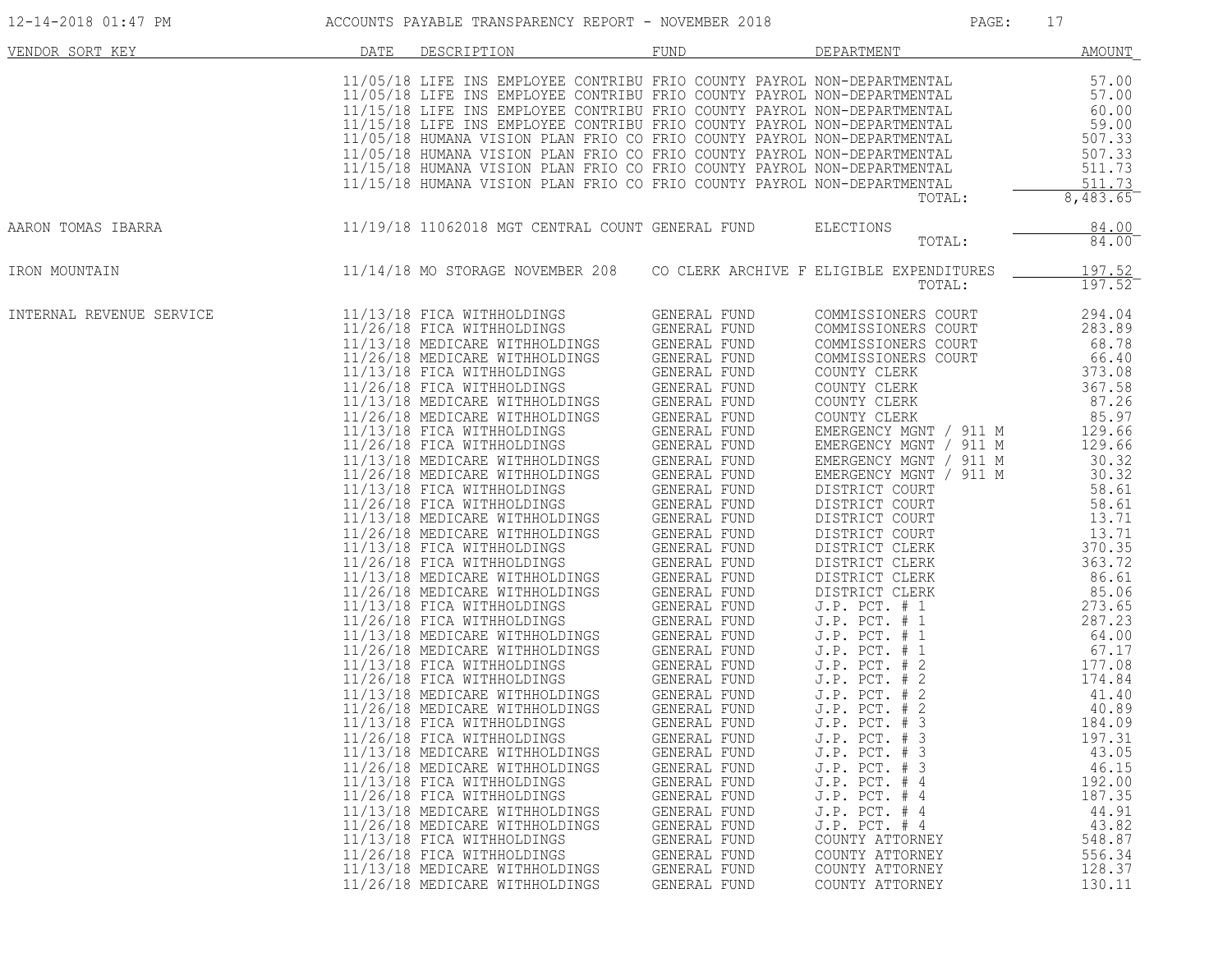| VENDOR SORT KEY | DATE | DESCRIPTION                                                                                                                                                                                                                                   | <b>FUND</b>                  | DEPARTMENT                                                                       | AMOUNT               |
|-----------------|------|-----------------------------------------------------------------------------------------------------------------------------------------------------------------------------------------------------------------------------------------------|------------------------------|----------------------------------------------------------------------------------|----------------------|
|                 |      | 11/13/18 FICA WITHHOLDINGS<br>11/26/18 FICA WITHHOLDINGS<br>11/13/18 MEDICARE WITHHOLDINGS GENERAL FUND<br>11/26/18 MEDICARE WITHHOLDINGS GENERAL FUND<br>11/13/18 FICA WITHHOLDINGS GENERAL FUND<br>11/26/18 FICA WITHHOLDINGS GENERAL       |                              | ELECTIONS                                                                        | 289.11               |
|                 |      |                                                                                                                                                                                                                                               |                              | ELECTIONS<br>ELECTIONS<br>ELECTIONS<br>COUNTY AUDITOR                            | 391.67               |
|                 |      |                                                                                                                                                                                                                                               |                              |                                                                                  | 67.62                |
|                 |      |                                                                                                                                                                                                                                               |                              |                                                                                  | 91.60                |
|                 |      |                                                                                                                                                                                                                                               |                              | COUNTY AUDITOR                                                                   | 335.86<br>335.86     |
|                 |      |                                                                                                                                                                                                                                               |                              | COUNTY AUDITOR                                                                   | 78.55                |
|                 |      |                                                                                                                                                                                                                                               |                              | COUNTY AUDITOR                                                                   | 78.55                |
|                 |      |                                                                                                                                                                                                                                               |                              | COUNTY TREASURER                                                                 | 336.39               |
|                 |      |                                                                                                                                                                                                                                               |                              | COUNTY TREASURER                                                                 | 336.39               |
|                 |      |                                                                                                                                                                                                                                               |                              | COUNTY TREASURER<br>COUNTY TREASURER                                             | 78.66<br>78.66       |
|                 |      |                                                                                                                                                                                                                                               |                              | TAX COLLECTOR                                                                    | 426.81               |
|                 |      | 11/13/18 FICA WITHHOLDINGS GENERAL FUND<br>11/26/18 FICA WITHHOLDINGS GENERAL FUND<br>11/13/18 MEDICARE WITHHOLDINGS GENERAL FUND<br>11/26/18 MEDICARE WITHHOLDINGS GENERAL FUND<br>11/26/18 FICA WITHHOLDINGS GENERAL FUND<br>11/26/18 FICA  |                              | TAX COLLECTOR                                                                    | 420.78               |
|                 |      | 11/26/18 FICA WITHHOLDINGS GENERAL FUND<br>11/13/18 MEDICARE WITHHOLDINGS GENERAL FUND<br>11/26/18 MEDICARE WITHHOLDINGS GENERAL FUND                                                                                                         |                              | TAX COLLECTOR                                                                    | 99.82                |
|                 |      |                                                                                                                                                                                                                                               | GENERAL FUND                 | TAX COLLECTOR                                                                    | 98.41                |
|                 |      | 11/13/18 FICA WITHHOLDINGS<br>11/26/18 FICA WITHHOLDINGS                                                                                                                                                                                      | GENERAL FUND<br>GENERAL FUND | BUILDING MAINTENANCE<br>BUILDING MAINTENANCE                                     | 131.66<br>131.66     |
|                 |      |                                                                                                                                                                                                                                               | GENERAL FUND                 | BUILDING MAINTENANCE                                                             | 30.80                |
|                 |      |                                                                                                                                                                                                                                               | GENERAL FUND                 | BUILDING MAINTENANCE                                                             | 30.80                |
|                 |      | 11/13/18 MEDICARE WITHHOLDINGS<br>11/26/18 MEDICARE WITHHOLDINGS<br>11/13/18 FICA WITHHOLDINGS<br>11/26/18 FICA WITHHOLDINGS                                                                                                                  | GENERAL FUND                 | CONSTABLE PCT # 1                                                                | 116.35               |
|                 |      | NGS<br>.<br>11/26/18 FICA WITHHOLDINGS                                                                                                                                                                                                        | GENERAL FUND                 | CONSTABLE PCT # 1                                                                | 116.35               |
|                 |      | 11/13/18 MEDICARE WITHHOLDINGS                                                                                                                                                                                                                | GENERAL FUND                 | CONSTABLE PCT # 1<br>CONSTABLE PCT # 1                                           | 27.21<br>27.21       |
|                 |      |                                                                                                                                                                                                                                               |                              | CONSTABLE PCT # 2                                                                | 116.15               |
|                 |      |                                                                                                                                                                                                                                               |                              | CONSTABLE PCT # 2                                                                | 116.15               |
|                 |      | 11/13/18 MEDICARE WITHHOLDINGS<br>11/26/18 MEDICARE WITHHOLDINGS<br>11/13/18 FICA WITHHOLDINGS GENERAL FUND<br>11/26/18 FICA WITHHOLDINGS GENERAL FUND<br>11/13/18 MEDICARE WITHHOLDINGS GENERAL FUND<br>11/26/18 MEDICARE WITHHOLDINGS GENER |                              | CONSTABLE PCT # 2<br>CONSTABLE PCT # 2<br>CONSTABLE PCT # 3<br>CONSTABLE PCT # 3 | 27.16                |
|                 |      |                                                                                                                                                                                                                                               |                              |                                                                                  | 27.16<br>114.22      |
|                 |      |                                                                                                                                                                                                                                               |                              | CONSTABLE PCT # 3                                                                | 114.22               |
|                 |      |                                                                                                                                                                                                                                               |                              | CONSTABLE PCT # 3                                                                | 26.71                |
|                 |      |                                                                                                                                                                                                                                               |                              | CONSTABLE PCT # 3                                                                | 26.71                |
|                 |      | INGS<br>INGS<br>NGS<br>NGS<br>11/13/18 FICA WITHHOLDINGS<br>11/26/18 FICA WITHHOLDINGS                                                                                                                                                        | GENERAL FUND<br>GENERAL FUND | CONSTABLE PCT # 4                                                                | 116.76<br>116.76     |
|                 |      | 11/13/18 MEDICARE WITHHOLDINGS                                                                                                                                                                                                                | GENERAL FUND                 | CONSTABLE PCT # 4<br>CONSTABLE PCT # 4<br>CONSTABLE PCT "                        | 27.31                |
|                 |      | 11/26/18 MEDICARE WITHHOLDINGS                                                                                                                                                                                                                | GENERAL FUND                 | CONSTABLE PCT # 4                                                                | 27.31                |
|                 |      | 11/13/18 FICA WITHHOLDINGS                                                                                                                                                                                                                    | GENERAL FUND                 | SHERIFF                                                                          | 5,258.81             |
|                 |      | 11/26/18 FICA WITHHOLDINGS                                                                                                                                                                                                                    | GENERAL FUND                 | SHERIFF<br>SHERIFF<br>SHERIFF                                                    | 5,274.98             |
|                 |      | 11/13/18 MEDICARE WITHHOLDINGS                                                                                                                                                                                                                | GENERAL FUND<br>GENERAL FUND |                                                                                  | 1,229.86<br>1,233.66 |
|                 |      |                                                                                                                                                                                                                                               | GENERAL FUND                 |                                                                                  | 315.55               |
|                 |      | 11/13/18 MEDICARE WITHHOLDINGS<br>11/13/18 FICA WITHHOLDINGS G<br>11/26/18 FICA WITHHOLDINGS (                                                                                                                                                | GENERAL FUND                 | JUVENILE CORRECTIONS<br>JUVENILE CORRECTIONS                                     | 315.55               |
|                 |      |                                                                                                                                                                                                                                               | GENERAL FUND                 | JUVENILE CORRECTIONS                                                             | 73.79                |
|                 |      |                                                                                                                                                                                                                                               | GENERAL FUND                 | JUVENILE CORRECTIONS                                                             | 73.79                |
|                 |      | 11/13/18 FICA WITHHOLDINGS<br>11/26/18 FICA WITHHOLDINGS                                                                                                                                                                                      | GENERAL FUND<br>GENERAL FUND | HIGHWAY PATROL<br>HIGHWAY PATROL                                                 | 97.46<br>97.46       |
|                 |      | 11/13/18 MEDICARE WITHHOLDINGS                                                                                                                                                                                                                | GENERAL FUND                 | HIGHWAY PATROL                                                                   | 22.79                |
|                 |      | 11/26/18 MEDICARE WITHHOLDINGS                                                                                                                                                                                                                | GENERAL FUND                 | HIGHWAY PATROL                                                                   | 22.79                |
|                 |      | 11/13/18 FICA WITHHOLDINGS                                                                                                                                                                                                                    | <b>GENERAL FUND</b>          | HEALTH & WELFARE                                                                 | 44.31                |
|                 |      | 11/26/18 FICA WITHHOLDINGS<br>11/13/18 MEDICARE WITHHOLDINGS                                                                                                                                                                                  | GENERAL FUND<br>GENERAL FUND | HEALTH & WELFARE                                                                 | 44.31<br>10.36       |
|                 |      | 11/26/18 MEDICARE WITHHOLDINGS                                                                                                                                                                                                                | GENERAL FUND                 | HEALTH & WELFARE<br>HEALTH & WELFARE                                             | 10.36                |
|                 |      | 11/13/18 FICA WITHHOLDINGS                                                                                                                                                                                                                    | GENERAL FUND                 | COUNTY EXTENSION                                                                 | 228.00               |
|                 |      | 11/26/18 FICA WITHHOLDINGS                                                                                                                                                                                                                    | GENERAL FUND                 | COUNTY EXTENSION                                                                 | 228.00               |
|                 |      | 11/13/18 MEDICARE WITHHOLDINGS                                                                                                                                                                                                                | GENERAL FUND                 | COUNTY EXTENSION                                                                 | 53.32                |
|                 |      | 11/26/18 MEDICARE WITHHOLDINGS                                                                                                                                                                                                                | GENERAL FUND                 | COUNTY EXTENSION                                                                 | 53.32                |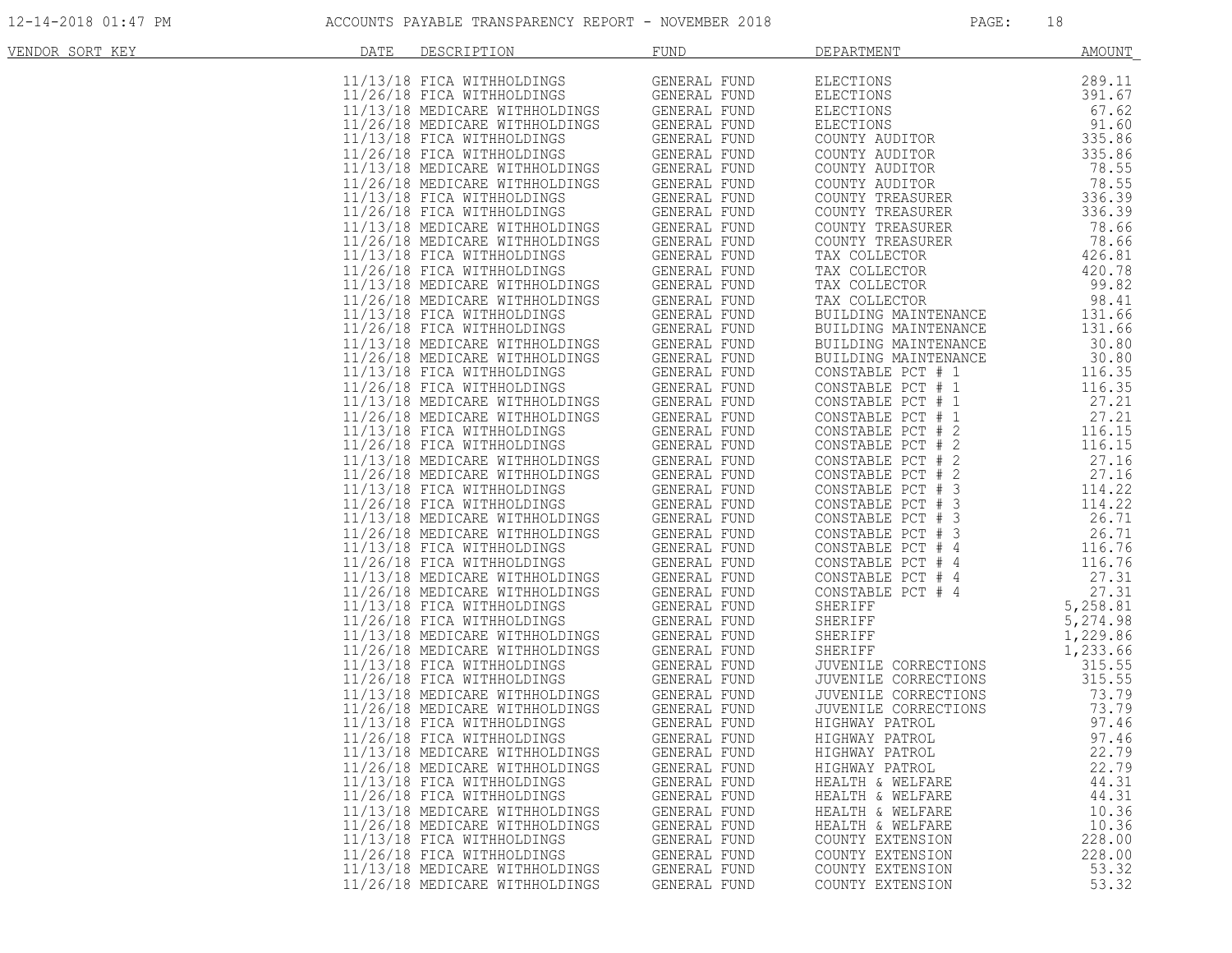| VENDOR SORT KEY                    | DATE | DESCRIPTION                                                                                                                                                                                                                                                                                                                                                                                                                                                                                                                                                                                                                                                                                                                                                                                                                                                                                                                                                                                                                                                                                                                                  | <b>FUND</b>                                                                                                                                                                                                                                                                                                                                                                                                                                                             | DEPARTMENT                                                                                                                                                                                                                                                                                                                                                                         | AMOUNT                                                                                                                                                                                                                                                                                                                                                                                                    |
|------------------------------------|------|----------------------------------------------------------------------------------------------------------------------------------------------------------------------------------------------------------------------------------------------------------------------------------------------------------------------------------------------------------------------------------------------------------------------------------------------------------------------------------------------------------------------------------------------------------------------------------------------------------------------------------------------------------------------------------------------------------------------------------------------------------------------------------------------------------------------------------------------------------------------------------------------------------------------------------------------------------------------------------------------------------------------------------------------------------------------------------------------------------------------------------------------|-------------------------------------------------------------------------------------------------------------------------------------------------------------------------------------------------------------------------------------------------------------------------------------------------------------------------------------------------------------------------------------------------------------------------------------------------------------------------|------------------------------------------------------------------------------------------------------------------------------------------------------------------------------------------------------------------------------------------------------------------------------------------------------------------------------------------------------------------------------------|-----------------------------------------------------------------------------------------------------------------------------------------------------------------------------------------------------------------------------------------------------------------------------------------------------------------------------------------------------------------------------------------------------------|
|                                    |      | 11/13/18 FICA WITHHOLDINGS<br>11/13/18 FICA WITHHOLDINGS<br>11/26/18 FICA WITHHOLDINGS<br>11/26/18 MEDICARE WITHHOLDINGS<br>11/26/18 MEDICARE WITHHOLDINGS<br>11/13/18 FICA WITHHOLDINGS<br>11/13/18 MEDICARE WITHHOLDINGS<br>11/26/18 MEDICARE WITHHOLDINGS<br>11/13/18 FICA WITHHOLDINGS<br>11/26/18 FICA WITHHOLDINGS<br>11/13/18 MEDICARE WITHHOLDINGS<br>11/26/18 MEDICARE WITHHOLDINGS<br>11/13/18 FICA WITHHOLDINGS<br>11/26/18 FICA WITHHOLDINGS<br>11/13/18 MEDICARE WITHHOLDINGS<br>11/26/18 MEDICARE WITHHOLDINGS<br>11/13/18 FICA WITHHOLDINGS<br>11/26/18 FICA WITHHOLDINGS<br>11/13/18 MEDICARE WITHHOLDINGS<br>11/26/18 MEDICARE WITHHOLDINGS<br>11/13/18 FICA WITHHOLDINGS<br><b>NGS</b><br>11/26/18 FICA WITHHOLDINGS<br>11/13/18 MEDICARE WITHHOLDINGS<br>11/26/18 MEDICARE WITHHOLDINGS<br>11/13/18 FICA WITHHOLDINGS<br>11/26/18 FICA WITHHOLDINGS<br>11/13/18 MEDICARE WITHHOLDINGS<br>11/26/18 MEDICARE WITHHOLDINGS<br>11/13/18 FEDERAL WITHHOLDINGS<br>11/26/18 FEDERAL WITHHOLDINGS<br>11/13/18 FICA WITHHOLDINGS<br>11/26/18 FICA WITHHOLDINGS<br>11/13/18 MEDICARE WITHHOLDINGS<br>11/26/18 MEDICARE WITHHOLDINGS | GENERAL FUND<br>GENERAL FUND<br>GENERAL FUND<br>GENERAL FUND<br>GENERAL FUND<br>ROAD & BRIDGE FUND ROAD & BRIDGE<br>ROAD & BRIDGE FUND ROAD & BRIDGE<br>ROAD & BRIDGE FUND ROAD & BRIDGE<br>ROAD & BRIDGE FUND ROAD & BRIDGE<br>WIC PROGRAM FUND<br>WIC PROGRAM FUND<br>FRIO COUNTY PAYROL NON-DEPARTMENTAL<br>FRIO COUNTY PAYROL NON-DEPARTMENTAL<br>FRIO COUNTY PAYROL NON-DEPARTMENTAL<br>FRIO COUNTY PAYROL NON-DEPARTMENTAL<br>FRIO COUNTY PAYROL NON-DEPARTMENTAL | VETERANS SERVICE<br>VETERANS SERVICE<br>VETERANS SERVICE<br>VETERANS SERVICE<br>NON-DEPARTMENTAL<br>NON-DEPARTMENTAL<br>WIC PROGRAM FUND NON-DEPARTMENTAL<br>WIC PROGRAM FUND NON-DEPARTMENTAL<br>TX JUVENILE PROBAT BASIC SUPERVIENTAL<br>TX JUVENILE PROBAT BASIC SUPERVISION<br>TX JUVENILE PROBAT BASIC SUPERVISION<br>TX JUVENILE PROBAT BASIC SUPERVISION<br>TX JU<br>TOTAL: | 55.17<br>56.59<br>12.91<br>13.24<br>2,510.34<br>2,511.00<br>587.11<br>587.26<br>251.70<br>242.22<br>58.86<br>56.65<br>$154.35$<br>$25.35$<br>36.10<br>36.10<br>152.29<br>152.29<br>35.62<br>35.62<br>17.53<br>17.53<br>4.10<br>4.10<br>13.54<br>39.30<br>3.17<br>$\begin{array}{c} 3.17 \\ 9.19 \\ 18,496.79 \\ \end{array}$<br>18,724.21<br>13,683.79<br>13,819.95<br>3,200.24<br>3,232.09<br>105,093.14 |
| KARNES COUNTY                      |      | 11/14/18 INMATE HOUSING SEPT 2018 GENERAL FUND<br>11/14/18 INMATE MEDICAL SEPT 2018                                                                                                                                                                                                                                                                                                                                                                                                                                                                                                                                                                                                                                                                                                                                                                                                                                                                                                                                                                                                                                                          | GENERAL FUND                                                                                                                                                                                                                                                                                                                                                                                                                                                            | SHERIFF<br>SHERIFF<br>TOTAL:                                                                                                                                                                                                                                                                                                                                                       | 6,795.00<br>308.64<br>7,103.64                                                                                                                                                                                                                                                                                                                                                                            |
| LAW ENFORCEMENT SYSTEMS, INC.      |      | 11/05/18 SHIPPING<br>11/05/18 TEXAS WARNING TRAFFIC TIC GENERAL FUND                                                                                                                                                                                                                                                                                                                                                                                                                                                                                                                                                                                                                                                                                                                                                                                                                                                                                                                                                                                                                                                                         | GENERAL FUND                                                                                                                                                                                                                                                                                                                                                                                                                                                            | SHERIFF<br>SHERIFF<br>TOTAL:                                                                                                                                                                                                                                                                                                                                                       | 16.00<br>214.00<br>230.00                                                                                                                                                                                                                                                                                                                                                                                 |
| LEAL & CARTER, P.C.                |      | 11/05/18 SVC RENDERED OCT 2018-FYE2 GENERAL FUND                                                                                                                                                                                                                                                                                                                                                                                                                                                                                                                                                                                                                                                                                                                                                                                                                                                                                                                                                                                                                                                                                             |                                                                                                                                                                                                                                                                                                                                                                                                                                                                         | COUNTY AUDITOR<br>TOTAL:                                                                                                                                                                                                                                                                                                                                                           | 1,750.00<br>1,750.00                                                                                                                                                                                                                                                                                                                                                                                      |
| LED EMERGENCY VEHICLE LIGHTING INC |      | 11/05/18 SABER TIR MINI LIGHT                                                                                                                                                                                                                                                                                                                                                                                                                                                                                                                                                                                                                                                                                                                                                                                                                                                                                                                                                                                                                                                                                                                | GENERAL FUND                                                                                                                                                                                                                                                                                                                                                                                                                                                            | CONSTABLE PCT # 2<br>TOTAL:                                                                                                                                                                                                                                                                                                                                                        | 228.99<br>228.99                                                                                                                                                                                                                                                                                                                                                                                          |
| LEGAL SHIELD                       |      | 11/14/18 LEGAL SHIELD 10/18<br>11/14/18 LEGAL SHIELD GROUP#0105723 FRIO COUNTY PAYROL NON-DEPARTMENTAL<br>11/14/18 LEGAL SHIELD GROUP#0105723 FRIO COUNTY PAYROL NON-DEPARTMENTAL                                                                                                                                                                                                                                                                                                                                                                                                                                                                                                                                                                                                                                                                                                                                                                                                                                                                                                                                                            | FRIO COUNTY PAYROL NON-DEPARTMENTAL                                                                                                                                                                                                                                                                                                                                                                                                                                     | TOTAL:                                                                                                                                                                                                                                                                                                                                                                             | $0.04-$<br>86.27<br>86.27<br>172.50                                                                                                                                                                                                                                                                                                                                                                       |
| LEXIS - NEXIS                      |      | 11/05/18 MO SVC SEPTEMBER 2018                                                                                                                                                                                                                                                                                                                                                                                                                                                                                                                                                                                                                                                                                                                                                                                                                                                                                                                                                                                                                                                                                                               | GENERAL FUND                                                                                                                                                                                                                                                                                                                                                                                                                                                            | DISTRICT COURT                                                                                                                                                                                                                                                                                                                                                                     | 77.00                                                                                                                                                                                                                                                                                                                                                                                                     |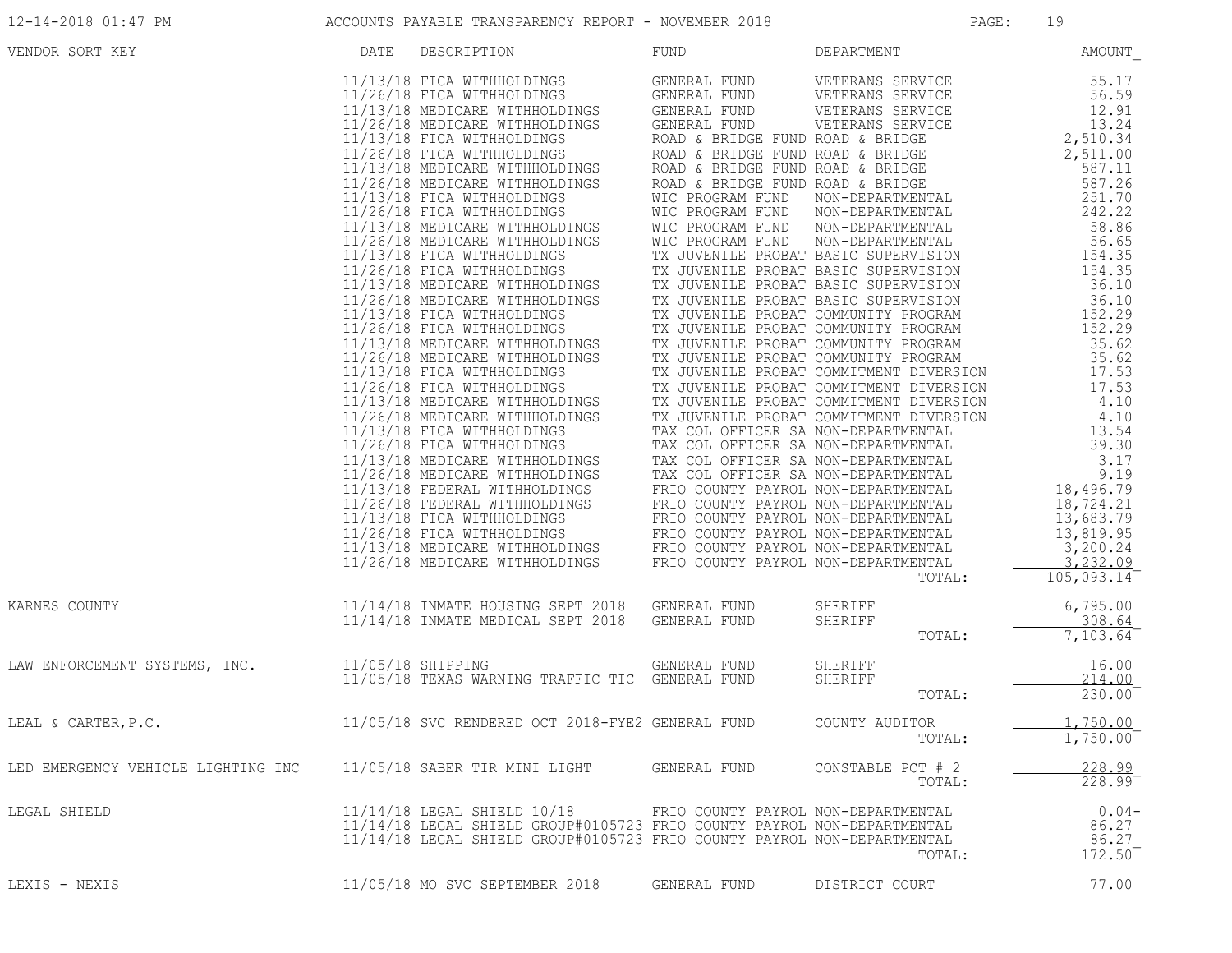| 12-14-2018 01:47 PM                                                                    |      | ACCOUNTS PAYABLE TRANSPARENCY REPORT - NOVEMBER 2018                                                                                                                                                                                                                                                                                                                                                  |                                                                                                                                                              | PAGE:<br>20                                                                                                                                                                                                                                                          |                                                                                                  |
|----------------------------------------------------------------------------------------|------|-------------------------------------------------------------------------------------------------------------------------------------------------------------------------------------------------------------------------------------------------------------------------------------------------------------------------------------------------------------------------------------------------------|--------------------------------------------------------------------------------------------------------------------------------------------------------------|----------------------------------------------------------------------------------------------------------------------------------------------------------------------------------------------------------------------------------------------------------------------|--------------------------------------------------------------------------------------------------|
| VENDOR SORT KEY                                                                        | DATE | DESCRIPTION                                                                                                                                                                                                                                                                                                                                                                                           | FUND                                                                                                                                                         | DEPARTMENT                                                                                                                                                                                                                                                           | AMOUNT                                                                                           |
|                                                                                        |      | 11/19/18 MO SVC OCTOBER 2018<br>11/05/18 MO SVC OCTOBER 2018 JP2                                                                                                                                                                                                                                                                                                                                      | GENERAL FUND<br>GENERAL FUND                                                                                                                                 | DISTRICT COURT<br>$J.P.$ PCT. $# 2$<br>TOTAL:                                                                                                                                                                                                                        | 79.00<br>60.75<br>216.75                                                                         |
| LIBERTY NATIONAL LIFE INS. CO.                                                         |      | 11/14/18 LIBETY 10/2018<br>11/14/18 LIFE INS<br>11/14/18 LIFE INS                                                                                                                                                                                                                                                                                                                                     | FRIO COUNTY PAYROL NON-DEPARTMENTAL<br>FRIO COUNTY PAYROL NON-DEPARTMENTAL<br>FRIO COUNTY PAYROL NON-DEPARTMENTAL                                            | TOTAL:                                                                                                                                                                                                                                                               | $50.27 -$<br>312.29<br>369.11<br>631.13                                                          |
| LINEBARGER GOGGAN BLAIR & SAMPSON, LLP 11/05/18 DELINQUENT FEES SEPTEMBER GENERAL FUND |      | 11/05/18 DELINQUENT FEES SEPTEMBER GENERAL FUND<br>11/05/18 DELINQUENT FEES SEPTEMBER GENERAL FUND<br>11/05/18 DELINQUENT FEES SEPTEMBER GENERAL FUND                                                                                                                                                                                                                                                 |                                                                                                                                                              | NON-DEPARTMENTAL<br>NON-DEPARTMENTAL<br>NON-DEPARTMENTAL<br>NON-DEPARTMENTAL<br>TOTAL:                                                                                                                                                                               | 3,067.58<br>2,637.69<br>658.11<br>394.98<br>6,758.36                                             |
| LOCAL GOVERNMENT SOLUTIONS, LP                                                         |      | 11/05/18 PROFESSIONAL SVC DEC 2018 GENERAL FUND<br>11/05/18 DEC 2018 SOFTWARE LICENSE GENERAL FUND<br>11/05/18 PROFESSIONAL SVC DEC 2018 GENERAL FUND<br>11/05/18 PROFESSIONAL SVC DEC 2018 GENERAL FUND                                                                                                                                                                                              |                                                                                                                                                              | COMMISSIONERS COURT<br>COUNTY CLERK<br>DISTRICT CLERK<br>HIGHWAY PATROL<br>TOTAL:                                                                                                                                                                                    | 197.00<br>1,564.00<br>1,080.00<br>197.00<br>3,038.00                                             |
| JAIME LOPEZ                                                                            |      | 11/05/18 MILEAGE 10/26/2018 TRAININ GENERAL FUND<br>11/05/18 REIMBURSE POSTAGE<br>11/05/18 EXOTIC ANIMAL FIELD GUIDE GENERAL FUND<br>11/19/18 REIMBURSE REG FEE FALL FAC GENERAL FUND<br>11/19/18 MEALS 11/13-11/15/18 FALL GENERAL FUND<br>11/19/18 MILEAGE 11/13-11/15/18 FAL GENERAL FUND<br>11/19/18 LODGING 11/13-11/15/18 FAL GENERAL FUND                                                      | GENERAL FUND                                                                                                                                                 | COUNTY EXTENSION<br>COUNTY EXTENSION<br>COUNTY EXTENSION<br>COUNTY EXTENSION<br>COUNTY EXTENSION<br>COUNTY EXTENSION<br>COUNTY EXTENSION<br>TOTAL:                                                                                                                   | 55.48<br>11.00<br>23.81<br>85.00<br>137.50<br>274.68<br>188.32<br>775.79                         |
| VERONICA L. LOPEZ                                                                      |      | 11/19/18 11/06/2018 ELECTION PCT 9 GENERAL FUND                                                                                                                                                                                                                                                                                                                                                       |                                                                                                                                                              | <b>ELECTIONS</b><br>TOTAL:                                                                                                                                                                                                                                           | 201.00<br>201.00                                                                                 |
| MAIL FINANCE                                                                           |      | 11/05/18 NEOPOST LEASE 9/01 -11/30/ GENERAL FUND                                                                                                                                                                                                                                                                                                                                                      |                                                                                                                                                              | BUILDING MAINTENANCE<br>TOTAL:                                                                                                                                                                                                                                       | 976.05<br>976.05                                                                                 |
| MICHELLE MALDONADO                                                                     |      | $11/14/18$ MILEAGE TO DILLEY $11/06/20$ WIC PROGRAM FUND                                                                                                                                                                                                                                                                                                                                              |                                                                                                                                                              | NON-DEPARTMENTAL<br>TOTAL:                                                                                                                                                                                                                                           | 18.86<br>18.86                                                                                   |
| NEVELL MCHORSE                                                                         |      | 11/19/18 11/06/2018 ELECTION PCT 1 GENERAL FUND                                                                                                                                                                                                                                                                                                                                                       |                                                                                                                                                              | ELECTIONS<br>TOTAL:                                                                                                                                                                                                                                                  | 176.00<br>176.00                                                                                 |
| MEALS ON WHEELS SAN ANTONIO                                                            |      | 11/08/18 HOME-DELIVERED MEAL GRANT GENERAL FUND                                                                                                                                                                                                                                                                                                                                                       |                                                                                                                                                              | HEALTH & WELFARE<br>TOTAL:                                                                                                                                                                                                                                           | 770.50<br>770.50                                                                                 |
| MEDINA ELECTRIC COOP., INC.                                                            |      | 11/14/18 METER # 82252 PCT # 4<br>11/14/18 METER # 78026 BIGFOOT<br>11/14/18 LIGHT @ VAUGHN/ARMADILLO<br>11/14/18 LIGHT @ HORIZON WEST<br>11/14/18 METER # 96112 RESTROOMS<br>11/14/18 LIGHT @ 1 ARMADILLO ROAD<br>11/14/18 SECURITY 2 ARMADILLO ROAD<br>$11/14/18$ LIGHT # 3 ARMADILLO ROAD<br>11/14/18 HILLTOP CR 4600 P<br>11/14/18 CR 4600 HILLTOP SUB DIVISI GENERAL FUND<br>11/14/18 CR 4600 NR | GENERAL FUND<br>GENERAL FUND<br>GENERAL FUND<br>GENERAL FUND<br>GENERAL FUND<br>GENERAL FUND<br>GENERAL FUND<br>GENERAL FUND<br>GENERAL FUND<br>GENERAL FUND | BUILDING MAINTENANCE<br>BUILDING MAINTENANCE<br>BUILDING MAINTENANCE<br>BUILDING MAINTENANCE<br>BUILDING MAINTENANCE<br>BUILDING MAINTENANCE<br>BUILDING MAINTENANCE<br>BUILDING MAINTENANCE<br>BUILDING MAINTENANCE<br>BUILDING MAINTENANCE<br>BUILDING MAINTENANCE | 131.52<br>91.78<br>10.10<br>12.20<br>43.93<br>10.10<br>10.10<br>10.10<br>10.10<br>10.10<br>10.10 |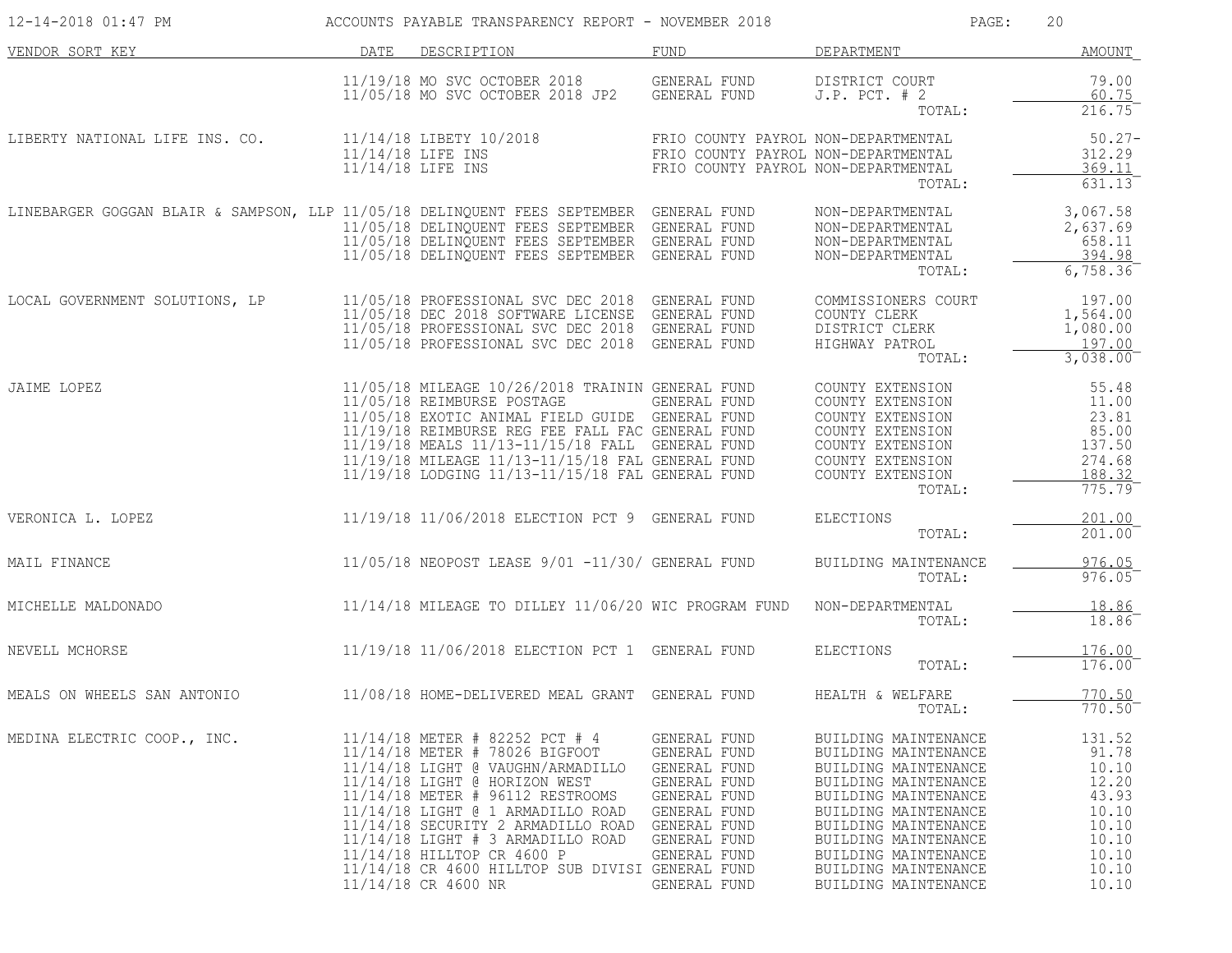| 12-14-2018 01:47 PM             |      | ACCOUNTS PAYABLE TRANSPARENCY REPORT - NOVEMBER 2018                                                                                                                                                                                                                                                                                                                                                                                                 |                                                                            | PAGE:                                                                                                                                                                                                                                                  | 21                                                                                               |
|---------------------------------|------|------------------------------------------------------------------------------------------------------------------------------------------------------------------------------------------------------------------------------------------------------------------------------------------------------------------------------------------------------------------------------------------------------------------------------------------------------|----------------------------------------------------------------------------|--------------------------------------------------------------------------------------------------------------------------------------------------------------------------------------------------------------------------------------------------------|--------------------------------------------------------------------------------------------------|
| VENDOR SORT KEY                 | DATE | DESCRIPTION                                                                                                                                                                                                                                                                                                                                                                                                                                          | FUND                                                                       | DEPARTMENT                                                                                                                                                                                                                                             | AMOUNT                                                                                           |
|                                 |      | 11/14/18 CR 4600 M<br>11/14/18 CR 4605 HILLTOP SUB DIVISI GENERAL FUND<br>11/14/18 CR 4600 HILLTOP SUBDIVISIO GENERAL FUND<br>11/14/18 CR 4604 HILLTOP SUBDIVISIO GENERAL FUND<br>11/14/18 CR 4604 HILLTOP<br>11/14/18 SECURITY LIGHT ACCT #5023 GENERAL FUND<br>11/14/18 SECURITY LIGHT ACCT # 5024 GENERAL FUND<br>11/14/18 HELICOPTER LANDING PAD<br>11/14/18 BIGFOOT COMMUNITY CENTER GENERAL FUND<br>11/14/18 EMS HELO PAD BIGFOOT GENERAL FUND | GENERAL FUND<br>GENERAL FUND<br>GENERAL FUND                               | BUILDING MAINTENANCE<br>BUILDING MAINTENANCE<br>BUILDING MAINTENANCE<br>BUILDING MAINTENANCE<br>BUILDING MAINTENANCE<br>BUILDING MAINTENANCE<br>BUILDING MAINTENANCE<br>BUILDING MAINTENANCE<br>BUILDING MAINTENANCE<br>BUILDING MAINTENANCE<br>TOTAL: | 10.10<br>10.10<br>10.10<br>10.10<br>10.10<br>10.10<br>10.10<br>29.00<br>46.67<br>29.88<br>526.38 |
| MEDINA GLASS                    |      | 11/14/18 WINDSHIELD UNIT 0404 ROAD & BRIDGE FUND ROAD & BRIDGE                                                                                                                                                                                                                                                                                                                                                                                       |                                                                            | TOTAL:                                                                                                                                                                                                                                                 | 130.00<br>130.00                                                                                 |
| MATTHEW ARTHUR MEDRANO          |      | 11/19/18  11/06/18  EARLY BALLOT BRD  GENERAL FUND<br>11/19/18  11/06/18  EARLY VOTING  GENERAL FUND<br>11/19/18 11/06/18 EARLY VOTING                                                                                                                                                                                                                                                                                                               | GENERAL FUND                                                               | ELECTIONS<br>ELECTIONS<br>TOTAL:                                                                                                                                                                                                                       | 170.00<br>147.50<br>317.50                                                                       |
| PAUL R. MENDOZA                 |      | 11/14/18 GRAND JURY 11/09/2018 GENERAL FUND                                                                                                                                                                                                                                                                                                                                                                                                          |                                                                            | DISTRICT COURT<br>TOTAL:                                                                                                                                                                                                                               | 40.00<br>$40.00$ <sup>-</sup>                                                                    |
| MOORE WATER SUPPLY CORPORATION  |      | 11/05/18 MO SVC 9/18 - 10/17/2018 GENERAL FUND                                                                                                                                                                                                                                                                                                                                                                                                       |                                                                            | BUILDING MAINTENANCE<br>TOTAL:                                                                                                                                                                                                                         | 41.48<br>41.48                                                                                   |
| CRUZITA MORALES                 |      | 11/19/18 11/06/2018 ELECTION PCT 5 GENERAL FUND                                                                                                                                                                                                                                                                                                                                                                                                      |                                                                            | ELECTIONS<br>TOTAL:                                                                                                                                                                                                                                    | 150.00<br>150.00                                                                                 |
| ROXANNE MORALES                 |      | 11/14/18 GRAND JURY 11/09/2018 GENERAL FUND                                                                                                                                                                                                                                                                                                                                                                                                          |                                                                            | DISTRICT COURT<br>TOTAL:                                                                                                                                                                                                                               | 40.00<br>40.00                                                                                   |
| MORALES USED AUTO PARTS         |      | 11/19/18 ABV TOWING 2010 CHEVY IMPA ABANDONED VEHICLE ABANDONED VEHICLE<br>11/19/18 MILEAGE<br>11/19/18 ABV TOW 1998 DODGE CARAVAN ABANDONED VEHICLE ABANDONED VEHICLE<br>11/19/18 MILEAGE                                                                                                                                                                                                                                                           | ABANDONED VEHICLE ABANDONED VEHICLE<br>ABANDONED VEHICLE ABANDONED VEHICLE | TOTAL:                                                                                                                                                                                                                                                 | 225.00<br>25.00<br>250.00<br>40.00<br>540.00                                                     |
| MUMME OIL, INC.                 |      | 11/14/18 1445 GALLONS DYED DIESEL F FM & LATERAL ROAD NON-DEPARTMENTAL<br>11/19/18 1445 GALLONS DYED DIESEL F FM & LATERAL ROAD NON-DEPARTMENTAL<br>11/19/18 1445 GALLONS DYED DIESEL F FM & LATERAL ROAD NON-DEPARTMENTAL                                                                                                                                                                                                                           |                                                                            | TOTAL:                                                                                                                                                                                                                                                 | 3,842.26<br>3,842.26<br>7,684.52                                                                 |
| JOE G. MURPHY                   |      | 11/19/18 11062018 CHARLOTTE ISD GENERAL FUND                                                                                                                                                                                                                                                                                                                                                                                                         |                                                                            | ELECTIONS<br>TOTAL:                                                                                                                                                                                                                                    | 213.00<br>213.00                                                                                 |
| PATRICIA MURPHY                 |      | 11/19/18 11/06/2018 ELECTION PCT 5 GENERAL FUND                                                                                                                                                                                                                                                                                                                                                                                                      |                                                                            | <b>ELECTIONS</b><br>TOTAL:                                                                                                                                                                                                                             | 201.00<br>201.00                                                                                 |
| NATIONAL AUTO & TRUCK SALVAGE   |      | 11/14/18 RADIO UNIT 209                                                                                                                                                                                                                                                                                                                                                                                                                              | ROAD & BRIDGE FUND ROAD & BRIDGE                                           | TOTAL:                                                                                                                                                                                                                                                 | 60.00<br>$60.00^{-}$                                                                             |
| NATIONWIDE RETIREMENT SOLUTIONS |      | 11/13/18 457 PLAN<br>11/26/18 457 PLAN                                                                                                                                                                                                                                                                                                                                                                                                               | FRIO COUNTY PAYROL NON-DEPARTMENTAL<br>FRIO COUNTY PAYROL NON-DEPARTMENTAL | TOTAL:                                                                                                                                                                                                                                                 | 455.00<br>455.00<br>910.00                                                                       |
| NEOFUNDS BY NEOPOST             |      | 11/05/18 PREPAID POSTAGE 10/02/2018 GENERAL FUND<br>11/05/18 PREPAID POSTAGE 10/05/2018 GENERAL FUND                                                                                                                                                                                                                                                                                                                                                 |                                                                            | NON-DEPARTMENTAL<br>NON-DEPARTMENTAL                                                                                                                                                                                                                   | 1,500.00<br>5,000.00                                                                             |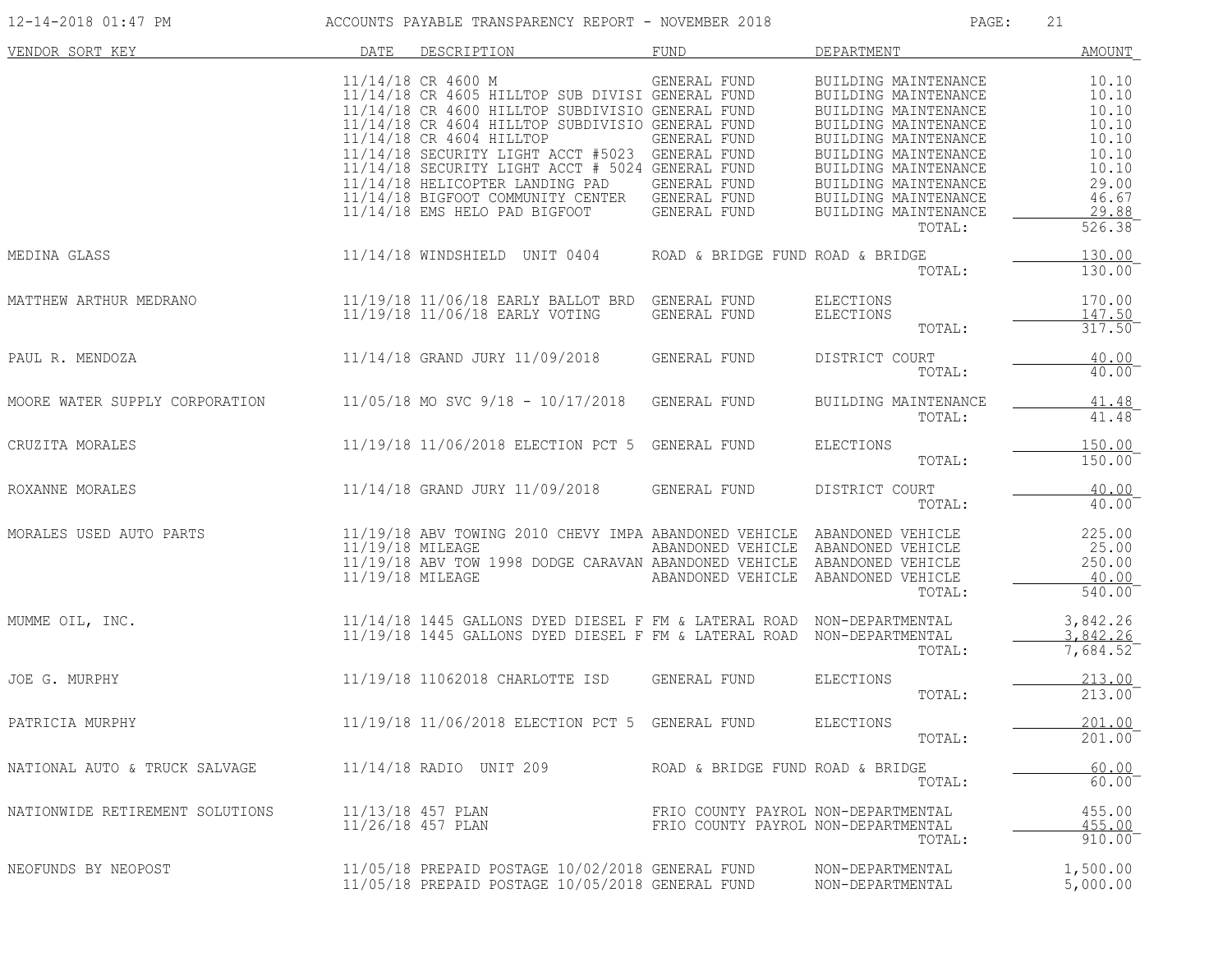| 12-14-2018 01:47 PM        |      | ACCOUNTS PAYABLE TRANSPARENCY REPORT - NOVEMBER 2018                                                                                                                                                                                                                                                                                                                                                     |                                                                                                                                                                     | PAGE:                                                                                                                                                                                                                                                                          | 22                                                                                                     |
|----------------------------|------|----------------------------------------------------------------------------------------------------------------------------------------------------------------------------------------------------------------------------------------------------------------------------------------------------------------------------------------------------------------------------------------------------------|---------------------------------------------------------------------------------------------------------------------------------------------------------------------|--------------------------------------------------------------------------------------------------------------------------------------------------------------------------------------------------------------------------------------------------------------------------------|--------------------------------------------------------------------------------------------------------|
| VENDOR SORT KEY            | DATE | DESCRIPTION                                                                                                                                                                                                                                                                                                                                                                                              | FUND                                                                                                                                                                | DEPARTMENT                                                                                                                                                                                                                                                                     | AMOUNT                                                                                                 |
|                            |      | 11/05/18 FLEXLIMIT PROTECTION FEE GENERAL FUND                                                                                                                                                                                                                                                                                                                                                           |                                                                                                                                                                     | NON-DEPARTMENTAL<br>TOTAL:                                                                                                                                                                                                                                                     | 25.00<br>6,525.00                                                                                      |
| NEWEGG BUSINESS INC.       |      | 11/14/18 HP OFFICEJET 4650 PR<br>11/14/18 STORAGE FILE BOXES<br>$11/14/18$ SHIPPING<br>11/14/18 PLATIMNUM PAPER<br>11/14/18 BANKER BOXES<br>11/14/18 HP8730 AIO PRINTER<br>11/14/18 HP952 INK COMBO PACK                                                                                                                                                                                                 | GENERAL FUND<br>GENERAL FUND<br>GENERAL FUND<br>GENERAL FUND<br>GENERAL FUND<br>GENERAL FUND<br>GENERAL FUND                                                        | TAX COLLECTOR<br>TAX COLLECTOR<br>TAX COLLECTOR<br>TAX COLLECTOR<br>TAX COLLECTOR<br>SHERIFF<br>SHERIFF<br>TOTAL:                                                                                                                                                              | 159.98<br>94.56<br>20.89<br>281.65<br>36.52<br>219.99<br>62.99<br>876.58                               |
| O'REILLY AUTO PARTS        |      | $11/14/18$ BULB-CAPSULE<br>11/14/18 BULB-CAPSULE<br>11/05/18 (3) WINDSHIELD WIPER FLUID GENERAL FUND<br>$11/19/18$ CAPSULE - LIGHT BULB<br>11/19/18 4G GREASE<br>11/14/18 EXPANSION VALVE UNIT 183 ROAD & BRIDGE FUND ROAD & BRIDGE                                                                                                                                                                      | GENERAL FUND<br>GENERAL FUND<br>GENERAL FUND<br>GENERAL FUND                                                                                                        | SHERIFF<br>SHERIFF<br>SHERIFF<br>SHERIFF<br>SHERIFF<br>TOTAL:                                                                                                                                                                                                                  | 14.87<br>6.63<br>13.47<br>14.87<br>1.49<br>32.62<br>83.95                                              |
| MANICA MARIE OBREGON       |      | 11/14/18 GRAND JURY 11/09/2018                                                                                                                                                                                                                                                                                                                                                                           | GENERAL FUND                                                                                                                                                        | DISTRICT COURT<br>TOTAL:                                                                                                                                                                                                                                                       | 40.00<br>40.00                                                                                         |
| OGBURN'S TRUCK PARTS       |      | 11/14/18 BRAKE KIT<br>UNIT 404                                                                                                                                                                                                                                                                                                                                                                           | ROAD & BRIDGE FUND ROAD & BRIDGE                                                                                                                                    | TOTAL:                                                                                                                                                                                                                                                                         | 43.37<br>43.37                                                                                         |
| OMNIBASE SERVICES OF TEXAS |      | 11/05/18 3RD QRT 2018 JP#4                                                                                                                                                                                                                                                                                                                                                                               | <b>GENERAL FUND</b>                                                                                                                                                 | NON-DEPARTMENTAL<br>NON-DEPARTMENTAL<br>NON-DEPARTMENTAL<br>NON-DEPARTMENTAL<br>TOTAL:                                                                                                                                                                                         | 1,043.52<br>474.34<br>98.20<br>102.00<br>1,718.06                                                      |
| MARIAN OVERSTREET          |      | 11/14/18 CAUSE# 17-01-00024-CVF A.M GENERAL FUND<br>11/14/18 CAUSE# 18-07-00296-CVF J.B GENERAL FUND                                                                                                                                                                                                                                                                                                     |                                                                                                                                                                     | DISTRICT COURT<br>DISTRICT COURT<br>TOTAL:                                                                                                                                                                                                                                     | 480.00<br>585.00<br>1,065.00                                                                           |
| PARKER LUMBER              |      | $11/05/18$ (15) $2X4-14'$ SPF<br>11/05/18 5LB 8D SINKER NAIL<br>11/05/18 RETURNED 8D SINKER NAILS<br>11/05/18 BOUGHT 16D BRT NAILS<br>$11/05/18$ (15) 2 X 4 - 14' SPF<br>11/05/18 BOX OF NAILS 6D<br>11/05/18 ENTRY DOOR KNOB<br>11/05/18 ENTRY DOOR KNOB<br>11/19/18 6PK 9X3/8 KNIT COVER<br>11/19/18 9" 5-WIRE CONT RLR FRAME<br>11/19/18 (2) DP WELL PAINT TRAY LIN GENERAL FUND<br>11/19/18 (2) MISC | GENERAL FUND<br>GENERAL FUND<br>GENERAL FUND<br>GENERAL FUND<br><b>GENERAL FUND</b><br>GENERAL FUND<br>GENERAL FUND<br>GENERAL FUND<br>GENERAL FUND<br>GENERAL FUND | BUILDING MAINTENANCE<br>BUILDING MAINTENANCE<br>BUILDING MAINTENANCE<br>BUILDING MAINTENANCE<br>BUILDING MAINTENANCE<br>BUILDING MAINTENANCE<br>BUILDING MAINTENANCE<br>BUILDING MAINTENANCE<br>BUILDING MAINTENANCE<br>BUILDING MAINTENANCE<br>BUILDING MAINTENANCE<br>TOTAL: | 94.35<br>8.99<br>$8.99-$<br>13.49<br>94.35<br>17.49<br>32.99<br>9.99<br>4.79<br>3.98<br>0.30<br>271.73 |
| PEARSALL LAW FIRM, PLLC    |      | 11/14/18 CAUSE# 12-01-00009-CVF<br>11/14/18 CAUSE# 12-01-00009-CVF<br>11/14/18 CAUSE# 16-05-00203-CVF D.R GENERAL FUND<br>11/14/18 CAUSE# 18-07-00296-CVF S.E GENERAL FUND<br>11/14/18 CAUSE# 18-08-00328-CVF A.P GENERAL FUND                                                                                                                                                                           | GENERAL FUND<br>GENERAL FUND                                                                                                                                        | DISTRICT COURT<br>DISTRICT COURT<br>DISTRICT COURT<br>DISTRICT COURT<br>DISTRICT COURT<br>TOTAL:                                                                                                                                                                               | 225.00<br>375.00<br>137.50<br>225.00<br>212.50<br>1,175.00                                             |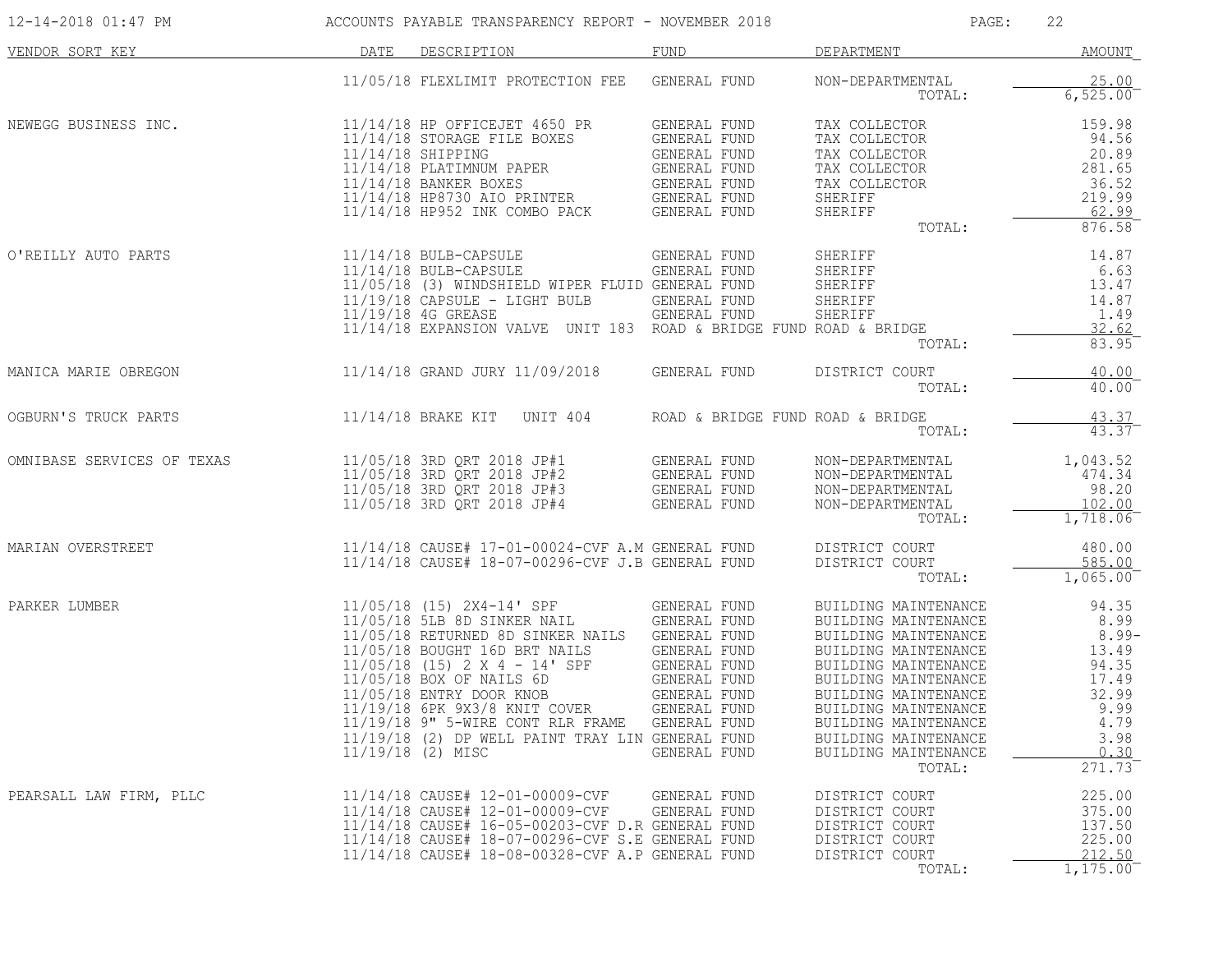| 12-14-2018 01:47 PM        | ACCOUNTS PAYABLE TRANSPARENCY REPORT - NOVEMBER 2018                                                                                                                                                                                                                                                                                                                                                                                                                                                                              |                                                                                                     | PAGE:                                                                                                                                                                                                                                                                                                                          | 23                                                                                                                             |
|----------------------------|-----------------------------------------------------------------------------------------------------------------------------------------------------------------------------------------------------------------------------------------------------------------------------------------------------------------------------------------------------------------------------------------------------------------------------------------------------------------------------------------------------------------------------------|-----------------------------------------------------------------------------------------------------|--------------------------------------------------------------------------------------------------------------------------------------------------------------------------------------------------------------------------------------------------------------------------------------------------------------------------------|--------------------------------------------------------------------------------------------------------------------------------|
| VENDOR SORT KEY            | DATE DESCRIPTION                                                                                                                                                                                                                                                                                                                                                                                                                                                                                                                  | FUND                                                                                                | DEPARTMENT                                                                                                                                                                                                                                                                                                                     | AMOUNT                                                                                                                         |
| PEARSALL QUICK LUBE        | 11/14/18 STATE INSPECTION UNIT 6274 GENERAL FUND<br>11/05/18 OIL CHANGE UNIT 6558<br>$11/05/18$ PREMIUM OIL<br>IL GENERAL FUND<br>GENERAL FUND<br>11/05/18 EXTRA OIL<br>11/05/18 SYNTHETIC FLUID TREATMENT GENERAL FUND<br>11/14/18 OIL CHANGE UNIT 3852 GENERAL FUND<br>11/14/18 3.5 EXTRA OIL<br>11/14/18 OIL CHANGE UNIT 3084                                                                                                                                                                                                  | GENERAL FUND<br>GENERAL FUND<br>IT 3084 GENERAL FUND                                                | SHERIFF<br>SHERIFF<br>SHERIFF<br>SHERIFF<br>SHERIFF<br>SHERIFF<br>SHERIFF<br>SHERIFF<br>SHERIFF<br>SHERIFF<br>TOTAL:                                                                                                                                                                                                           | 7.00<br>36.95<br>30.00<br>9.95<br>26.95<br>66.95<br>34.83<br>46.95<br>5.25<br>7.00<br>$\overline{2}71.83$ <sup>-</sup>         |
| PEARSALL TOWING & RECOVERY | 11/19/18 ABV TOWING NISSON TITAN ABANDONED VEHICLE ABANDONED VEHICLE<br>11/05/18 ABV TOWING 1997 GEO PRIZIM ABANDONED VEHICLE ABANDONED VEHICLE                                                                                                                                                                                                                                                                                                                                                                                   |                                                                                                     | TOTAL:                                                                                                                                                                                                                                                                                                                         | 365.00<br>205.00<br>570.00                                                                                                     |
| CRESENCIA VALLE PEREZ      | 11/14/18 GRAND JURY 11/09/2018 GENERAL FUND                                                                                                                                                                                                                                                                                                                                                                                                                                                                                       |                                                                                                     | DISTRICT COURT<br>TOTAL:                                                                                                                                                                                                                                                                                                       | 40.00<br>$40.00^{-}$                                                                                                           |
| DANIELLA PEREZ             | 11/19/18 11/06/2018 ELECTION PCT 4 GENERAL FUND                                                                                                                                                                                                                                                                                                                                                                                                                                                                                   |                                                                                                     | ELECTIONS<br>TOTAL:                                                                                                                                                                                                                                                                                                            | 201.00<br>$201.00$ <sup>-</sup>                                                                                                |
|                            | LAURA CASTILLO PEREZ 11/14/18 GRAND JURY 11/09/2018 GENERAL FUND                                                                                                                                                                                                                                                                                                                                                                                                                                                                  |                                                                                                     | DISTRICT COURT<br>TOTAL:                                                                                                                                                                                                                                                                                                       | 40.00<br>40.00                                                                                                                 |
| SARA L. PICHARDO           | 11/05/18 MILEAGE DILLEY 10/2 & 10/1 GENERAL FUND                                                                                                                                                                                                                                                                                                                                                                                                                                                                                  |                                                                                                     | HEALTH & WELFARE<br>TOTAL:                                                                                                                                                                                                                                                                                                     | 37.40<br>$37.40$ <sup>-</sup>                                                                                                  |
|                            | PILAND, ADAMS & ASSOCIATES, INC. 11/05/18 CONSULTING DIETITIAN SVC O GENERAL FUND                                                                                                                                                                                                                                                                                                                                                                                                                                                 |                                                                                                     | SHERIFF<br>TOTAL:                                                                                                                                                                                                                                                                                                              | 120.00<br>120.00                                                                                                               |
| BRIAN T. POWERS            | 11/19/18 PRE-INDICTMENT A. MEDINA GENERAL FUND                                                                                                                                                                                                                                                                                                                                                                                                                                                                                    |                                                                                                     | DISTRICT COURT<br>TOTAL:                                                                                                                                                                                                                                                                                                       | 400.00<br>$400.00^{-}$                                                                                                         |
|                            | PROTECTION ONE ALARM MONITORING, INC. $11/14/18$ DILLEY ANNEX GENERAL FUND $11/14/18$ ROAD & BRIDGE GENERAL FUND<br>11/14/18 JUVENILE PROBATION<br>$11/14/18$ J.P.#2<br>11/14/18 EXTENSION OFFICE GENERAL FUND<br>$11/14/18$ ADULT PROBATION GENERAL FUND<br>11/14/18 COURTHOUSE - INTERIOR GENERAL FUND<br>11/14/18 COURTHOUSE - 1881-1882-1883<br>11/14/18 CAMINO REAL MHMR GENERAL FUND<br>GENERAL FUND<br>11/14/18 COMMUNITY CENTER<br>11/14/18 JAIL<br>11/14/18 COURTHOUSE NVR EXTERIOR CA GENERAL FUND<br>$11/14/18$ J.P.#3 | <b>GENERAL FUND</b><br>GENERAL FUND<br>GENERAL FUND<br>GENERAL FUND<br>GENERAL FUND                 | BUILDING MAINTENANCE<br>BUILDING MAINTENANCE<br>BUILDING MAINTENANCE<br>BUILDING MAINTENANCE<br>BUILDING MAINTENANCE<br>BUILDING MAINTENANCE<br>BUILDING MAINTENANCE<br>BUILDING MAINTENANCE<br>BUILDING MAINTENANCE<br>BUILDING MAINTENANCE<br>BUILDING MAINTENANCE<br>BUILDING MAINTENANCE<br>BUILDING MAINTENANCE<br>TOTAL: | 84.04<br>68.17<br>53.47<br>48.46<br>48.46<br>91.05<br>259.58<br>49.67<br>41.12<br>78.23<br>62.00<br>76.00<br>59.95<br>1,020.20 |
| OUILL                      | 11/14/18 COPY PAPER<br>11/14/18 CORK BOARD<br>11/14/18 DELL WIRELESS KEYBOA<br>11/14/18 DELL 24" MONITOR<br>11/14/18 ACCO REPORT COVERS<br>11/14/18 SELF INKINK CONFIDEN<br>11/14/18 6X4 CORK BOARD W/ALUM FRAM GENERAL FUND                                                                                                                                                                                                                                                                                                      | GENERAL FUND<br><b>GENERAL FUND</b><br>GENERAL FUND<br>GENERAL FUND<br>GENERAL FUND<br>GENERAL FUND | DISTRICT CLERK<br>DISTRICT CLERK<br>DISTRICT CLERK<br>DISTRICT CLERK<br>DISTRICT CLERK<br>DISTRICT CLERK<br>DISTRICT CLERK                                                                                                                                                                                                     | 593.85<br>91.99<br>37.99<br>516.00<br>38.30<br>11.47<br>91.99                                                                  |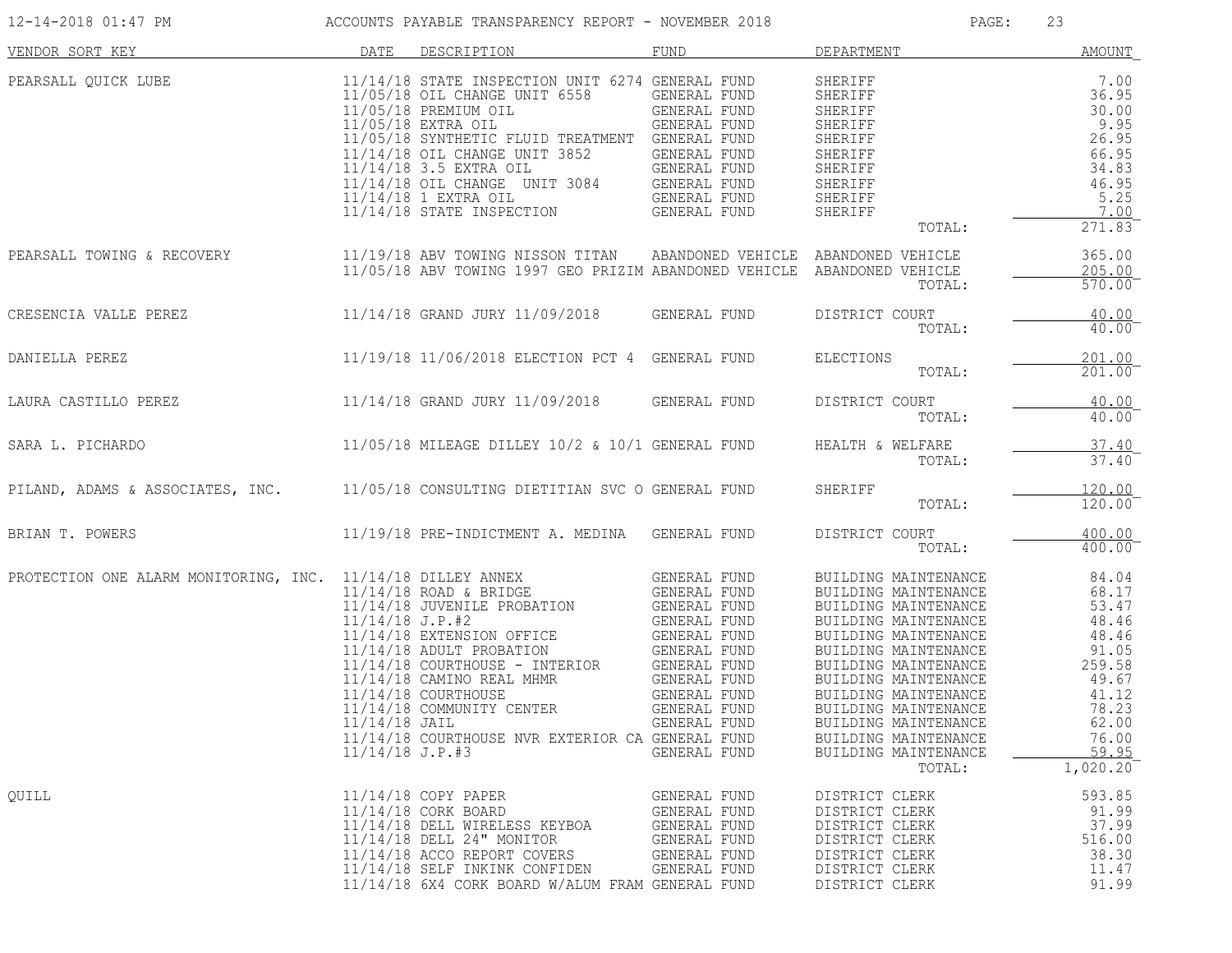| VENDOR SORT KEY | DATE | DESCRIPTION                                                                                                                                                                                                                                | <b>FUND</b>                                                          | DEPARTMENT                                                                                                                                                                                                                                                                                | AMOUNT                     |
|-----------------|------|--------------------------------------------------------------------------------------------------------------------------------------------------------------------------------------------------------------------------------------------|----------------------------------------------------------------------|-------------------------------------------------------------------------------------------------------------------------------------------------------------------------------------------------------------------------------------------------------------------------------------------|----------------------------|
|                 |      | $11/14/18$ RETURNED 4 DELL 23.81 MONI GENERAL FUND<br>$11/14/18$ 6X4 CORK BOARD W/ALUM FRAM GENERAL FUND<br>$11/19/18$ RETURNED 6 X 4 CORK BOARD GENERAL FUND                                                                              |                                                                      | DISTRICT CLERK                                                                                                                                                                                                                                                                            | $516.00 -$                 |
|                 |      |                                                                                                                                                                                                                                            |                                                                      | DISTRICT CLERK                                                                                                                                                                                                                                                                            | 91.99-                     |
|                 |      |                                                                                                                                                                                                                                            |                                                                      | DISTRICT CLERK                                                                                                                                                                                                                                                                            | $91.99 -$                  |
|                 |      | 11/19/18 COPY PAPER                                                                                                                                                                                                                        | GENERAL FUND                                                         | $J.P.$ PCT. $# 2$                                                                                                                                                                                                                                                                         | $30.99$<br>335.25          |
|                 |      | 11/19/18 HP26A INK TONER                                                                                                                                                                                                                   | GENERAL FUND                                                         | J.P. PCT. # 2                                                                                                                                                                                                                                                                             |                            |
|                 |      |                                                                                                                                                                                                                                            |                                                                      |                                                                                                                                                                                                                                                                                           | 10.14<br>3.87              |
|                 |      | 11/19/16 HF26A INN IONER<br>11/05/18 ZEBRA BALLPOINT PENS<br>11/05/18 QUILL LEGAL CLIPBOAR GENERAL FUND<br>11/05/18 QUILL LEGAL CLIPBOAR GENERAL FUND<br>11/05/18 TESH FUND<br>11/05/18 VERBATIM 32GB USB GENERAL FUND<br>11/05/18 QUILL W |                                                                      | J.F. FCI. # 2<br>ELECTIONS<br>ELECTIONS<br>ELECTIONS<br>ELECTIONS<br>COUNTY AUDITOR<br>COUNTY AUDITOR<br>COUNTY AUDITOR<br>TAX COLLECTOR<br>TAX COLLECTOR                                                                                                                                 | 10.75                      |
|                 |      |                                                                                                                                                                                                                                            |                                                                      |                                                                                                                                                                                                                                                                                           | 47.51                      |
|                 |      |                                                                                                                                                                                                                                            |                                                                      |                                                                                                                                                                                                                                                                                           | 35.16                      |
|                 |      |                                                                                                                                                                                                                                            |                                                                      |                                                                                                                                                                                                                                                                                           | 100.79                     |
|                 |      |                                                                                                                                                                                                                                            |                                                                      |                                                                                                                                                                                                                                                                                           | 27.19                      |
|                 |      |                                                                                                                                                                                                                                            |                                                                      |                                                                                                                                                                                                                                                                                           | 77.42                      |
|                 |      | 11/14/18 HP952XL CYAN INK                                                                                                                                                                                                                  | GENERAL FUND                                                         | TAX COLLECTOR<br>TAX COLLECTOR<br>TAX COLLECTOR<br>TAX COLLECTOR<br>TAX COLLECTOR<br>TAX COLLECTOR<br>TAX COLLECTOR<br>TAX COLLECTOR<br>COLLECTOR<br>COLLECTOR                                                                                                                            | 59.82                      |
|                 |      | $11/14/18$ RUBBERBANDS #33                                                                                                                                                                                                                 | GENERAL FUND                                                         |                                                                                                                                                                                                                                                                                           | 6.39                       |
|                 |      |                                                                                                                                                                                                                                            |                                                                      |                                                                                                                                                                                                                                                                                           | 59.82                      |
|                 |      |                                                                                                                                                                                                                                            |                                                                      |                                                                                                                                                                                                                                                                                           | 59.82                      |
|                 |      |                                                                                                                                                                                                                                            |                                                                      |                                                                                                                                                                                                                                                                                           | 62.46                      |
|                 |      | 11/14/18 HP952XL MAGENTA INK GENERAL FUND<br>11/14/18 HP952XL YELLOW INK GENERAL FUND<br>11/14/18 HP932XL BLACK INK GENERAL FUND<br>11/14/18 HP933 COMBO PACK INK GENERAL FUND<br>11/14/18 SAFCO COMBO RACKS GENERAL FUND                  |                                                                      |                                                                                                                                                                                                                                                                                           | 66.86                      |
|                 |      |                                                                                                                                                                                                                                            |                                                                      |                                                                                                                                                                                                                                                                                           | 64.62                      |
|                 |      | 11/19/18 ENERGIZER CR2 BATTERIES GENERAL FUND                                                                                                                                                                                              |                                                                      | COURTHOUSE SECURITY                                                                                                                                                                                                                                                                       | 68.28                      |
|                 |      | 11/05/18 RETURNED PODIUM                                                                                                                                                                                                                   | GENERAL FUND                                                         | COURTHOUSE SECURITY                                                                                                                                                                                                                                                                       | $86.57-$                   |
|                 |      | $11/05/18$ RETURNED PODIUM GENERAL FUND<br>$11/05/18$ HP952 BLACKING CHAIRS GENERAL FUND<br>$11/05/18$ FALCON DUST OFF GENERAL FUND<br>$11/05/18$ AMPAD MEMO PADS GENERAL FUND<br>$11/05/18$ AMPAD MEMO PADS GENERAL FUND<br>$11/05/18$    |                                                                      | SHERIFF<br>CONTRIBERIFF<br>SHERIFF<br>SHERIFF<br>SHERIFF<br>SHERIFF<br>SHERIFF<br>SHERIFF<br>SHERIFF<br>SHERIFF<br>SHERIFF<br>SHERIFF<br>SHERIFF<br>SHERIFF<br>SHERIFF<br>SHERIFF<br>105.58<br>SHERIFF<br>105.58<br>SHERIFF<br>105.58<br>SHERIFF<br>105.58<br>SHERIFF<br>105.58<br>SHERIF | $86.57 - 170.24$<br>186.54 |
|                 |      |                                                                                                                                                                                                                                            |                                                                      |                                                                                                                                                                                                                                                                                           |                            |
|                 |      |                                                                                                                                                                                                                                            |                                                                      |                                                                                                                                                                                                                                                                                           |                            |
|                 |      |                                                                                                                                                                                                                                            |                                                                      |                                                                                                                                                                                                                                                                                           |                            |
|                 |      |                                                                                                                                                                                                                                            |                                                                      |                                                                                                                                                                                                                                                                                           |                            |
|                 |      |                                                                                                                                                                                                                                            |                                                                      |                                                                                                                                                                                                                                                                                           |                            |
|                 |      |                                                                                                                                                                                                                                            |                                                                      |                                                                                                                                                                                                                                                                                           |                            |
|                 |      |                                                                                                                                                                                                                                            |                                                                      |                                                                                                                                                                                                                                                                                           |                            |
|                 |      |                                                                                                                                                                                                                                            |                                                                      |                                                                                                                                                                                                                                                                                           |                            |
|                 |      |                                                                                                                                                                                                                                            |                                                                      |                                                                                                                                                                                                                                                                                           |                            |
|                 |      |                                                                                                                                                                                                                                            |                                                                      |                                                                                                                                                                                                                                                                                           |                            |
|                 |      |                                                                                                                                                                                                                                            |                                                                      |                                                                                                                                                                                                                                                                                           |                            |
|                 |      |                                                                                                                                                                                                                                            |                                                                      |                                                                                                                                                                                                                                                                                           |                            |
|                 |      |                                                                                                                                                                                                                                            |                                                                      |                                                                                                                                                                                                                                                                                           |                            |
|                 |      | 11/14/18 HP131Z MAG. TONER                                                                                                                                                                                                                 | GENERAL FUND                                                         |                                                                                                                                                                                                                                                                                           |                            |
|                 |      | 11/14/18 HP131A CYAN TONER<br>11/19/18 MED. BINDER CLIPS                                                                                                                                                                                   | GENERAL FUND                                                         |                                                                                                                                                                                                                                                                                           |                            |
|                 |      |                                                                                                                                                                                                                                            | GENERAL FUND                                                         |                                                                                                                                                                                                                                                                                           |                            |
|                 |      | 11/19/18 ENVELOPES # 10<br>11/19/18 ENVELOPES 9X12 GENERAL FUND<br>11/19/18 OFFICEMATE WALL FILE GENERAL FUND<br>11/19/18 POSTITS 3X3 NOTES GENERAL FUND                                                                                   |                                                                      |                                                                                                                                                                                                                                                                                           |                            |
|                 |      |                                                                                                                                                                                                                                            |                                                                      |                                                                                                                                                                                                                                                                                           |                            |
|                 |      |                                                                                                                                                                                                                                            |                                                                      |                                                                                                                                                                                                                                                                                           |                            |
|                 |      | 11/19/18 HP902XL INK CARTRIDG                                                                                                                                                                                                              | GENERAL FUND                                                         |                                                                                                                                                                                                                                                                                           |                            |
|                 |      | 11/19/18 TRASH BAGS 13 GALLON                                                                                                                                                                                                              | GENERAL FUND                                                         | SHERIFF                                                                                                                                                                                                                                                                                   | 26.12                      |
|                 |      | 11/19/18 LYSOL DISINFECTANT                                                                                                                                                                                                                | GENERAL FUND                                                         | SHERIFF                                                                                                                                                                                                                                                                                   | 37.02                      |
|                 |      | 11/19/18 ZIPLOC STORAGE BAGS                                                                                                                                                                                                               | GENERAL FUND                                                         | SHERIFF                                                                                                                                                                                                                                                                                   | 53.82                      |
|                 |      | 11/19/18 MICROFIBER CLOTH                                                                                                                                                                                                                  | GENERAL FUND                                                         | SHERIFF                                                                                                                                                                                                                                                                                   | 8.65                       |
|                 |      | 11/19/18 DART FOAM BOWLS                                                                                                                                                                                                                   | GENERAL FUND                                                         | SHERIFF                                                                                                                                                                                                                                                                                   | 75.34                      |
|                 |      | 11/19/18 CURAD ADHISIVE TAPE                                                                                                                                                                                                               | GENERAL FUND                                                         | SHERIFF                                                                                                                                                                                                                                                                                   | 16.36                      |
|                 |      | 11/19/18 ADIRMED GLOVE DISPEN                                                                                                                                                                                                              | GENERAL FUND                                                         | SHERIFF                                                                                                                                                                                                                                                                                   | 41.90                      |
|                 |      | 11/19/18 BIOHAZARD WASTE BAG                                                                                                                                                                                                               | GENERAL FUND                                                         | SHERIFF                                                                                                                                                                                                                                                                                   | 30.93                      |
|                 |      | 11/05/18 1 CASE LEGAL BOXES<br>11/19/18 (24) FIRST AID KIT                                                                                                                                                                                 | ROAD & BRIDGE FUND ROAD & BRIDGE<br>ROAD & BRIDGE FUND ROAD & BRIDGE |                                                                                                                                                                                                                                                                                           | 99.99<br>551.76            |
|                 |      |                                                                                                                                                                                                                                            |                                                                      | TOTAL:                                                                                                                                                                                                                                                                                    | 4,355.53                   |
|                 |      |                                                                                                                                                                                                                                            |                                                                      |                                                                                                                                                                                                                                                                                           |                            |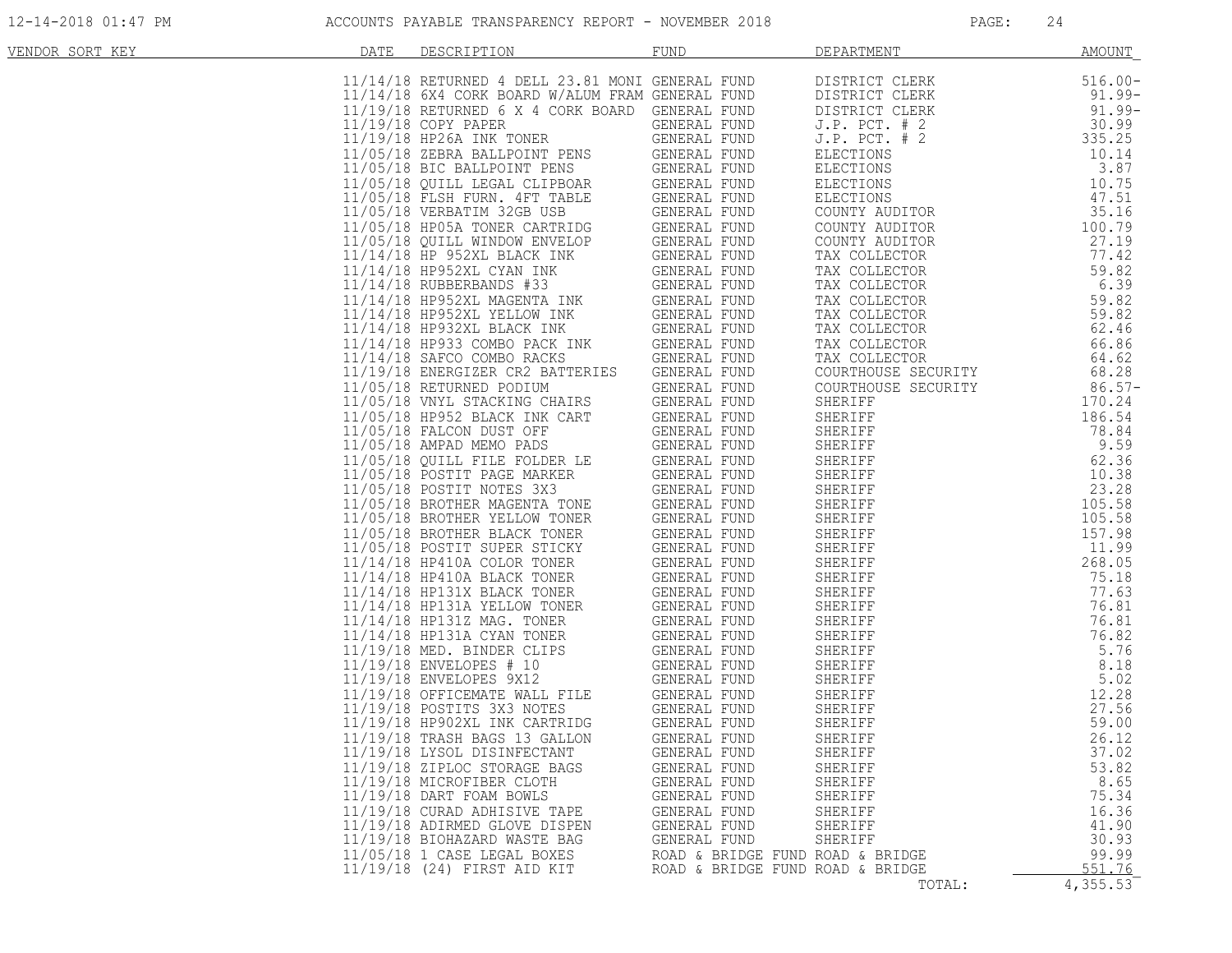| 12-14-2018 01:47 PM                      ACCOUNTS PAYABLE TRANSPARENCY REPORT - NOVEMBER 2018                                                                                                                                                                                                                    |      |                                                                                                                                                                                                                                                                                      |                                                                                                              | PAGE:                                                                                                                  | 25                                                                           |
|------------------------------------------------------------------------------------------------------------------------------------------------------------------------------------------------------------------------------------------------------------------------------------------------------------------|------|--------------------------------------------------------------------------------------------------------------------------------------------------------------------------------------------------------------------------------------------------------------------------------------|--------------------------------------------------------------------------------------------------------------|------------------------------------------------------------------------------------------------------------------------|------------------------------------------------------------------------------|
| VENDOR SORT KEY                                                                                                                                                                                                                                                                                                  | DATE | DESCRIPTION                                                                                                                                                                                                                                                                          |                                                                                                              | FUND DEPARTMENT                                                                                                        | <b>AMOUNT</b>                                                                |
| R & R IMPLEMENTS, INC.                                                                                                                                                                                                                                                                                           |      |                                                                                                                                                                                                                                                                                      |                                                                                                              | TOTAL:                                                                                                                 | $191.34^{-}$                                                                 |
| ALEJANDRIANA RAMON                                                                                                                                                                                                                                                                                               |      | 11/19/18 11/06/2018 ELECTION PCT 9 GENERAL FUND ELECTIONS                                                                                                                                                                                                                            |                                                                                                              | TOTAL:                                                                                                                 | 124.00<br>$124.00^-$                                                         |
| ROBERTO RAMON JR                                                                                                                                                                                                                                                                                                 |      | 11/14/18 GRAND JURY 11/09/2018 GENERAL FUND DISTRICT COURT                                                                                                                                                                                                                           |                                                                                                              | TOTAL:                                                                                                                 | 40.00<br>40.00                                                               |
| $\texttt{RDO EQUIPMENT} \textit{ /} \textit{POWERPLAN BF} \textit{ } \begin{tabular}{l} 4.29.44 \\ 11/05/18 \\ 11/05/18 \\ 11/05/18 \\ 11/05/18 \\ 11/05/18 \\ 11/05/18 \\ 11/05/18 \\ 11/05/18 \\ 11/05/18 \\ 11/05/18 \\ 11/05/18 \\ 11/05/18 \\ 11/05/18 \\ 11/05/18 \\ 11/05/18 \\ 11/05/18 \\ 11/05/18 \\ $ |      |                                                                                                                                                                                                                                                                                      |                                                                                                              |                                                                                                                        |                                                                              |
| RECOVERY HEALTHCARE CORPORATION 11/14/18 51 MONTHLY SVC TRACK GRP GENERAL FUND                                                                                                                                                                                                                                   |      | 11/14/18 9 MONTHLY IN-ACTIVE SVC GENERAL FUND JUVENILE CORRECTIONS<br>11/14/18 42 MONTHLY SVC TRACK GRP GENERAL FUND JUVENILE CORRECTIONS<br>11/14/18 20 MONTHLY IN-ACTIVE SVC GENERAL FUND JUVENILE CORRECTIONS                                                                     |                                                                                                              | JUVENILE CORRECTIONS 408.00<br>TOTAL:                                                                                  | 13.50<br>336.00<br>30.00<br>787.50                                           |
| REDWOOD TOXICOLOGY LABORATORY INC 11/19/18 DRUG TEST PID 1629 10/30/ GENERAL FUND JUVENILE CORRECTIONS                                                                                                                                                                                                           |      |                                                                                                                                                                                                                                                                                      |                                                                                                              | TOTAL:                                                                                                                 | 10.00<br>$10.00^-$                                                           |
| RENO'S RENTALS, INC.<br>11/05/18 IGNITION COIL ROAD & BRIDGE FUND ROAD & BRIDGE 11/05/18 TORSION SPRING<br>80.98                                                                                                                                                                                                 |      |                                                                                                                                                                                                                                                                                      |                                                                                                              |                                                                                                                        |                                                                              |
| GRADY L ROBERTS, JR.                                                                                                                                                                                                                                                                                             |      | 11/14/18 CAUSE# 29471 M.M. GENERAL FUND COUNTY COURT 600000 100.00<br>11/14/18 CAUSE# 29472 M.M.<br>11/14/18 CAUSE# 29474 M.M.<br>11/14/18 CAUSE# 29485 M.M.<br>11/14/18 CAUSE# 29779 A.H.<br>11/14/18 CAUSE# 29948 J.H.<br>11/14/18 CAUSE# 30080 A.G.<br>11/14/18 CAUSE# 30115 A.G. | GENERAL FUND<br>GENERAL FUND<br>GENERAL FUND<br>GENERAL FUND<br>GENERAL FUND<br>GENERAL FUND<br>GENERAL FUND | COUNTY COURT<br>COUNTY COURT<br>COUNTY COURT<br>COUNTY COURT<br>COUNTY COURT<br>COUNTY COURT<br>COUNTY COURT<br>TOTAL: | 100.00<br>100.00<br>100.00<br>100.00<br>100.00<br>100.00<br>100.00<br>800.00 |
| ROBLEDO'S PEST CONTROL                                                                                                                                                                                                                                                                                           |      | 11/14/18 QRTLY PEST CONTROL SVC10/1 GENERAL FUND                                                                                                                                                                                                                                     |                                                                                                              | BUILDING MAINTENANCE<br>TOTAL:                                                                                         | 1,600.00<br>1,600.00                                                         |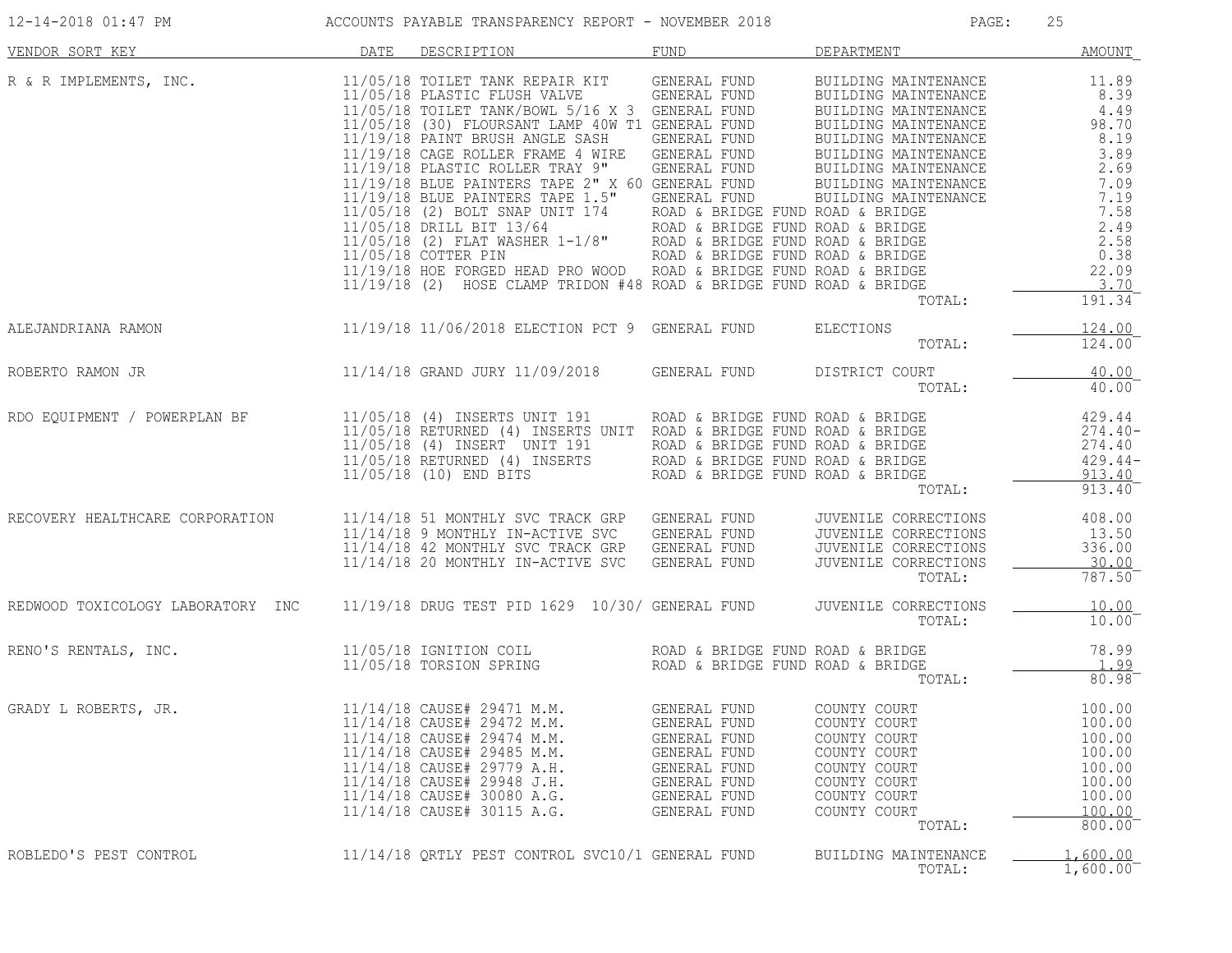| 12-14-2018 01:47 PM            |                                          | ACCOUNTS PAYABLE TRANSPARENCY REPORT - NOVEMBER 2018                                                                                                                                                                                                                                                                                                                                                                                                                                                                                                    |                                                                                                                                                                                                                                                                                              | PAGE:                                                     | 26                                                                                                                           |
|--------------------------------|------------------------------------------|---------------------------------------------------------------------------------------------------------------------------------------------------------------------------------------------------------------------------------------------------------------------------------------------------------------------------------------------------------------------------------------------------------------------------------------------------------------------------------------------------------------------------------------------------------|----------------------------------------------------------------------------------------------------------------------------------------------------------------------------------------------------------------------------------------------------------------------------------------------|-----------------------------------------------------------|------------------------------------------------------------------------------------------------------------------------------|
| VENDOR SORT KEY                | DATE                                     | DESCRIPTION                                                                                                                                                                                                                                                                                                                                                                                                                                                                                                                                             | FUND                                                                                                                                                                                                                                                                                         | DEPARTMENT                                                | <b>AMOUNT</b>                                                                                                                |
| JESSE RODRIGUEZ                |                                          | 11/05/18 MEALS 11/12-11/15/18 TRAIN GENERAL FUND<br>11/05/18 MILEAGE11/12-11/15/18 TRAI GENERAL FUND                                                                                                                                                                                                                                                                                                                                                                                                                                                    |                                                                                                                                                                                                                                                                                              | TAX COLLECTOR<br>TAX COLLECTOR<br>TAX COLLECTOR<br>TOTAL: | 196.00<br>258.33<br>454.33                                                                                                   |
| MARIA M. RODRIGUEZ             |                                          | 11/19/18 11/06/2018 ELECTION PCT 10 GENERAL FUND                                                                                                                                                                                                                                                                                                                                                                                                                                                                                                        |                                                                                                                                                                                                                                                                                              | ELECTIONS<br>TOTAL:                                       | 150.00<br>150.00                                                                                                             |
| SYLVIA RODRIGUEZ               |                                          | 11/14/18 CAUSE# 1779 JUVENILE N.E.T GENERAL FUND                                                                                                                                                                                                                                                                                                                                                                                                                                                                                                        |                                                                                                                                                                                                                                                                                              | COUNTY COURT<br>TOTAL:                                    | 100.00<br>100.00                                                                                                             |
| TELMA R. RODRIGUEZ             |                                          | $11/19/18$ $11/06/2018$ ELECTION PCT 6 GENERAL FUND                                                                                                                                                                                                                                                                                                                                                                                                                                                                                                     |                                                                                                                                                                                                                                                                                              | ELECTIONS<br>TOTAL:                                       | 124.00<br>124.00                                                                                                             |
| ROMCO EQUIPMENT COMPANY        |                                          | 11/05/18 (30) GRADER BLADES                                                                                                                                                                                                                                                                                                                                                                                                                                                                                                                             | ROAD & BRIDGE FUND ROAD & BRIDGE                                                                                                                                                                                                                                                             | TOTAL:                                                    | 1,980.00<br>$1,980.00^{-}$                                                                                                   |
| ESPERANZA RUIZ                 |                                          | 11/05/18 TRAVEL 11/12-11/15/18 TRAI GENERAL FUND                                                                                                                                                                                                                                                                                                                                                                                                                                                                                                        |                                                                                                                                                                                                                                                                                              | TAX COLLECTOR<br>TOTAL:                                   | 196.00<br>196.00                                                                                                             |
| RUSH TRUCK CENTER, SAN ANTONIO | $11/14/18$ FREIGHT<br>$11/14/18$ FREIGHT | 11/05/18 MODULE INLET CATALYST<br>11/05/18 MODULE INLET CATALYST-CORE ROAD & BRIDGE FUND ROAD & BRIDGE<br>$11/05/18$ (2) GASKET, AFM DEVICE<br>$11/05/18$ (2) GASKET, AFM DEVICE<br>11/05/18 (2) GASKET, AFM DEVICE<br>11/05/18 RETURNED MODULE CATALYST C ROAD & BRIDGE FUND ROAD & BRIDGE<br>11/19/18 CLEAN DPF FILTER<br>11/19/18 MACHINE CHARGE<br>11/19/18 PUMP W/GROMMET-WASHER<br>11/14/18 PUMP W/GROMMET-WASHER<br>1200 CORP CONDITIONS TO BELLOCK CHARGE TIMP ROAD & BRIDGE<br>11/14/18 (13) SEAL-FILLERSTRIP ROAD & BRIDGE FUND ROAD & BRIDGE | ROAD & BRIDGE FUND ROAD & BRIDGE<br>ROAD & BRIDGE FUND ROAD & BRIDGE<br>ROAD & BRIDGE FUND ROAD & BRIDGE<br>ROAD & BRIDGE FUND ROAD & BRIDGE<br>ROAD & BRIDGE FUND ROAD & BRIDGE<br>ROAD & BRIDGE FUND ROAD & BRIDGE<br>ROAD & BRIDGE FUND ROAD & BRIDGE<br>ROAD & BRIDGE FUND ROAD & BRIDGE | TOTAL:                                                    | 2,995.78<br>226.10<br>52.24<br>35.20<br>17.90<br>$226.10 -$<br>300.00<br>50.00<br>53.90<br>3.74<br>76.70<br>3.74<br>3,589.20 |
| RICHARD C. SALDIVAR            |                                          | 11/14/18 CAUSE# 18-01-00036-CVF GENERAL FUND<br>11/14/18 CAUSE# 18-04-00146-CVF                                                                                                                                                                                                                                                                                                                                                                                                                                                                         | <b>GENERAL FUND</b>                                                                                                                                                                                                                                                                          | DISTRICT COURT<br>DISTRICT COURT<br>TOTAL:                | 262.50<br>412.50<br>675.00                                                                                                   |
| LUIS ALFREDO SALINAS           |                                          | $11/19/18$ $11/06/2018$ ELECTION PCT 2 GENERAL FUND                                                                                                                                                                                                                                                                                                                                                                                                                                                                                                     |                                                                                                                                                                                                                                                                                              | ELECTIONS<br>TOTAL:                                       | 201.00<br>201.00                                                                                                             |
| ZACHARIAH J. SALINAS           |                                          | 11/19/18 11/06/2018 ELECTION PCT 3 GENERAL FUND                                                                                                                                                                                                                                                                                                                                                                                                                                                                                                         |                                                                                                                                                                                                                                                                                              | ELECTIONS<br>TOTAL:                                       | 124.00<br>124.00                                                                                                             |
| SAN ANTONIO FOOD BANK          |                                          | 11/08/18 DONATION - SA FOOD BANK                                                                                                                                                                                                                                                                                                                                                                                                                                                                                                                        | GENERAL FUND                                                                                                                                                                                                                                                                                 | HEALTH & WELFARE<br>TOTAL:                                | 10,000.00<br>$10,000.00^-$                                                                                                   |
| SAUDER MANUFACTURING CO.       |                                          | 11/15/18 30% OF TOTAL32147.26                                                                                                                                                                                                                                                                                                                                                                                                                                                                                                                           | GENERAL FUND                                                                                                                                                                                                                                                                                 | BUILDING MAINTENANCE<br>TOTAL:                            | 9,644.18<br>9,644.18                                                                                                         |
| SCHINDLER ELEVATOR CORPORATION |                                          | 11/05/18 MO SVC ELEVATOR NOV 2018                                                                                                                                                                                                                                                                                                                                                                                                                                                                                                                       | GENERAL FUND                                                                                                                                                                                                                                                                                 | BUILDING MAINTENANCE<br>TOTAL:                            | 195.61<br>195.61                                                                                                             |
| SCOTT MERRIMAN INCORPORATED    |                                          | 11/14/18 CIVIL CASES FILES<br>11/14/18 SHIPPING                                                                                                                                                                                                                                                                                                                                                                                                                                                                                                         | GENERAL FUND<br>GENERAL FUND                                                                                                                                                                                                                                                                 | DISTRICT COURT<br>DISTRICT COURT<br>TOTAL:                | 320.00<br>35.00<br>355.00                                                                                                    |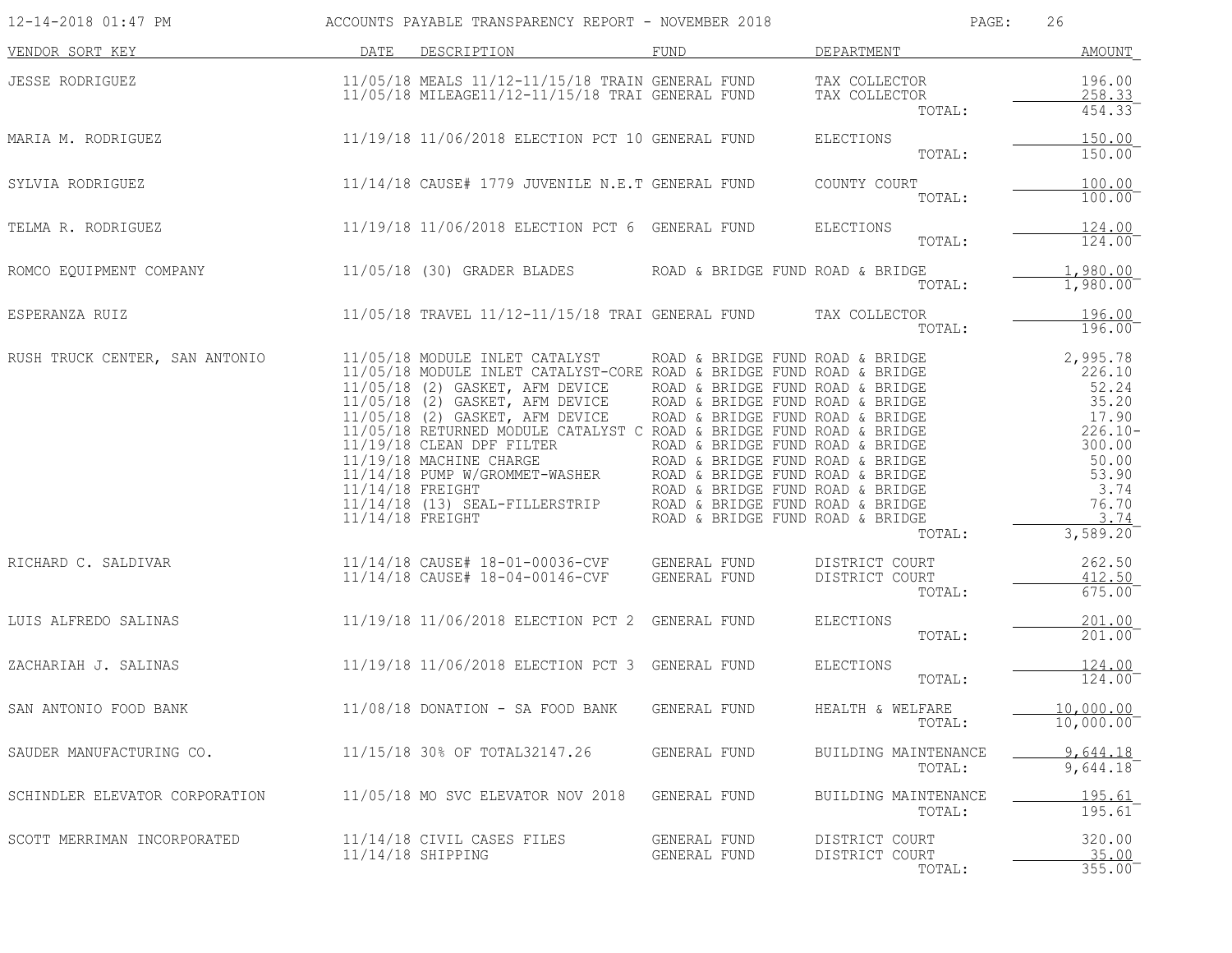| 12-14-2018 01:47 PM                                                                     |                                     | ACCOUNTS PAYABLE TRANSPARENCY REPORT - NOVEMBER 2018                                                                                                                                                                                                                       |                                                                                                          | PAGE:                                                                                                                         | 27                                                           |
|-----------------------------------------------------------------------------------------|-------------------------------------|----------------------------------------------------------------------------------------------------------------------------------------------------------------------------------------------------------------------------------------------------------------------------|----------------------------------------------------------------------------------------------------------|-------------------------------------------------------------------------------------------------------------------------------|--------------------------------------------------------------|
| VENDOR SORT KEY                                                                         | DATE                                | DESCRIPTION                                                                                                                                                                                                                                                                | FUND                                                                                                     | DEPARTMENT                                                                                                                    | AMOUNT                                                       |
| DIAMANTINA E. SILLER                                                                    |                                     | 11/19/18 11/06/2018 ELECTION PCT 4 GENERAL FUND                                                                                                                                                                                                                            |                                                                                                          | <b>ELECTIONS</b><br>TOTAL:                                                                                                    | 150.00<br>150.00                                             |
| SONJA D. SIMS                                                                           |                                     | 11/14/18 CAUSE# 14-04-00130-CVF J.B GENERAL FUND<br>11/14/18 CAUSE# 16-05-00203-CVF K.R GENERAL FUND<br>11/14/18 CAUSE# 18-08-00328-CVF Z.P GENERAL FUND                                                                                                                   |                                                                                                          | DISTRICT COURT<br>DISTRICT COURT<br>DISTRICT COURT<br>TOTAL:                                                                  | 262.50<br>262.50<br>525.00<br>1,050.00                       |
| JOSEPH ALEXANDER SINDON                                                                 |                                     | 11/05/18 MILEAGE 11/01/2018 AUSTIN GENERAL FUND<br>11/05/18 PARKING 11/01/2018                                                                                                                                                                                             | <b>GENERAL FUND</b>                                                                                      | COUNTY ATTORNEY<br>COUNTY ATTORNEY<br>TOTAL:                                                                                  | 73.57<br>5.00<br>78.57                                       |
| SIRCHIE FINGER PRINT LABORATORIES                                                       |                                     | 11/05/18 HANDGUN EVIDENCE BOXES<br>11/05/18 RIFLE EVIDENCE BOXES<br>11/05/18 EVIDENCE TIES<br>11/05/18 SHIPPING                                                                                                                                                            | GENERAL FUND<br><b>GENERAL FUND</b><br>GENERAL FUND<br>GENERAL FUND                                      | SHERIFF<br>SHERIFF<br>SHERIFF<br>SHERIFF<br>TOTAL:                                                                            | 33.60<br>60.20<br>15.05<br>34.50<br>143.35                   |
| SOUTHERN FOLGER DETENTION EQUIPMENT CO 11/05/18 ASSESS (3) SO FOLGER SLIDI GENERAL FUND |                                     |                                                                                                                                                                                                                                                                            |                                                                                                          | BUILDING MAINTENANCE<br>TOTAL:                                                                                                | 1, 117.00<br>1,117.00                                        |
| SPARKLETTS & SIERRA SPRINGS                                                             |                                     | 11/05/18 MO SVC 10/08 & 10/24/2018 GENERAL FUND<br>11/14/18 MO SVC 10/24&11/05/18 DIST GENERAL FUND<br>11/19/18 MO SVC 10/17/2018<br>11/19/18 MO SVC 11/05/2018 @ COMM C GENERAL FUND<br>11/14/18 MO SVC 10/08 & 10/24/18 GENERAL FUND<br>11/05/18 MO SVC 10/15/2018 @ WIC | GENERAL FUND<br>WIC PROGRAM FUND                                                                         | COUNTY CLERK<br>DISTRICT CLERK<br>J.P. PCT. # 4<br>BUILDING MAINTENANCE<br>JUVENILE CORRECTIONS<br>NON-DEPARTMENTAL<br>TOTAL: | 42.29<br>56.66<br>29.65<br>29.72<br>17.65<br>28.66<br>204.63 |
| HON. POLLY JACKSON SPENCER                                                              | 11/05/18 SALARY<br>11/05/18 MILEAGE | 11/05/18 ADDITIONAL                                                                                                                                                                                                                                                        | GENERAL FUND<br>GENERAL FUND<br>GENERAL FUND                                                             | COUNTY COURT<br>COUNTY COURT<br>COUNTY COURT<br>TOTAL:                                                                        | 480.75<br>50.00<br>93.20<br>623.95                           |
| SUSAN E. STACY                                                                          |                                     | 11/14/18 CAUSE# 29939 J.G.<br>11/14/18 CAUSE# 30181 J.G.                                                                                                                                                                                                                   | GENERAL FUND<br>GENERAL FUND                                                                             | COUNTY COURT<br>COUNTY COURT<br>TOTAL:                                                                                        | 100.00<br>100.00<br>200.00                                   |
| DONNA JEAN STARNES                                                                      |                                     | 11/19/18 11062018 DILLEY ISD PCT 10 GENERAL FUND                                                                                                                                                                                                                           |                                                                                                          | ELECTIONS<br>TOTAL:                                                                                                           | 150.00<br>150.00                                             |
| STATE BAR OF TEXAS                                                                      |                                     | 11/14/18 TX CRIMINAL PJC-CRIMINAL D GENERAL FUND                                                                                                                                                                                                                           |                                                                                                          | DISTRICT COURT<br>TOTAL:                                                                                                      | 105.00<br>105.00                                             |
| SUPER LUBE                                                                              | $11/14/18$ LABOR                    | $11/14/18$ OIL CHANGE<br>11/14/18 OIL FILTER<br>$11/14/18$ AIR FILTER<br>11/14/18 LABOR TO REPLACE HEADLIGHT GENERAL FUND                                                                                                                                                  | GENERAL FUND<br>GENERAL FUND<br>GENERAL FUND<br>GENERAL FUND                                             | SHERIFF<br>SHERIFF<br>SHERIFF<br>SHERIFF<br>SHERIFF<br>TOTAL:                                                                 | 78.00<br>4.50<br>15.00<br>18.99<br>35.00<br>151.49           |
| T & T AUTO PARTS                                                                        | 11/05/18 SOCKET                     | 11/05/18 (4) BATTERY CABLE TERMINAL ROAD & BRIDGE FUND ROAD & BRIDGE<br>11/05/18 FUEL CAP UNIT 155<br>11/05/18 WASHER UNIT 174<br>11/05/18 (2) LED 2 STY B U LMP 12 V ROAD & BRIDGE FUND ROAD & BRIDGE                                                                     | ROAD & BRIDGE FUND ROAD & BRIDGE<br>ROAD & BRIDGE FUND ROAD & BRIDGE<br>ROAD & BRIDGE FUND ROAD & BRIDGE |                                                                                                                               | 17.16<br>14.49<br>2.99<br>123.98<br>4.29                     |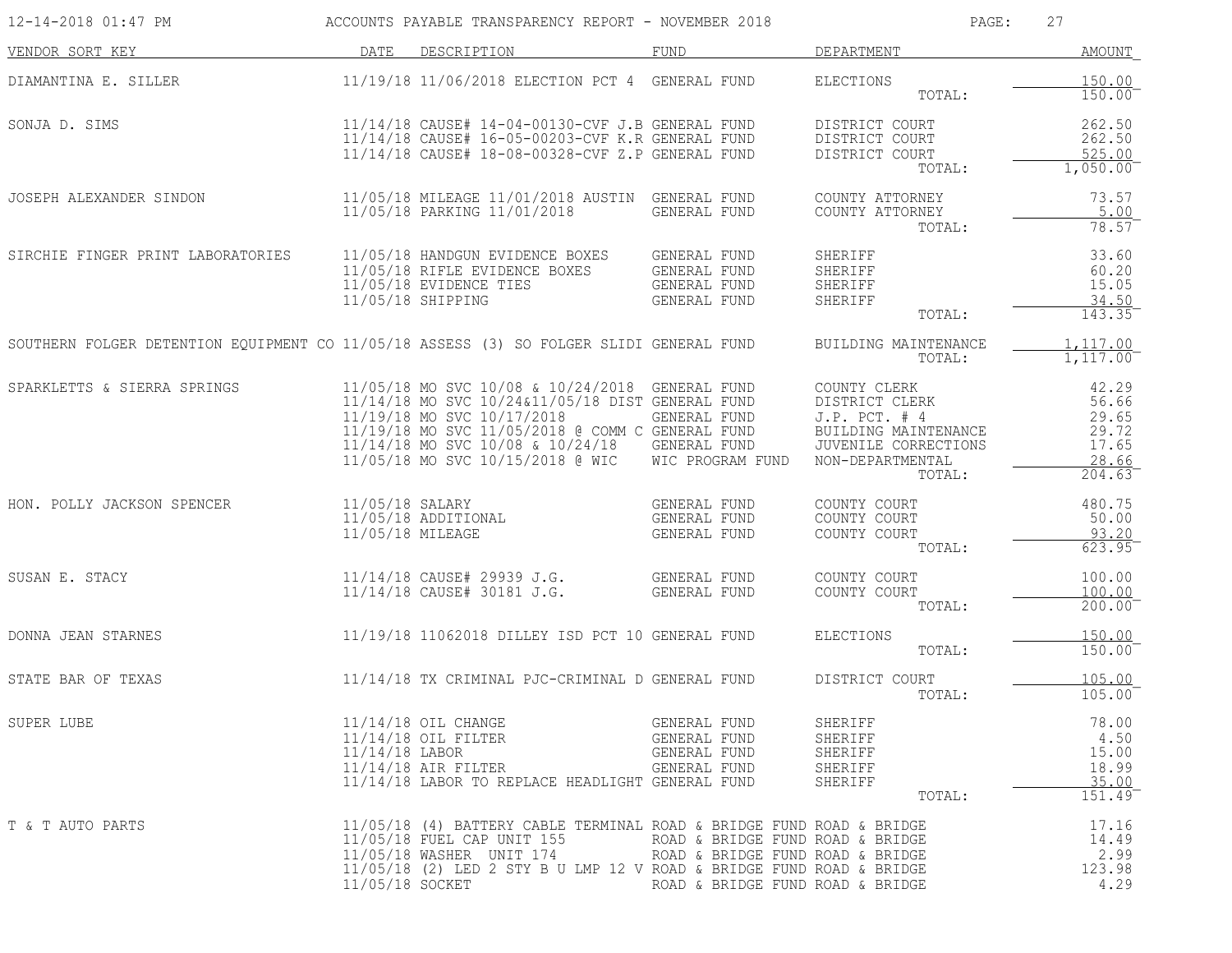| 12-14-2018 01:47 PM                                                                     |                  | ACCOUNTS PAYABLE TRANSPARENCY REPORT - NOVEMBER 2018                                                                                                                                                                                                                                                           |                                                                                                                    | 28<br>PAGE:                                                                                                |                                                                     |
|-----------------------------------------------------------------------------------------|------------------|----------------------------------------------------------------------------------------------------------------------------------------------------------------------------------------------------------------------------------------------------------------------------------------------------------------|--------------------------------------------------------------------------------------------------------------------|------------------------------------------------------------------------------------------------------------|---------------------------------------------------------------------|
| VENDOR SORT KEY                                                                         | DATE             | DESCRIPTION                                                                                                                                                                                                                                                                                                    | FUND                                                                                                               | DEPARTMENT                                                                                                 | AMOUNT                                                              |
|                                                                                         | 11/05/18 SOCKET  |                                                                                                                                                                                                                                                                                                                | ROAD & BRIDGE FUND ROAD & BRIDGE                                                                                   | TOTAL:                                                                                                     | 4.29<br>167.20                                                      |
| DELIA TELFER                                                                            |                  | 11/05/18 MEAL 11/12-11/15/18 TRAINI GENERAL FUND<br>11/05/18 MILEAGE11/12-11/15/18 TRAI GENERAL FUND                                                                                                                                                                                                           |                                                                                                                    | TAX COLLECTOR<br>TAX COLLECTOR<br>TOTAL:                                                                   | 196.00<br>258.33<br>454.33                                          |
| TELLES TOWING & TIRE SERVICE                                                            |                  | 11/05/18 ABV TOWING 2008 CIVIC HOND ABANDONED VEHICLE                                                                                                                                                                                                                                                          |                                                                                                                    | ABANDONED VEHICLE<br>TOTAL:                                                                                | 245.00<br>$245.00^-$                                                |
| TEXAS ALCOHOL AND DRUG TESTING SERVICE 11/19/18 DRUG TEST 10/16/18 T. CONA GENERAL FUND |                  | 11/19/18 DRUG TEST 10/19/18 M HERNA GENERAL FUND<br>11/19/18 DRUG TEST 10/01/18 B JACKS GENERAL FUND<br>11/19/18 DRUG TEST 10/02/18 J. LONG GENERAL FUND<br>$11/19/18$ DRUG TEST $10/12/18$ VALENZU GENERAL FUND                                                                                               |                                                                                                                    | COUNTY TREASURER<br>COUNTY TREASURER<br>COUNTY TREASURER<br>COUNTY TREASURER<br>COUNTY TREASURER<br>TOTAL: | 35.00<br>35.00<br>35.00<br>35.00<br>35.00<br>175.00                 |
| TEXAS ASSOCIATION OF COUNTIES                                                           |                  | $11/05/18$ REG FEE $1/28-1/31/19$ CDCAT GENERAL FUND                                                                                                                                                                                                                                                           |                                                                                                                    | DISTRICT CLERK<br>TOTAL:                                                                                   | 180.00<br>180.00                                                    |
| TEXAS CORRUGATORS                                                                       |                  | 11/05/18 (5) 36" 16GA 20' CMP<br>11/05/18 (3) 36" HUGGER BANDS<br>$11/05/18$ (5) 36" 16GA 20'CMP<br>11/05/18 (2) 36" HUGGER BANDS                                                                                                                                                                              | FM & LATERAL ROAD NON-DEPARTMENTAL<br>FM & LATERAL ROAD NON-DEPARTMENTAL<br>FM & LATERAL ROAD<br>FM & LATERAL ROAD | NON-DEPARTMENTAL<br>NON-DEPARTMENTAL<br>TOTAL:                                                             | 3,300.00<br>99.00<br>3,300.00<br>66.00<br>6,765.00                  |
| TEXAS DEPT. OF STATE HEALTH SERVICES                                                    |                  | 11/14/18 REMOTE BIRTH ACCESS OCT 20 GENERAL FUND                                                                                                                                                                                                                                                               |                                                                                                                    | COUNTY CLERK<br>TOTAL:                                                                                     | 62.22<br>62.22                                                      |
| TEXAS DISPOSAL SYSTEMS INC.                                                             |                  | 11/14/18 MO SVC NOV'180 2207 E BI-3 GENERAL FUND<br>11/05/18 MO SVC NOV2018@CR4201@IH35 GENERAL FUND<br>11/14/18 MO SVC NOV'18 @ 240 CR 441 GENERAL FUND                                                                                                                                                       |                                                                                                                    | BUILDING MAINTENANCE<br>BUILDING MAINTENANCE<br>BUILDING MAINTENANCE<br>TOTAL:                             | 204.00<br>204.00<br>472.34<br>880.34                                |
| TEXAS FLOODPLAIN MANAGEMENT ASSOCIATIO 11/14/18 MEMBERSHIP RENEWAL                      |                  |                                                                                                                                                                                                                                                                                                                | GENERAL FUND                                                                                                       | EMERGENCY MGNT / 911 M _<br>TOTAL:                                                                         | 100.00<br>100.00                                                    |
| TEXAS JUDICIAL ACADEMY                                                                  |                  | 11/05/18 MEMBERSHIP DUES 9/1/18-8/3 GENERAL FUND                                                                                                                                                                                                                                                               |                                                                                                                    | COMMISSIONERS COURT<br>TOTAL:                                                                              | 200.00<br>200.00                                                    |
| THE SIGN MAN                                                                            | 11/19/18 FREIGHT | 11/19/18 25 PR PPB15 U-BOLT SIGN CL FM & LATERAL ROAD NON-DEPARTMENTAL                                                                                                                                                                                                                                         | ROAD & BRIDGE FUND ROAD & BRIDGE                                                                                   | TOTAL:                                                                                                     | 19.69<br>173.75<br>193.44                                           |
| THOMSON REUTERS - WEST PAYMENT CTR                                                      |                  | 11/19/18 VERON'S TX CODES ANNO PARK GENERAL FUND                                                                                                                                                                                                                                                               |                                                                                                                    | DISTRICT COURT<br>TOTAL:                                                                                   | 310.00<br>310.00                                                    |
| A. TIJERINA TOWING                                                                      |                  | 11/05/18 REPLACED WINDSHIELD<br>11/05/18 OIL CHANGE STEERING DAMPER GENERAL FUND<br>11/05/18 OIL CHANGE UNIT 1978<br>11/05/18 ABV TOWING 2007 CHEVY TAHO ABANDONED VEHICLE<br>11/05/18 ABV TOWING 2003 CHEVY AVAL ABANDONED VEHICLE ABANDONED VEHICLE<br>11/14/18 ABV TOWING 2010 HONDA ACCO ABANDONED VEHICLE | GENERAL FUND<br>GENERAL FUND                                                                                       | SHERIFF<br>SHERIFF<br>SHERIFF<br>ABANDONED VEHICLE<br>ABANDONED VEHICLE<br>TOTAL:                          | 300.00<br>675.00<br>79.50<br>375.00<br>375.00<br>375.00<br>2,179.50 |
| TIME WARNER CABLE                                                                       |                  | 11/14/18 MO SVC 11/13 - 12/12/18 TV GENERAL FUND                                                                                                                                                                                                                                                               |                                                                                                                    | COMMISSIONERS COURT                                                                                        | 72.70                                                               |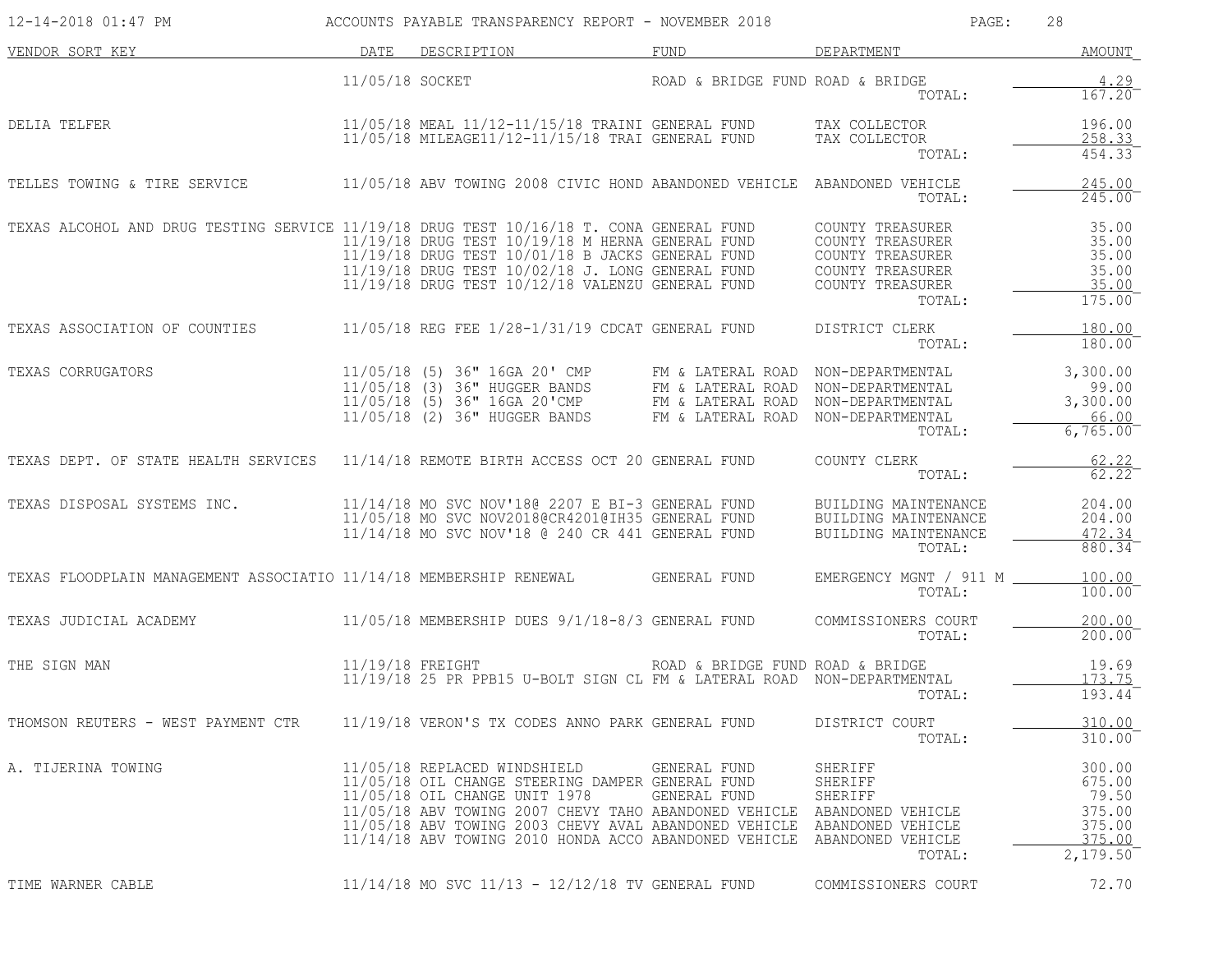| 12-14-2018 01:47 PM                                                                     |                  | ACCOUNTS PAYABLE TRANSPARENCY REPORT - NOVEMBER 2018                                                                                                                                                                                                                                                                                                                                                                                                                                                                                                                                                          |                                                                                                                                                              | PAGE:                                                                                                                                                                                                        | 29                                                                                                                             |
|-----------------------------------------------------------------------------------------|------------------|---------------------------------------------------------------------------------------------------------------------------------------------------------------------------------------------------------------------------------------------------------------------------------------------------------------------------------------------------------------------------------------------------------------------------------------------------------------------------------------------------------------------------------------------------------------------------------------------------------------|--------------------------------------------------------------------------------------------------------------------------------------------------------------|--------------------------------------------------------------------------------------------------------------------------------------------------------------------------------------------------------------|--------------------------------------------------------------------------------------------------------------------------------|
| VENDOR SORT KEY                                                                         | DATE             | DESCRIPTION                                                                                                                                                                                                                                                                                                                                                                                                                                                                                                                                                                                                   | FUND                                                                                                                                                         | DEPARTMENT                                                                                                                                                                                                   | <b>AMOUNT</b>                                                                                                                  |
|                                                                                         |                  | $11/05/18$ MO SVC $11/04$ - $12/03/18$ JP GENERAL FUND<br>11/19/18 MO SVC 11/22-12/21/18 INTE GENERAL FUND<br>11/05/18 MO SVC 11/03 - 12/02/2018 GENERAL FUND<br>11/05/18 MO SVC 11/04 - 12/03/18 JP GENERAL FUND<br>11/05/18 MO SVC 11/03 - 12/02/2018 GENERAL FUND<br>11/05/18 MO SVC 11/04 - 12/03/18 CO GENERAL FUND<br>11/14/18 MO SVC 11/17-12/16/18 INTE WIC PROGRAM FUND                                                                                                                                                                                                                              |                                                                                                                                                              | $J.P.$ PCT. $# 3$<br>BUILDING MAINTENANCE<br>SHERIFF<br>JUVENILE CORRECTIONS<br>HIGHWAY PATROL<br>COUNTY EXTENSION<br>NON-DEPARTMENTAL<br>TOTAL:                                                             | 40.21<br>198.03<br>71.48<br>40.20<br>35.74<br>40.20<br>110.55<br>$609.11$ <sup>-</sup>                                         |
| TOSHIBA AMERICA BUSINESS SOLUTIONS INC 11/05/18 SS COPIER RENTAL10/23-11/2 GENERAL FUND |                  | 11/14/18 CO CLERK COPIER RENTAL NOV GENERAL FUND<br>11/14/18 (2) COPIER RENTALS NOV 201 GENERAL FUND<br>11/14/18 COPIER RENTALS NOV 18 CO A GENERAL FUND<br>11/14/18 ELECTIONS COPIER RENTAL NO GENERAL FUND<br>11/14/18 AUDITOR'S COPIER RENTAL NO GENERAL FUND<br>11/14/18 TREASURER COPIER RENTAL NO GENERAL FUND<br>11/14/18 TAX OFFICE COPIER RENTAL N GENERAL FUND<br>11/14/18 SHERIFF'S COPIER RENTAL NO GENERAL FUND<br>11/14/18 CO EXT COPIER RENTAL NOV 2 GENERAL FUND<br>11/14/18 COPIER RENTALS NOV 18 VETE GENERAL FUND<br>11/05/18 WIC COPIER RENTAL 10/23-11 WIC PROGRAM FUND NON-DEPARTMENTAL |                                                                                                                                                              | COMMISSIONERS COURT<br>COUNTY CLERK<br>DISTRICT CLERK<br>COUNTY ATTORNEY<br>ELECTIONS<br>COUNTY AUDITOR<br>COUNTY TREASURER<br>TAX COLLECTOR<br>SHERIFF<br>COUNTY EXTENSION<br>VETERANS SERVICE<br>TOTAL:    | 55.00<br>128.00<br>255.02<br>128.00<br>128.00<br>128.50<br>123.00<br>127.00<br>128.20<br>128.14<br>53.00<br>128.00<br>1,509.86 |
| TRACTOR SUPPLY CO.                                                                      |                  | 11/14/18 TRUCK TOOL BOX UNIT 209<br>11/14/18 GUN CABINET 12 TO 14 LONG GENERAL FUND<br>$11/05/18$ RUBBER BOOTS - ROGER<br>11/14/18 WIRE WHEEL 4" X 5/8"<br>11/14/18 WIRE WHEEL 4" X 5/8"<br>11/14/18 LENS KT YT (11114/18 LENS)<br>11/14/18 LENS KT XT - WELDING HELME ROAD & BRIDGE FUND ROAD & BRIDGE<br>11/19/18 ROCKER OBLG BK RD<br>$11/19/18$ PULLEY 5/8 X 3" ROAD & BRIDGE FUND ROAD & BRIDGE                                                                                                                                                                                                          | GENERAL FUND<br>ROAD & BRIDGE FUND ROAD & BRIDGE<br>ROAD & BRIDGE FUND ROAD & BRIDGE<br>ROAD & BRIDGE FUND ROAD & BRIDGE<br>ROAD & BRIDGE FUND ROAD & BRIDGE | EMERGENCY MGNT / 911 M<br>COURTHOUSE SECURITY<br>TOTAL:                                                                                                                                                      | 249.99<br>149.99<br>19.99<br>21.99<br>18.99<br>12.49<br>5.49<br>11.99<br>490.92                                                |
| BELINDA TREVINO                                                                         |                  | 11/19/18 11/06/2018 ELECTION PCT 2 GENERAL FUND                                                                                                                                                                                                                                                                                                                                                                                                                                                                                                                                                               |                                                                                                                                                              | ELECTIONS<br>TOTAL:                                                                                                                                                                                          | 150.00<br>150.00                                                                                                               |
| LUCINDA TREVINO                                                                         |                  | 11/19/18 11/06/2018 ELECTION PCT 1 GENERAL FUND                                                                                                                                                                                                                                                                                                                                                                                                                                                                                                                                                               |                                                                                                                                                              | ELECTIONS<br>TOTAL:                                                                                                                                                                                          | 124.00<br>124.00                                                                                                               |
| MAGDALENA C. TREVINO                                                                    |                  | 11/19/18 11/06/2018 ELECTION PCT 8 GENERAL FUND                                                                                                                                                                                                                                                                                                                                                                                                                                                                                                                                                               |                                                                                                                                                              | ELECTIONS<br>TOTAL:                                                                                                                                                                                          | 124.00<br>124.00                                                                                                               |
| TRIPLE BLADE & STEEL                                                                    | 11/05/18 FREIGHT | 11/05/18 FILTER IN TANK UNIT 0401 ROAD & BRIDGE FUND ROAD & BRIDGE                                                                                                                                                                                                                                                                                                                                                                                                                                                                                                                                            | ROAD & BRIDGE FUND ROAD & BRIDGE                                                                                                                             | TOTAL:                                                                                                                                                                                                       | 60.15<br>11 88<br>72.03                                                                                                        |
| TX. CO. & DISTRICT RETIREMENT                                                           |                  | 11/13/18 RETIREMENT CONTRIB SUB# 18 GENERAL FUND<br>11/13/18 RETIREMENT CONTRIB SUB# 18 GENERAL FUND<br>11/13/18 SUPP LIFE PREMIUMS SUB# 18 GENERAL FUND<br>11/13/18 SUPP LIFE PREMIUMS SUB# 18 GENERAL FUND<br>11/13/18 RETIREMENT CONTRIB SUB# 18 GENERAL FUND<br>11/13/18 RETIREMENT CONTRIB SUB# 18 GENERAL FUND<br>11/13/18 SUPP LIFE PREMIUMS SUB# 18 GENERAL FUND<br>11/13/18 SUPP LIFE PREMIUMS SUB# 18 GENERAL FUND<br>11/13/18 RETIREMENT CONTRIB SUB# 18 GENERAL FUND<br>11/13/18 RETIREMENT CONTRIB SUB# 18 GENERAL FUND                                                                          |                                                                                                                                                              | COMMISSIONERS COURT<br>COMMISSIONERS COURT<br>COMMISSIONERS COURT<br>COMMISSIONERS COURT<br>COUNTY CLERK<br>COUNTY CLERK<br>COUNTY CLERK<br>COUNTY CLERK<br>EMERGENCY MGNT / 911 M<br>EMERGENCY MGNT / 911 M | 450.56<br>450.56<br>20.59<br>20.59<br>580.82<br>573.54<br>26.54<br>26.21<br>194.40<br>194.43                                   |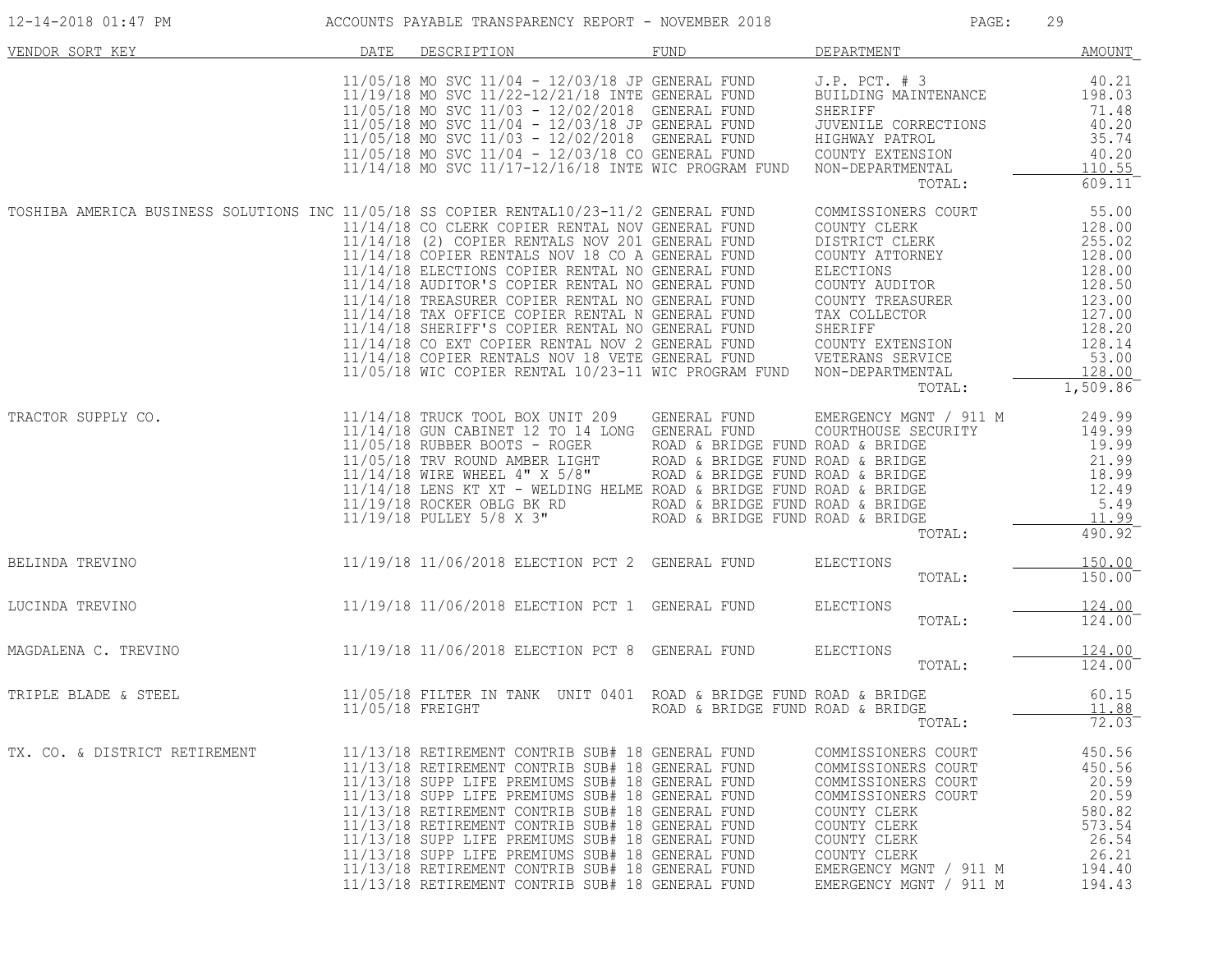| VENDOR SORT KEY | DATE | DESCRIPTION | <b>FUND</b>                                                                                          | DEPARTMENT                                | <b>AMOUNT</b>   |
|-----------------|------|-------------|------------------------------------------------------------------------------------------------------|-------------------------------------------|-----------------|
|                 |      |             |                                                                                                      |                                           |                 |
|                 |      |             |                                                                                                      |                                           |                 |
|                 |      |             |                                                                                                      |                                           |                 |
|                 |      |             |                                                                                                      |                                           |                 |
|                 |      |             |                                                                                                      |                                           |                 |
|                 |      |             |                                                                                                      |                                           |                 |
|                 |      |             |                                                                                                      |                                           |                 |
|                 |      |             |                                                                                                      |                                           |                 |
|                 |      |             |                                                                                                      |                                           |                 |
|                 |      |             |                                                                                                      |                                           |                 |
|                 |      |             |                                                                                                      |                                           |                 |
|                 |      |             |                                                                                                      |                                           |                 |
|                 |      |             |                                                                                                      |                                           |                 |
|                 |      |             |                                                                                                      |                                           |                 |
|                 |      |             |                                                                                                      |                                           |                 |
|                 |      |             |                                                                                                      |                                           |                 |
|                 |      |             |                                                                                                      |                                           |                 |
|                 |      |             |                                                                                                      |                                           |                 |
|                 |      |             |                                                                                                      |                                           |                 |
|                 |      |             |                                                                                                      |                                           |                 |
|                 |      |             |                                                                                                      |                                           |                 |
|                 |      |             |                                                                                                      |                                           |                 |
|                 |      |             |                                                                                                      |                                           |                 |
|                 |      |             |                                                                                                      |                                           |                 |
|                 |      |             |                                                                                                      |                                           |                 |
|                 |      |             |                                                                                                      |                                           |                 |
|                 |      |             |                                                                                                      |                                           |                 |
|                 |      |             |                                                                                                      |                                           |                 |
|                 |      |             |                                                                                                      |                                           |                 |
|                 |      |             |                                                                                                      |                                           |                 |
|                 |      |             |                                                                                                      |                                           |                 |
|                 |      |             |                                                                                                      |                                           |                 |
|                 |      |             |                                                                                                      |                                           |                 |
|                 |      |             |                                                                                                      |                                           |                 |
|                 |      |             |                                                                                                      |                                           |                 |
|                 |      |             |                                                                                                      |                                           |                 |
|                 |      |             |                                                                                                      |                                           |                 |
|                 |      |             |                                                                                                      |                                           |                 |
|                 |      |             |                                                                                                      |                                           |                 |
|                 |      |             |                                                                                                      |                                           |                 |
|                 |      |             |                                                                                                      |                                           |                 |
|                 |      |             |                                                                                                      |                                           |                 |
|                 |      |             | 11/13/18 RETIREMENT CONTRIB SUB# 18 GENERAL FUND                                                     | BUILDING MAINTENANCE                      | 257.50          |
|                 |      |             | 11/13/18 RETIREMENT CONTRIB SUB# 18 GENERAL FUND                                                     | BUILDING MAINTENANCE                      | 257.50          |
|                 |      |             | 11/13/18 SUPP LIFE PREMIUMS SUB# 18 GENERAL FUND                                                     | BUILDING MAINTENANCE                      | 11.77           |
|                 |      |             | 11/13/18 SUPP LIFE PREMIUMS SUB# 18 GENERAL FUND<br>11/13/18 RETIREMENT CONTRIB SUB# 18 GENERAL FUND | BUILDING MAINTENANCE<br>CONSTABLE PCT # 1 | 11.77<br>186.77 |
|                 |      |             | 11/13/18 RETIREMENT CONTRIB SUB# 18 GENERAL FUND                                                     | CONSTABLE PCT # 1                         | 186.77          |
|                 |      |             | 11/13/18 SUPP LIFE PREMIUMS SUB# 18 GENERAL FUND                                                     | CONSTABLE PCT # 1                         | 8.54            |
|                 |      |             | 11/13/18 SUPP LIFE PREMIUMS SUB# 18 GENERAL FUND                                                     | CONSTABLE PCT # 1                         | 8.54            |
|                 |      |             | 11/13/18 RETIREMENT CONTRIB SUB# 18 GENERAL FUND                                                     | CONSTABLE PCT # 2                         | 176.20          |
|                 |      |             | 11/13/18 RETIREMENT CONTRIB SUB# 18 GENERAL FUND                                                     | CONSTABLE PCT # 2                         | 176.20          |
|                 |      |             |                                                                                                      |                                           |                 |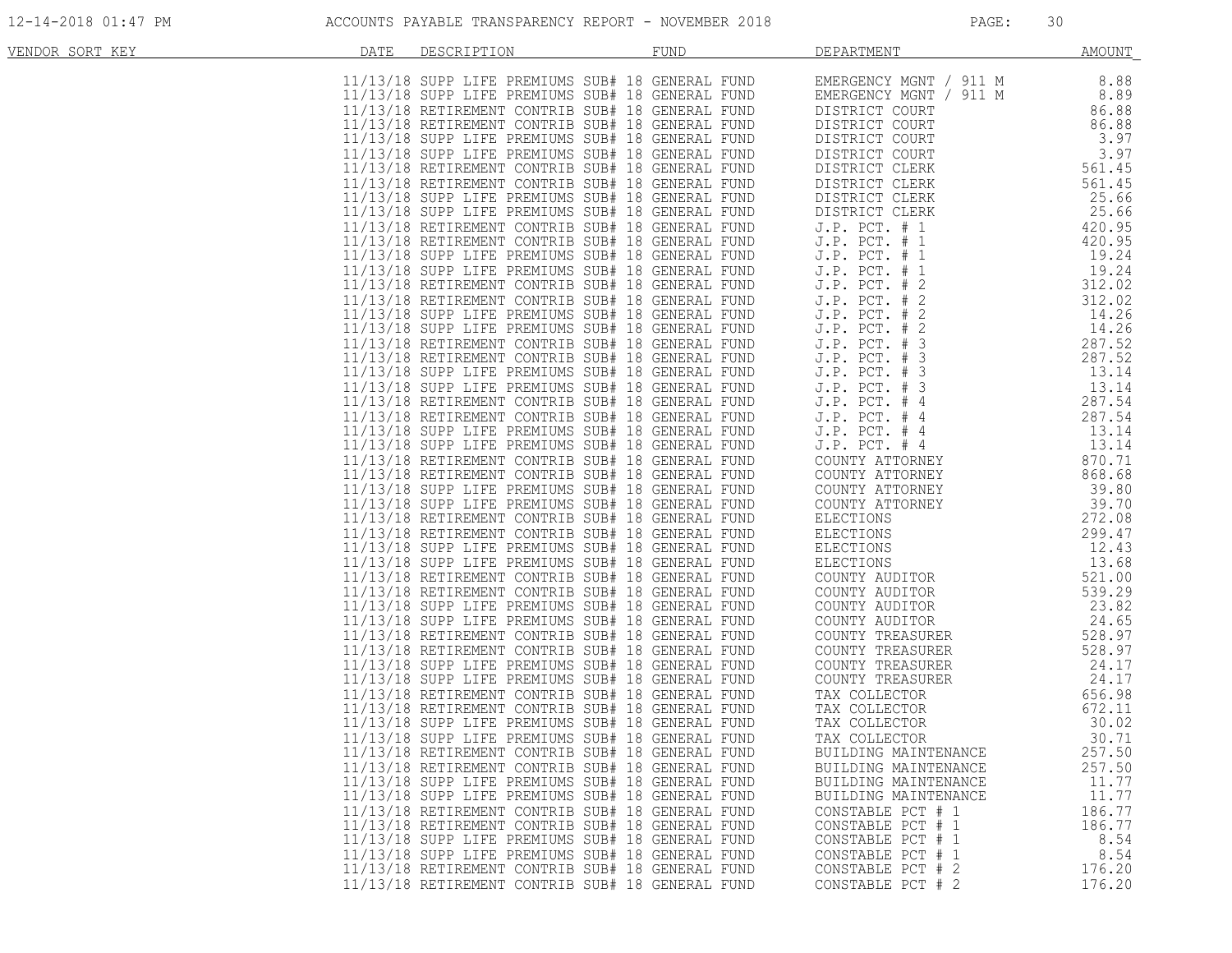| VENDOR SORT KEY | DATE | DESCRIPTION | <b>FUND</b>                                                                                                                                                                                                                    | DEPARTMENT                                                                                                                                                                                                   | <b>AMOUNT</b>                |
|-----------------|------|-------------|--------------------------------------------------------------------------------------------------------------------------------------------------------------------------------------------------------------------------------|--------------------------------------------------------------------------------------------------------------------------------------------------------------------------------------------------------------|------------------------------|
|                 |      |             | 347. BROKENLY, THE PREMIUM STREAM FUND ISSUE AND 1992-2013. AND 1992-2013. AND 11/13/18 SUPP LIFE PREMIUMS SUPP 12 CONSTRAINS CONSTRAINS CONSTRAINS CONSTRAINS CONSTRAINS CONSTRAINS CONSTRAINS CONSTRAINS CONSTRAINS CONSTRA  |                                                                                                                                                                                                              |                              |
|                 |      |             |                                                                                                                                                                                                                                |                                                                                                                                                                                                              |                              |
|                 |      |             |                                                                                                                                                                                                                                |                                                                                                                                                                                                              |                              |
|                 |      |             |                                                                                                                                                                                                                                |                                                                                                                                                                                                              |                              |
|                 |      |             |                                                                                                                                                                                                                                |                                                                                                                                                                                                              |                              |
|                 |      |             |                                                                                                                                                                                                                                |                                                                                                                                                                                                              |                              |
|                 |      |             |                                                                                                                                                                                                                                |                                                                                                                                                                                                              |                              |
|                 |      |             |                                                                                                                                                                                                                                |                                                                                                                                                                                                              |                              |
|                 |      |             |                                                                                                                                                                                                                                |                                                                                                                                                                                                              |                              |
|                 |      |             |                                                                                                                                                                                                                                |                                                                                                                                                                                                              |                              |
|                 |      |             |                                                                                                                                                                                                                                |                                                                                                                                                                                                              |                              |
|                 |      |             |                                                                                                                                                                                                                                | CONSTABLE PCT # 4<br>CONSTABLE PCT # 4<br>CONSTABLE PCT # 4<br>8.05<br>SHERIFF 6,704.82<br>SHERIFF 8106.42<br>SHERIFF 306.42<br>SHERIFF 370.34<br>JUVENILE CORRECTIONS 524.29<br>TUVENILE CORRECTIONS 524.29 |                              |
|                 |      |             |                                                                                                                                                                                                                                |                                                                                                                                                                                                              |                              |
|                 |      |             |                                                                                                                                                                                                                                |                                                                                                                                                                                                              |                              |
|                 |      |             |                                                                                                                                                                                                                                |                                                                                                                                                                                                              |                              |
|                 |      |             |                                                                                                                                                                                                                                |                                                                                                                                                                                                              |                              |
|                 |      |             |                                                                                                                                                                                                                                |                                                                                                                                                                                                              |                              |
|                 |      |             |                                                                                                                                                                                                                                |                                                                                                                                                                                                              |                              |
|                 |      |             |                                                                                                                                                                                                                                |                                                                                                                                                                                                              |                              |
|                 |      |             |                                                                                                                                                                                                                                |                                                                                                                                                                                                              |                              |
|                 |      |             |                                                                                                                                                                                                                                |                                                                                                                                                                                                              |                              |
|                 |      |             |                                                                                                                                                                                                                                |                                                                                                                                                                                                              |                              |
|                 |      |             |                                                                                                                                                                                                                                |                                                                                                                                                                                                              |                              |
|                 |      |             |                                                                                                                                                                                                                                |                                                                                                                                                                                                              |                              |
|                 |      |             |                                                                                                                                                                                                                                |                                                                                                                                                                                                              |                              |
|                 |      |             |                                                                                                                                                                                                                                |                                                                                                                                                                                                              |                              |
|                 |      |             |                                                                                                                                                                                                                                |                                                                                                                                                                                                              |                              |
|                 |      |             |                                                                                                                                                                                                                                |                                                                                                                                                                                                              |                              |
|                 |      |             |                                                                                                                                                                                                                                |                                                                                                                                                                                                              |                              |
|                 |      |             |                                                                                                                                                                                                                                |                                                                                                                                                                                                              |                              |
|                 |      |             |                                                                                                                                                                                                                                |                                                                                                                                                                                                              |                              |
|                 |      |             |                                                                                                                                                                                                                                |                                                                                                                                                                                                              |                              |
|                 |      |             |                                                                                                                                                                                                                                |                                                                                                                                                                                                              |                              |
|                 |      |             |                                                                                                                                                                                                                                |                                                                                                                                                                                                              |                              |
|                 |      |             |                                                                                                                                                                                                                                |                                                                                                                                                                                                              | 181.48                       |
|                 |      |             |                                                                                                                                                                                                                                |                                                                                                                                                                                                              | $321.28$<br>311.93<br>311.93 |
|                 |      |             | 11/13/18 SUPP LIFE PREMIUMS SUB# 18 GENERAL AVAILABLE PRODUCE AND A BAIDGE THANGER IN 11/13/18 SUPP LIFE PREMIUMS SUB# 18 ROAD & BRIDGE FUND ROAD & BRIDGE 11/13/18 RETIREMENT CONTRIB SUB# 18 ROAD & BRIDGE FUND ROAD & BRIDG |                                                                                                                                                                                                              | 14.68                        |
|                 |      |             |                                                                                                                                                                                                                                |                                                                                                                                                                                                              | 14.26                        |
|                 |      |             |                                                                                                                                                                                                                                |                                                                                                                                                                                                              | 245.59                       |
|                 |      |             |                                                                                                                                                                                                                                |                                                                                                                                                                                                              | 231.46                       |
|                 |      |             |                                                                                                                                                                                                                                |                                                                                                                                                                                                              | 11.22                        |
|                 |      |             |                                                                                                                                                                                                                                |                                                                                                                                                                                                              | 10.58                        |
|                 |      |             | 11/13/18 RETIREMENT CONTRIB SUB# 18 TX JUVENILE PROBAT COMMUNITY PROGRAM<br>11/13/18 RETIREMENT CONTRIB SUB# 18 TX JUVENILE PROBAT COMMUNITY PROGRAM                                                                           |                                                                                                                                                                                                              | 241.56<br>227.42             |
|                 |      |             | 11/13/18 SUPP LIFE PREMIUMS SUB# 18 TX JUVENILE PROBAT COMMUNITY PROGRAM                                                                                                                                                       |                                                                                                                                                                                                              | 11.04                        |
|                 |      |             | 11/13/18 SUPP LIFE PREMIUMS SUB# 18 TX JUVENILE PROBAT COMMUNITY PROGRAM                                                                                                                                                       |                                                                                                                                                                                                              | 10.39                        |
|                 |      |             | 11/13/18 RETIREMENT CONTRIB SUB# 18 TX JUVENILE PROBAT COMMITMENT DIVERSION                                                                                                                                                    |                                                                                                                                                                                                              | 27.00                        |
|                 |      |             | 11/13/18 RETIREMENT CONTRIB SUB# 18 TX JUVENILE PROBAT COMMITMENT DIVERSION                                                                                                                                                    |                                                                                                                                                                                                              | 27.00                        |
|                 |      |             | 11/13/18 SUPP LIFE PREMIUMS SUB# 18 TX JUVENILE PROBAT COMMITMENT DIVERSION                                                                                                                                                    |                                                                                                                                                                                                              | 1.23                         |
|                 |      |             | 11/13/18 SUPP LIFE PREMIUMS SUB# 18 TX JUVENILE PROBAT COMMITMENT DIVERSION                                                                                                                                                    |                                                                                                                                                                                                              | 1.23                         |
|                 |      |             | 11/13/18 RETIREMENT CONTRIB SUB# 18 TAX COL OFFICER SA NON-DEPARTMENTAL                                                                                                                                                        |                                                                                                                                                                                                              | 59.29                        |
|                 |      |             | 11/13/18 SUPP LIFE PREMIUMS SUB# 18 TAX COL OFFICER SA NON-DEPARTMENTAL                                                                                                                                                        |                                                                                                                                                                                                              | 2.71                         |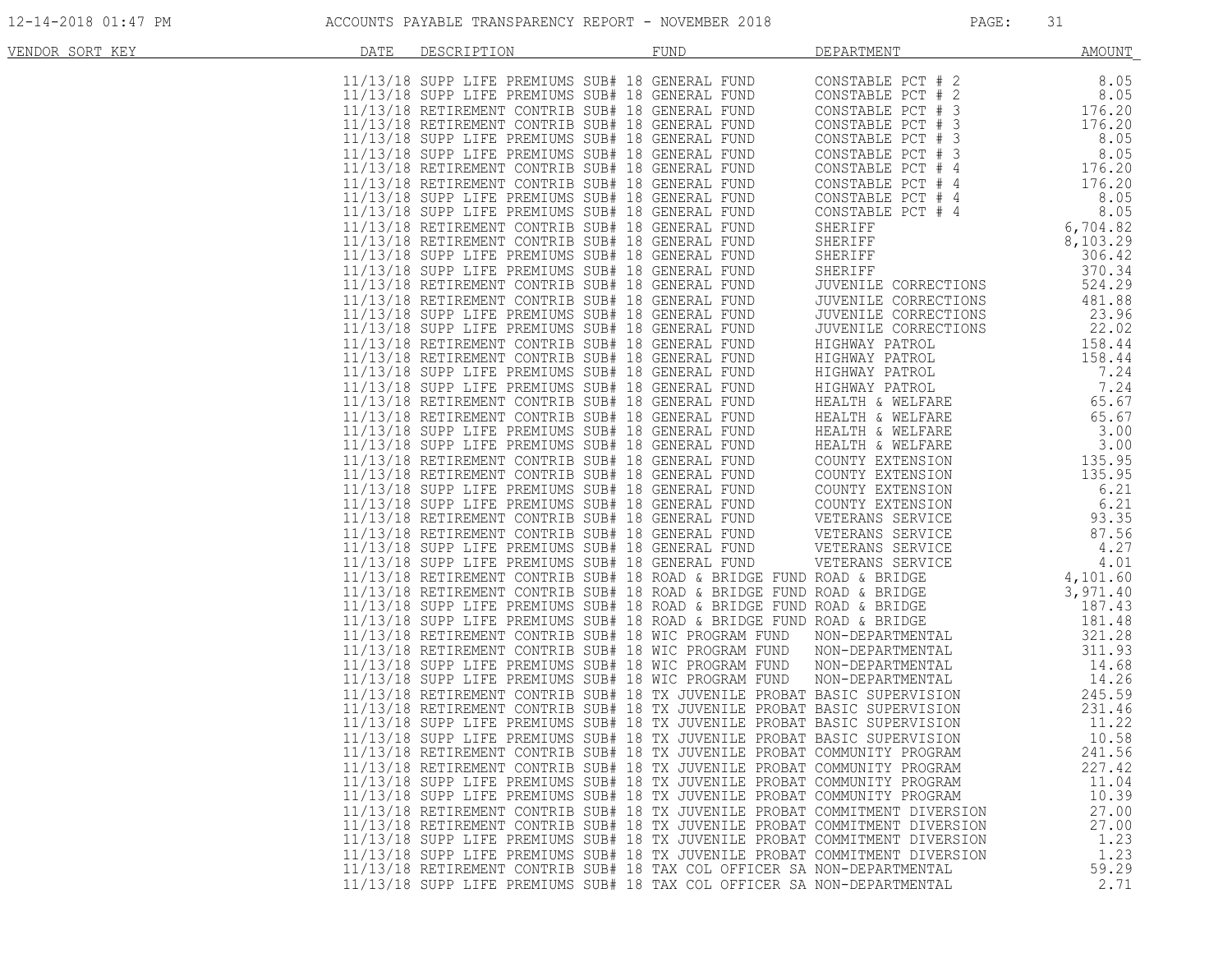| 12-14-2018 01:47 PM           | ACCOUNTS PAYABLE TRANSPARENCY REPORT - NOVEMBER 2018 |                                                                                                                                                    |                              | PAGE:                                        | 32                                   |
|-------------------------------|------------------------------------------------------|----------------------------------------------------------------------------------------------------------------------------------------------------|------------------------------|----------------------------------------------|--------------------------------------|
| VENDOR SORT KEY               | DATE                                                 | DESCRIPTION                                                                                                                                        | FUND                         | DEPARTMENT                                   | AMOUNT                               |
|                               |                                                      | 11/13/18 RETIREMENT CONTRIB SUB# 18 FRIO COUNTY PAYROL NON-DEPARTMENTAL<br>11/13/18 RETIREMENT CONTRIB SUB# 18 FRIO COUNTY PAYROL NON-DEPARTMENTAL |                              | TOTAL:                                       | 14,992.97<br>15,887.71<br>73, 275.31 |
|                               |                                                      |                                                                                                                                                    |                              |                                              |                                      |
| TXTAG                         |                                                      | 11/19/18 TOLL FEES 9/17/2018<br>$11/19/18$ MAILING FEE                                                                                             | GENERAL FUND<br>GENERAL FUND | SHERIFF<br>SHERIFF                           | 15.31<br>1.15                        |
|                               |                                                      |                                                                                                                                                    |                              | TOTAL:                                       | 16.46                                |
| TXU ENERGY RETAIL COMPANY LLC |                                                      | 11/05/18 101 N. COMMERCE DILLEY                                                                                                                    | GENERAL FUND                 | BUILDING MAINTENANCE                         | 794.71                               |
|                               |                                                      | 11/05/18 205 CR 1650 MOORE<br>11/05/18 205 CR 1650 UNIT SHOP                                                                                       | GENERAL FUND                 | BUILDING MAINTENANCE                         | 6.86                                 |
|                               |                                                      | 11/05/18 2207 BI 35E R & B                                                                                                                         | GENERAL FUND<br>GENERAL FUND | BUILDING MAINTENANCE                         | 34.50<br>936.75                      |
|                               |                                                      | 11/05/18 415 E BRAZOS ST                                                                                                                           | GENERAL FUND                 | BUILDING MAINTENANCE<br>BUILDING MAINTENANCE | 14.27                                |
|                               |                                                      | 11/05/18 415 E BRAZOS ST MHMR BLDG GENERAL FUND                                                                                                    |                              | BUILDING MAINTENANCE                         | 623.25                               |
|                               |                                                      | 11/05/18 513 E. LEONA ST                                                                                                                           | GENERAL FUND                 | BUILDING MAINTENANCE                         | 71.06                                |
|                               |                                                      | 11/05/18 505 E MEDINA STREET                                                                                                                       | GENERAL FUND                 | BUILDING MAINTENANCE                         | 204.46                               |
|                               |                                                      | 11/05/18 515 E MEDINA STREET                                                                                                                       | GENERAL FUND                 | BUILDING MAINTENANCE                         | 41.64                                |
|                               |                                                      | 11/05/18 515 E MEDINA ST ADULT PROB GENERAL FUND                                                                                                   |                              | BUILDING MAINTENANCE                         | 126.29                               |
|                               |                                                      | 11/05/18 606 E MEDINA ST HSE                                                                                                                       | GENERAL FUND                 | BUILDING MAINTENANCE                         | 14.07                                |
|                               |                                                      | 11/05/18 604 E MEDINA ST MUSEUM GENERAL FUND                                                                                                       |                              | BUILDING MAINTENANCE                         | 115.24                               |
|                               |                                                      | 11/05/18 500 E SAN ANTONIO ST                                                                                                                      | GENERAL FUND                 | BUILDING MAINTENANCE                         | 57.07                                |
|                               |                                                      | 11/05/18 500 E SAN ANTONIO ST COURT GENERAL FUND                                                                                                   |                              | BUILDING MAINTENANCE                         | 1,697.48                             |
|                               |                                                      | 11/05/18 650 E SAN ANTONIO ST TRLR GENERAL FUND                                                                                                    |                              | BUILDING MAINTENANCE                         | 155.66                               |
|                               |                                                      | 11/05/18 610 E SAN ANTONIOST TRLR F GENERAL FUND                                                                                                   |                              | BUILDING MAINTENANCE                         | 210.24                               |
|                               |                                                      | 11/05/18 1150 FM 1581                                                                                                                              | GENERAL FUND                 | BUILDING MAINTENANCE                         | 51.11                                |
|                               |                                                      | 11/05/18 1355 FM 1581 REGION PARK                                                                                                                  | GENERAL FUND                 | BUILDING MAINTENANCE                         | 252.99                               |
|                               |                                                      | 11/05/18 328 RADIO LANE<br>11/05/18 COUNTY RD 1000 STLG                                                                                            | GENERAL FUND                 | BUILDING MAINTENANCE                         | 28.62                                |
|                               |                                                      | 11/05/18 PRIVATE RD 2020 250 HPS                                                                                                                   | GENERAL FUND                 | BUILDING MAINTENANCE                         | 24.90                                |
|                               |                                                      | 11/05/18 COUNTY RD 4010 PARKING LOT GENERAL FUND                                                                                                   | GENERAL FUND                 | BUILDING MAINTENANCE<br>BUILDING MAINTENANCE | 18.86<br>11.80                       |
|                               |                                                      | 11/05/18 421 S CEDAR ST                                                                                                                            | GENERAL FUND                 | BUILDING MAINTENANCE                         | 14.28                                |
|                               |                                                      | 11/05/18 502 S CEDAR ST                                                                                                                            | GENERAL FUND                 | BUILDING MAINTENANCE                         | 2,299.70                             |
|                               |                                                      | 11/05/18 421 S CEDAR ST ODLT                                                                                                                       | GENERAL FUND                 | BUILDING MAINTENANCE                         | 14.28                                |
|                               |                                                      | 11/05/18 421 S CEDAR ST RADIO TOWER GENERAL FUND                                                                                                   |                              | BUILDING MAINTENANCE                         | 70.98                                |
|                               |                                                      | 11/05/18 406 S PECAN ST                                                                                                                            | GENERAL FUND                 | BUILDING MAINTENANCE                         | 20.82                                |
|                               |                                                      | 11/05/18 410 S PECAN ST                                                                                                                            | GENERAL FUND                 | BUILDING MAINTENANCE                         | 6.36                                 |
|                               |                                                      | 11/05/18 515 S PECAN ST                                                                                                                            | GENERAL FUND                 | BUILDING MAINTENANCE                         | 22.83                                |
|                               |                                                      | 11/05/18 526 S PECAN ST                                                                                                                            | GENERAL FUND                 | BUILDING MAINTENANCE                         | 35.99                                |
|                               |                                                      | 11/05/18 407 S PECAN ST BLDG JP2                                                                                                                   | GENERAL FUND                 | BUILDING MAINTENANCE                         | 49.29                                |
|                               |                                                      | 11/05/18 406 S PECAN ST JUV EP - JP GENERAL FUND                                                                                                   |                              | BUILDING MAINTENANCE                         | 79.79                                |
|                               |                                                      | 11/05/18 514 S PECAN ST TENNIS COUR GENERAL FUND                                                                                                   |                              | BUILDING MAINTENANCE                         | 55.78                                |
|                               |                                                      | 11/05/18 410 S PECAN ST - JUV PRO/E GENERAL FUND                                                                                                   |                              | BUILDING MAINTENANCE                         | 960.75                               |
|                               |                                                      |                                                                                                                                                    |                              | TOTAL:                                       | 9,122.68                             |
| UVALCO SUPPLY INC             |                                                      | 11/05/18 60' ANGLE 3"X2"X3/16" 20' ROAD & BRIDGE FUND ROAD & BRIDGE                                                                                |                              |                                              | 143.13                               |
|                               |                                                      | 11/05/18 60' SQ TBG 2" X .250" 20' ROAD & BRIDGE FUND ROAD & BRIDGE                                                                                |                              |                                              | 369.28                               |
|                               |                                                      | 11/05/18 (100) ANGLE 1"X1"X3/16" 20 ROAD & BRIDGE FUND ROAD & BRIDGE                                                                               |                              |                                              | 89.00                                |
|                               |                                                      |                                                                                                                                                    |                              | TOTAL:                                       | 601.41                               |
| PETRA C. VALENZUELA           |                                                      | 11/14/18 GRAND JURY 11/09/2018                                                                                                                     | GENERAL FUND                 | DISTRICT COURT                               | 40.00                                |
|                               |                                                      |                                                                                                                                                    |                              | TOTAL:                                       | $40.00^{-}$                          |
| VERIFY I-9, LLC               |                                                      | 11/05/18 VERIFY I-9 M. HERNANDEZ                                                                                                                   | GENERAL FUND                 | COUNTY TREASURER                             | 9.95                                 |
|                               |                                                      |                                                                                                                                                    |                              | TOTAL:                                       | 9.95                                 |
| JOCELIN VILLARREAL            |                                                      | 11/14/18 REIMBURSE 2019 TEAFCS DUES GENERAL FUND                                                                                                   |                              | COUNTY EXTENSION                             | 155.00                               |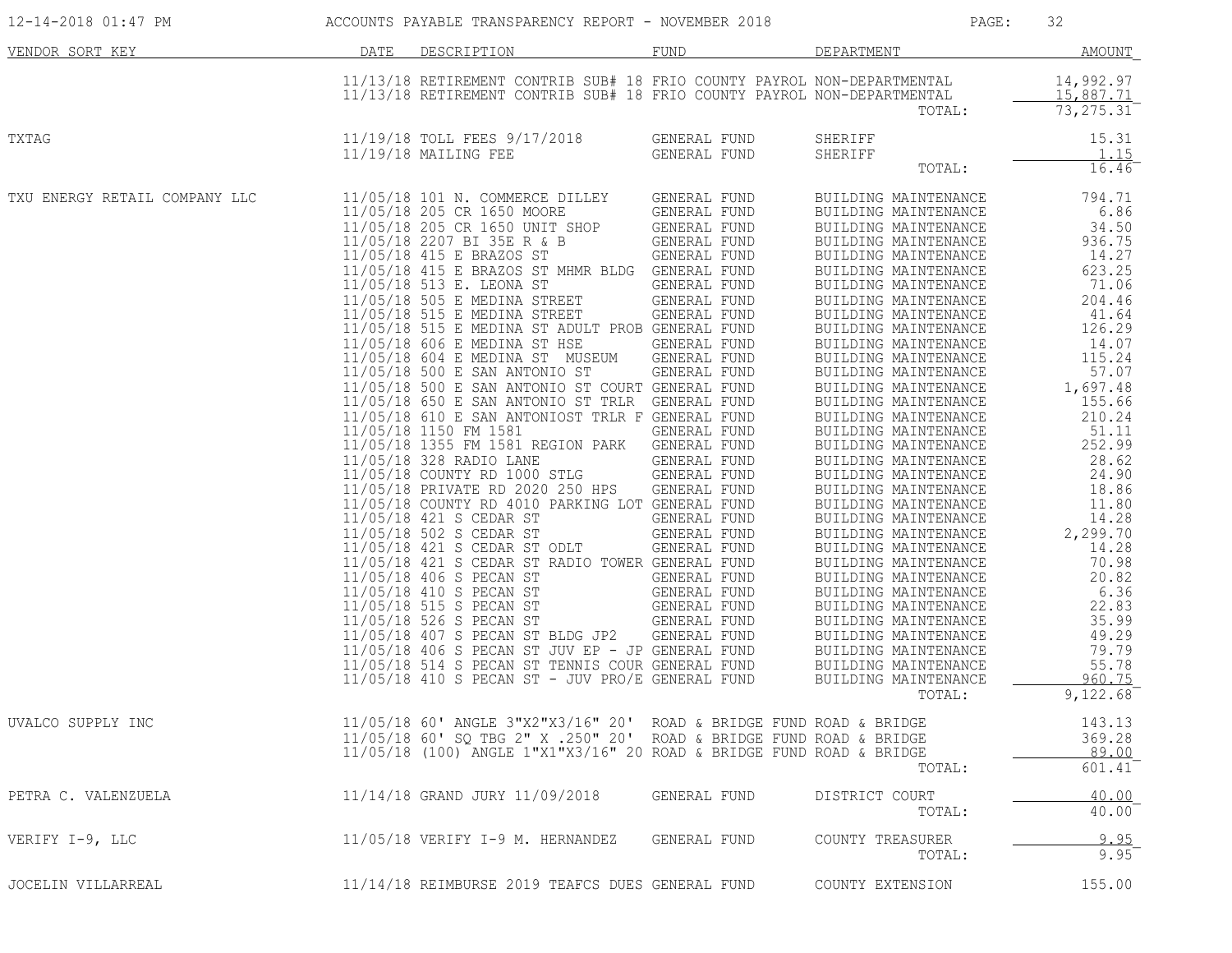| 12-14-2018 01:47 PM                                                               | ACCOUNTS PAYABLE TRANSPARENCY REPORT - NOVEMBER 2018                                                                                                                                                                                                                                            |                              | PAGE:                                                                                                                                                                                                                                                                                                                                                                                                    | 33                                                           |
|-----------------------------------------------------------------------------------|-------------------------------------------------------------------------------------------------------------------------------------------------------------------------------------------------------------------------------------------------------------------------------------------------|------------------------------|----------------------------------------------------------------------------------------------------------------------------------------------------------------------------------------------------------------------------------------------------------------------------------------------------------------------------------------------------------------------------------------------------------|--------------------------------------------------------------|
| DATE<br>VENDOR SORT KEY                                                           | DESCRIPTION                                                                                                                                                                                                                                                                                     | FUND                         | DEPARTMENT                                                                                                                                                                                                                                                                                                                                                                                               | AMOUNT                                                       |
|                                                                                   | 11/14/18 REIMB REG FEE FALL FACULTY GENERAL FUND COUNTY EXTENSION<br>11/14/18 REIMBURSE DOOR PRIZE GENERAL FUND COUNTY EXTENSION<br>11/14/18 REIMBURSE 2019 TAE4-HA MEM GENERAL FUND COUNTY EXTENSION                                                                                           |                              | TOTAL:                                                                                                                                                                                                                                                                                                                                                                                                   | 85.00<br>19.88<br>120.00<br>$379.88$ <sup>-</sup>            |
| LISA VOIGT                                                                        | 11/05/18 CAUSE# 17-03-00039-CRF J.V GENERAL FUND DISTRICT COURT                                                                                                                                                                                                                                 |                              | TOTAL:                                                                                                                                                                                                                                                                                                                                                                                                   | 400.00<br>400.00                                             |
| VOSS RANCH                                                                        | 11/14/18 90 CUBIC YARDS OF CALICHE FM & LATERAL ROAD NON-DEPARTMENTAL<br>11/19/18 90 CUBIC YARDS OF CALICHE FM & LATERAL ROAD NON-DEPARTMENTAL                                                                                                                                                  |                              | TOTAL:                                                                                                                                                                                                                                                                                                                                                                                                   | 180.00<br>180.00<br>360.00                                   |
| VOYAGER FLEET SYSTEMS INC. 11/05/18 MO FUEL OCTOBER 2018 GENERAL FUND             |                                                                                                                                                                                                                                                                                                 |                              | SHERIFF<br>TOTAL:                                                                                                                                                                                                                                                                                                                                                                                        | 10,982.68<br>10,982.68                                       |
| VTX TELECOM, LLC                                                                  | $[19/18 J.P. #4 TV SEKV-UC-$ $[19/18 DPS - SC FAXL/19/18 EMERGENCY MANASEMENT1/19/18 J.P. # 411/19/18 J.P. # 411/19/18 J.P. # 411/19/18 J.P. # 411/19/18 J.P. # 411/19/18 J.P. # 411/19/18 J.P. # 411/19/18 J.P. # 411/19/18 J.P. # 411/19/18 T.P. # 411/19/18 GAME W$                          | GENERAL FUND                 | J.P. PCT. # 4 34.98<br>BUILDING MAINTENANCE 58.53<br>BUILDING MAINTENANCE 58.53<br>BUILDING MAINTENANCE 39.16<br>BUILDING MAINTENANCE 58.53<br>BUILDING MAINTENANCE 73.03<br>BUILDING MAINTENANCE 58.53<br>BUILDING MAINTENANCE 45.58<br>BUILD<br>BUILDING MAINTENANCE<br>BUILDING MAINTENANCE<br>BUILDING MAINTENANCE<br>BUILDING MAINTENANCE<br>BUILDING MAINTENANCE<br>BUILDING MAINTENANCE<br>TOTAL: | 58.53<br>73.03<br>73.03<br>58.53<br>24.58<br>54.58<br>769.15 |
| VULCAN CONSTRUCTION MATERIALS, LP                                                 | 11/05/18 89.91 TONS LRA BLACK BASE FM & LATERAL ROAD NON-DEPARTMENTAL<br>11/14/18 97.11 TONS LRA BLACKBASE FM & LATERAL ROAD NON-DEPARTMENTAL<br>11/14/18 68.69 TONS LRA BLACKBASE FM & LATERAL ROAD NON-DEPARTMENTAL<br>11/19/18 45.08 TONS LRA PREMIX TY D FM & LATERAL ROAD NON-DEPARTMENTAL |                              | TOTAL:                                                                                                                                                                                                                                                                                                                                                                                                   | 3,236.76<br>3,495.96<br>2,472.84<br>1,758.12<br>10,963.68    |
| WATCHGUARD VIDEO                                                                  | 11/14/18 CAMERA STALK CUSTOM ZSL CA GENERAL FUND<br>11/14/18 MICROPHONE CRADLE HI-FI IN GENERAL FUND<br>11/14/18 MICROWE CRADLE HI-FI IN GENERAL FUND<br>$11/14/18$ FREIGHT                                                                                                                     | GENERAL FUND                 | SHERIFF<br>SHERIFF<br>Chiter<br>TOTAL:                                                                                                                                                                                                                                                                                                                                                                   | 59.00<br>170.00<br>24.00<br>253.00                           |
| WAUKESHA-PEARCE INDUSTRIES, INC. 11/19/18 INSPECTED GENERATOR NOVEMB GENERAL FUND |                                                                                                                                                                                                                                                                                                 |                              | BUILDING MAINTENANCE<br>TOTAL:                                                                                                                                                                                                                                                                                                                                                                           | 275.00<br>275.00                                             |
| XEROX CORPORATION                                                                 | 11/19/18 BASE CHG SEP & USAGE 8/30- GENERAL FUND<br>11/19/18 BASE CHG SEP & USAGE 8/30- GENERAL FUND<br>11/19/18 BASE CHG SEP & USAGE 8/30- GENERAL FUND<br>11/05/18 BASE CHG OCT& USAGE 9/25-1 GENERAL FUND                                                                                    |                              | COMMISSIONERS COURT<br>COUNTY CLERK<br>DISTRICT CLERK<br>$J.P.$ PCT. $#4$<br>TOTAL:                                                                                                                                                                                                                                                                                                                      | 270.49<br>121.62<br>243.71<br>209.94<br>845.76               |
| PATSY YOUNGBLOOD                                                                  | 11/19/18 11/06/2018 ELECTION PCT 1 GENERAL FUND                                                                                                                                                                                                                                                 |                              | ELECTIONS<br>TOTAL:                                                                                                                                                                                                                                                                                                                                                                                      | 175.00<br>175.00                                             |
| MICHAEL ZAMORA                                                                    | 11/14/18 CAUSE# 29654 M.D.<br>11/14/18 CAUSE# 29660 M.D.                                                                                                                                                                                                                                        | GENERAL FUND<br>GENERAL FUND | COUNTY COURT<br>COUNTY COURT                                                                                                                                                                                                                                                                                                                                                                             | 100.00<br>100.00                                             |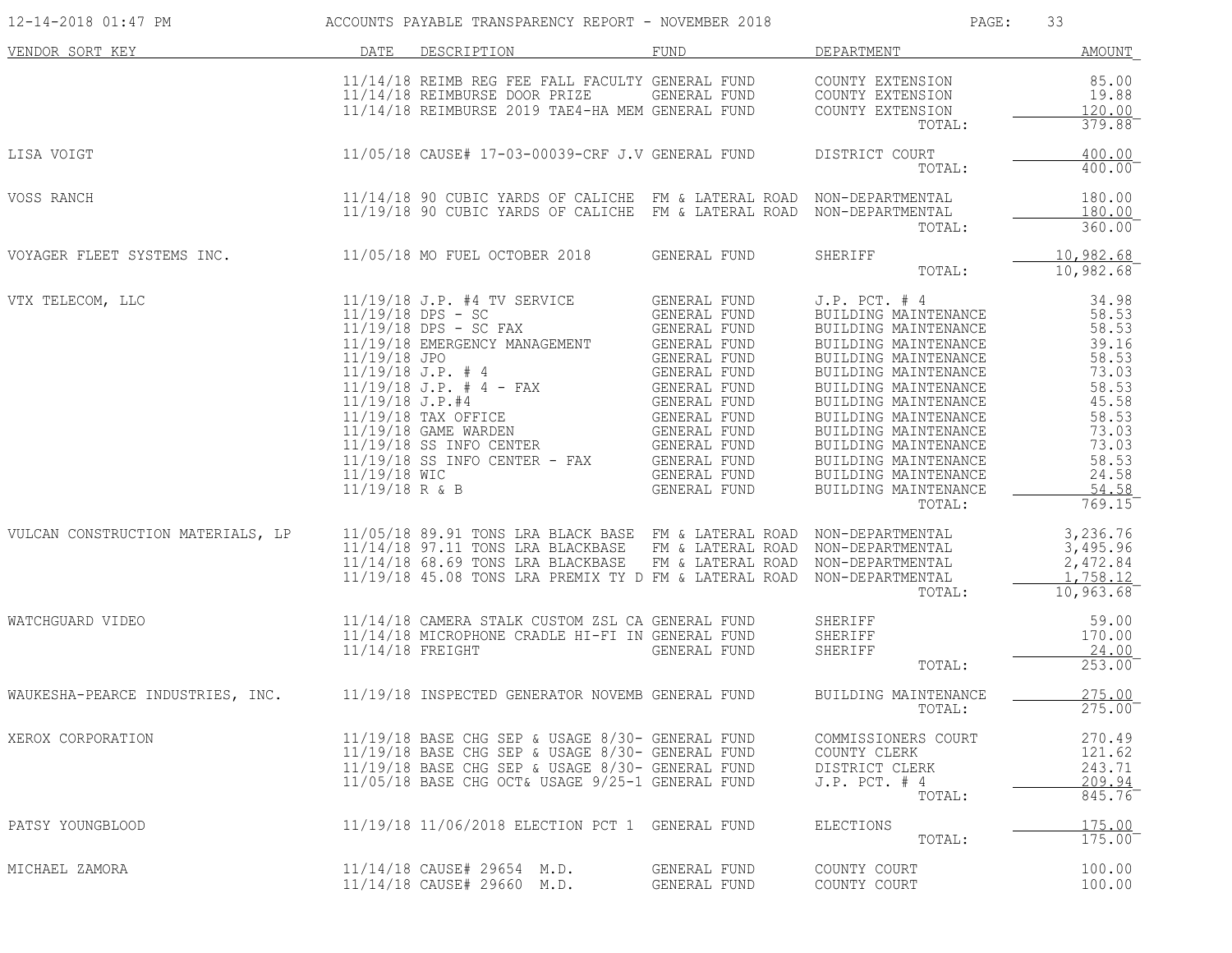| VENDOR SORT KEY              | DATE | DESCRIPTION                                                                                                                                                                                                                                                              | FUND                                                                                                                                                                                                                                                                                                                                                                                                                                                                                                                                                                                        | DEPARTMENT                                                                                                                                                                                                                                                                                                                                                                                                                                                                                                                                                                                       | <b>AMOUNT</b>                                                                                                                                                                                                                                                                                                                                                                                          |
|------------------------------|------|--------------------------------------------------------------------------------------------------------------------------------------------------------------------------------------------------------------------------------------------------------------------------|---------------------------------------------------------------------------------------------------------------------------------------------------------------------------------------------------------------------------------------------------------------------------------------------------------------------------------------------------------------------------------------------------------------------------------------------------------------------------------------------------------------------------------------------------------------------------------------------|--------------------------------------------------------------------------------------------------------------------------------------------------------------------------------------------------------------------------------------------------------------------------------------------------------------------------------------------------------------------------------------------------------------------------------------------------------------------------------------------------------------------------------------------------------------------------------------------------|--------------------------------------------------------------------------------------------------------------------------------------------------------------------------------------------------------------------------------------------------------------------------------------------------------------------------------------------------------------------------------------------------------|
|                              |      | 11/14/18 CAUSE# 29949 M.D.<br>11/14/18 CAUSE# 30004 M.D.<br>11/19/18 CAUSE# 17-03-00053-CRF T.B GENERAL FUND<br>11/19/18 CAUSE# 17-05-00083-CRF B.T GENERAL FUND<br>11/19/18 CAUSE# 18-05-00122-CRF D.A GENERAL FUND<br>11/14/18 PRE-INDICTMENT DANI ELA GA GENERAL FUND | GENERAL FUND<br>GENERAL FUND                                                                                                                                                                                                                                                                                                                                                                                                                                                                                                                                                                | COUNTY COURT<br>COUNTY COURT<br>DISTRICT COURT<br>DISTRICT COURT<br>DISTRICT COURT<br>DISTRICT COURT<br>TOTAL:                                                                                                                                                                                                                                                                                                                                                                                                                                                                                   | 100.00<br>100.00<br>400.00<br>3,725.00<br>1,200.00<br>400.00<br>6,125.00                                                                                                                                                                                                                                                                                                                               |
| ZAVALA COUNTY SHERIFF OFFICE |      | 11/19/18 INMATE MEDICAL OCTOBER 201 GENERAL FUND<br>11/19/18 X-RAY EXAM J. CUEVAS                                                                                                                                                                                        | GENERAL FUND                                                                                                                                                                                                                                                                                                                                                                                                                                                                                                                                                                                | SHERIFF<br>SHERIFF<br>TOTAL:                                                                                                                                                                                                                                                                                                                                                                                                                                                                                                                                                                     | 1,466.78<br>65.00<br>1,531.78                                                                                                                                                                                                                                                                                                                                                                          |
| **PAYROLL EXPENSES           |      | $11/01/2018 - 11/30/2018$                                                                                                                                                                                                                                                | GENERAL FUND<br>GENERAL FUND<br>GENERAL FUND<br>GENERAL FUND<br>GENERAL FUND<br>GENERAL FUND<br>GENERAL FUND<br>GENERAL FUND<br>GENERAL FUND<br>GENERAL FUND<br>GENERAL FUND<br>GENERAL FUND<br>GENERAL FUND<br>GENERAL FUND<br>GENERAL FUND<br>GENERAL FUND<br>GENERAL FUND<br>GENERAL FUND<br>GENERAL FUND<br>GENERAL FUND<br>GENERAL FUND<br>GENERAL FUND<br>GENERAL FUND<br>GENERAL FUND<br>GENERAL FUND<br>ROAD & BRIDGE FUND ROAD & BRIDGE<br>WIC PROGRAM FUND<br>TX JUVENILE PROBAT BASIC SUPERVISION<br>TX JUVENILE PROBAT COMMUNITY PROGRAM<br>TAX COL OFFICER SA NON-DEPARTMENTAL | COMMISSIONERS COURT<br>COUNTY CLERK<br>EMERGENCY MGNT / 911 M<br>DISTRICT COURT<br>DISTRICT CLERK<br>J.P. PCT. # 1<br>$J.P.$ PCT. $# 2$<br>$J.P.$ PCT. $#$<br>-3<br>$J.P.$ PCT. $#4$<br>COUNTY ATTORNEY<br><b>ELECTIONS</b><br>COUNTY AUDITOR<br>COUNTY TREASURER<br>TAX COLLECTOR<br>BUILDING MAINTENANCE<br>CONSTABLE PCT # 1<br>CONSTABLE PCT # 2<br>CONSTABLE PCT #<br>-3<br>CONSTABLE PCT #<br>-4<br>SHERIFF<br>JUVENILE CORRECTIONS<br>HIGHWAY PATROL<br>HEALTH & WELFARE<br>COUNTY EXTENSION<br>VETERANS SERVICE<br>NON-DEPARTMENTAL<br>TX JUVENILE PROBAT COMMITMENT DIVERSION<br>TOTAL: | 9,969.22<br>12,668.38<br>4,230.73<br>1,890.76<br>12,653.60<br>9,532.68<br>6,826.22<br>6,572.52<br>6,458.03<br>18,910.08<br>11,095.14<br>11,338.54<br>11, 511.87<br>14,529.95<br>5,604.01<br>4,064.60<br>3,834.54<br>3,834.54<br>3,834.54<br>171,994.18<br>10,487.14<br>3,448.00<br>1,429.22<br>7,363.30<br>1,802.48<br>86,498.20<br>8,198.58<br>5,037.12<br>4,949.30<br>587.54<br>852.28<br>462,007.29 |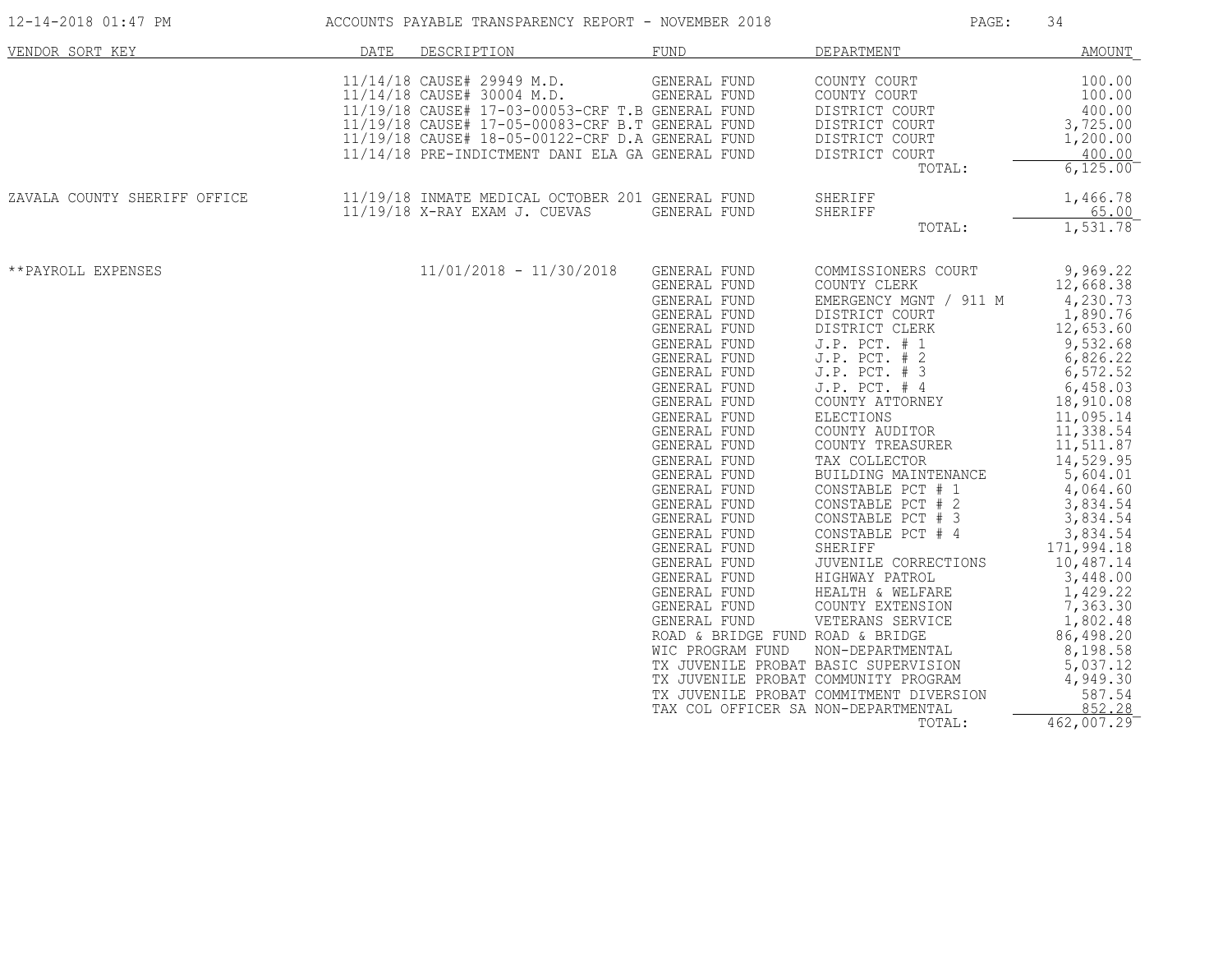| <b>VENDOR</b><br>ייחיו חתממ<br><b>LVI</b> | ⊞ דבר | $+ 11$                      | FUNL              | ________<br>ARIMEN.<br>. | AMOUN" |
|-------------------------------------------|-------|-----------------------------|-------------------|--------------------------|--------|
|                                           |       |                             |                   |                          |        |
|                                           |       | =============== FUND TOTALS | ================= |                          |        |

| 100 | GENERAL FUND                     | 766,546.37 |
|-----|----------------------------------|------------|
| 200 | ROAD & BRIDGE FUND 171,358.87    |            |
| 201 | FM & LATERAL ROAD FUND 51,734.10 |            |
| 202 | WIC PROGRAM FUND                 | 14,652.58  |
| 206 | TX JUVENILE PROBATION FND        | 12,419.66  |
| 208 | FRIO CO JUVENILE SUPRVSRY 47.76  |            |
| 209 | CO CLERK ARCHIVE FUND            | 197.52     |
| 404 | INTEREST & SINKING FUND          | 4,220.00   |
| 407 | JUSTICE COURT TECHNOLOGY         | 324.98     |
| 704 | TAX COL OFFICER SALARY FN        | 1,889.96   |
| 708 | ABANDONED VEHICLE FUND           | 2,480.00   |
| 998 | FRIO COUNTY PAYROLL FUND         | 141,696.41 |
|     | 999 DISBURSEMENT FUND            | 736,700.48 |
|     | GRAND TOTAL: 1,904,268.69        |            |
|     |                                  |            |

TOTAL PAGES: 35